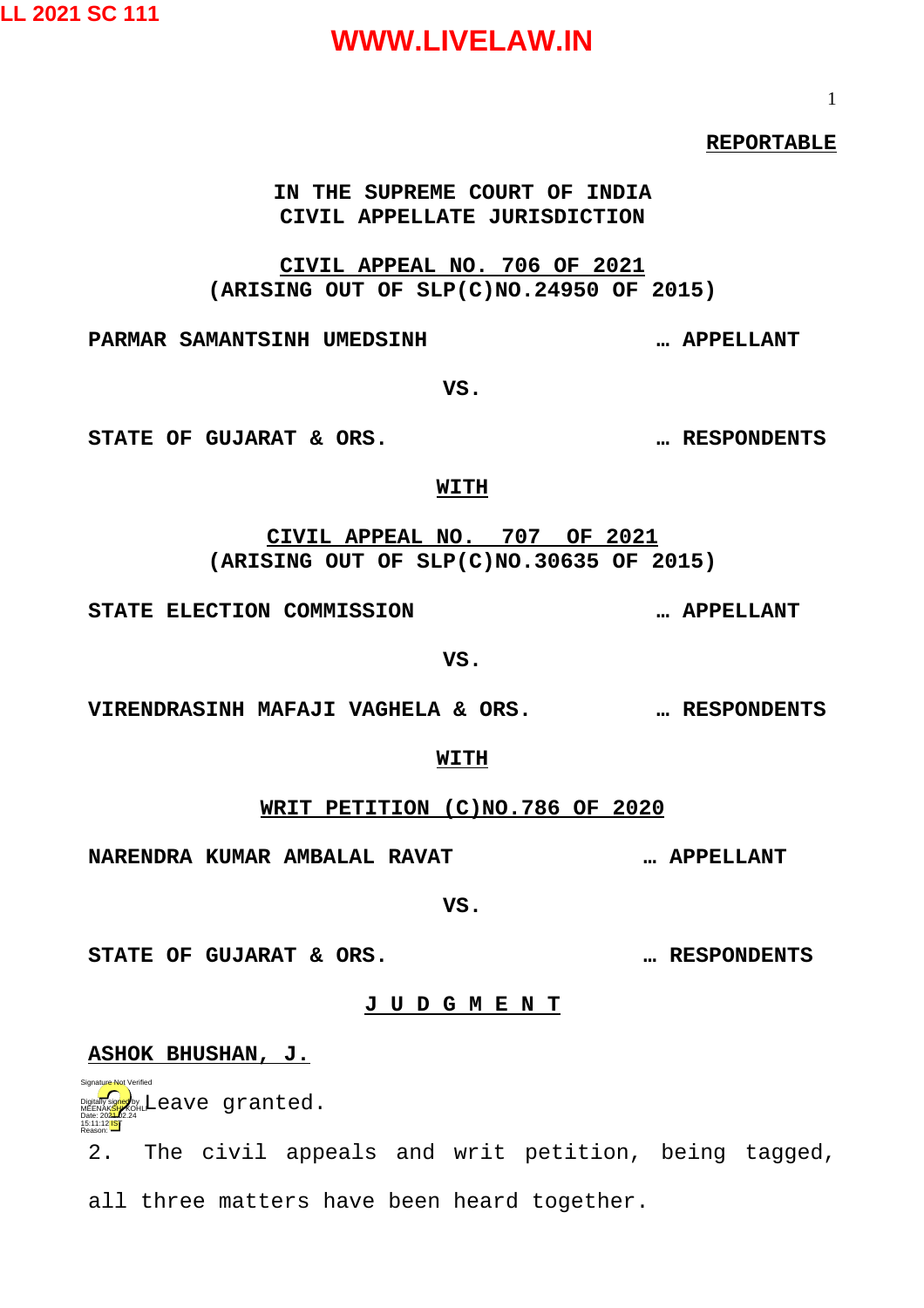2

3. We need to notice the facts and pleadings in the first matter, i.e., **Civil Appeal (arising out of SLP(C)No.24950 of 2015-Parmar Samantsinh Umedsinh vs. State of Gujarat & Ors.)**. The abovesaid appeal has been filed against the judgment of Gujarat High Court dated 29.07.2015 in Special Civil Application No.12084 of 2015 dismissing the writ petition following an earlier Division Bench judgment dated 13.08.2010 in **Pankajsinh Waghela v. State Election Commission through Election Commissioner & others.** The writ petition was filed by the appellant herein challenging the vires of Section 5(3) (iii)(a) and Section 29A of the Gujarat Provincial Municipal Corporation Act, 1949 (hereinafter referred to as "Act, 1949") and other statutory provisions including Rules framed thereunder and the notifications. In the writ petition following reliefs were claimed:

"(A) Issue a writ of declaration, declaring that:

a) Section 5(3)(iii)(a) and 29A of the Gujarat Provincial Municipal Corporation Act, 1949 and

b) Sections 2 and 3 of the Gujarat Local Authorities Laws (Amendment) Act, 2009 as being ultra vires the Constitution of India as it violates one member one ward mandate.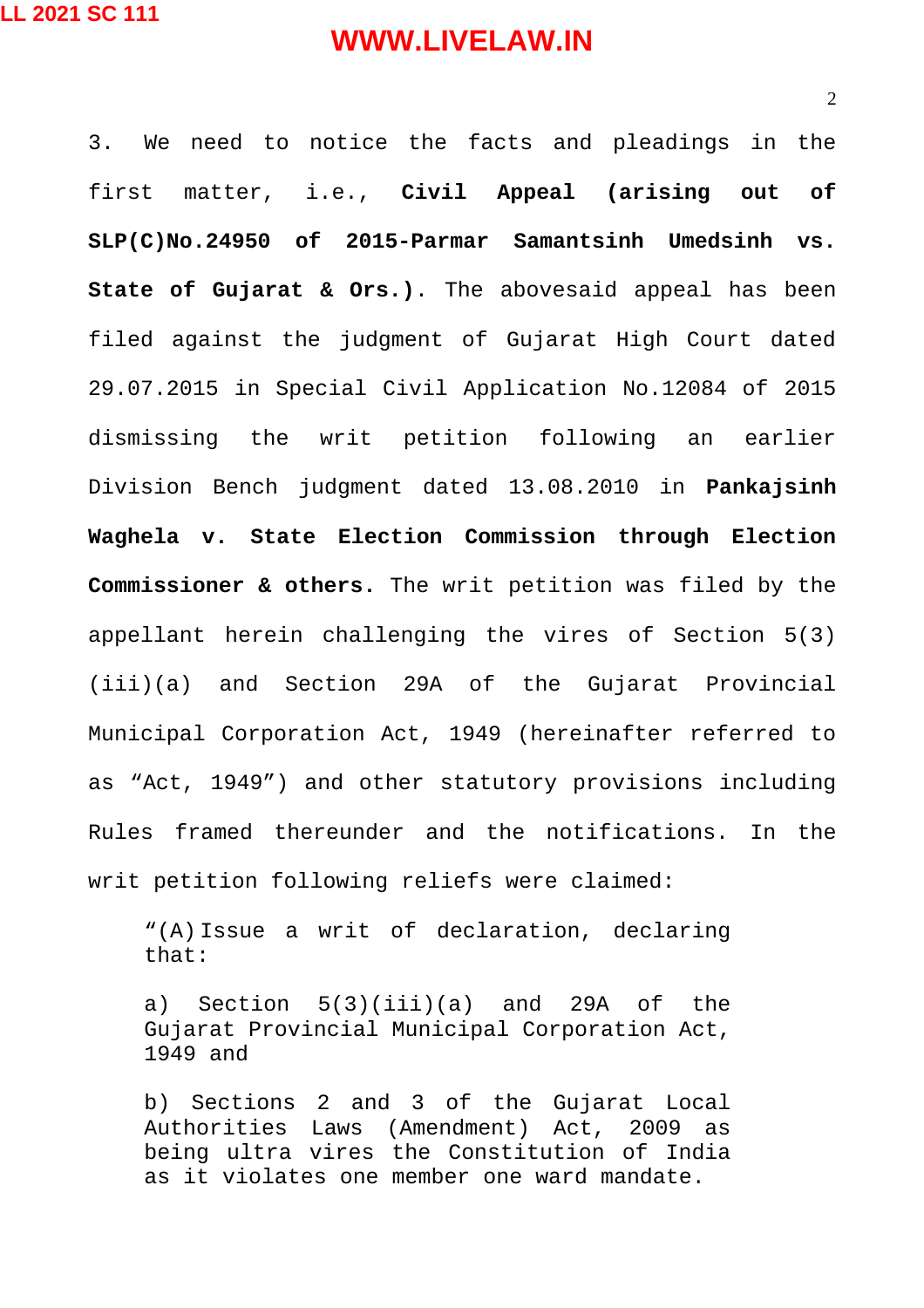(B) Issue a writ of declaration, declaring that Rule 4 and Rule 5 of the Bombay<br>Provincial Municipal Corporation Provincial Municipal Corporation (Delimittaion of Wards in the City and Allocations of Reserved Seats) Rules, 1994 (including amendment of 2015) as being ultra vires the Constitution of India.

(C) Issue a writ of declaration, declaring Notification No.KV-194 of 2014-ELE-102014- 17010P dated 04.12.2014 as well as other Notification dated 15.01.2015 issued by State of Gujarat as ultra vires the Constitution of India and/or Gujarat Local Authorities Laws (Amendment)Act, 2009 and/or Gujarat Provincial Municipal Corporation Act, 1949.

(D) Quash and set aside the order dated 11.12.2014 passed by the State Election Commission under Section 5(3)(iii)(b) of the Gujarat Provincial Municipal Corporation Act, 1949.

(E) Pending admission, hearing and final hearing, be pleased to stay Notification No.KV-194 of 2014-ELE-102014-1701-P dated 04.12.2014 issued by the State of Gujarat as well as order dated 11.12.2014 passed by the State Election Commission under Section 5(3) (iii)(b) of the Gujarat Provincial Municipal Corporation Act, 1949.

(F) Pending admission, hearing and final hearing, be pleased to stay the election process for the election due in October 2015 for Municipality in the State of Gujarat.

(G) Costs.

(H) Such other and further relief or relieves as may be deem fit, just and proper, in the facts and circumstances of the case." 4. The Division Bench of the High Court dismissed the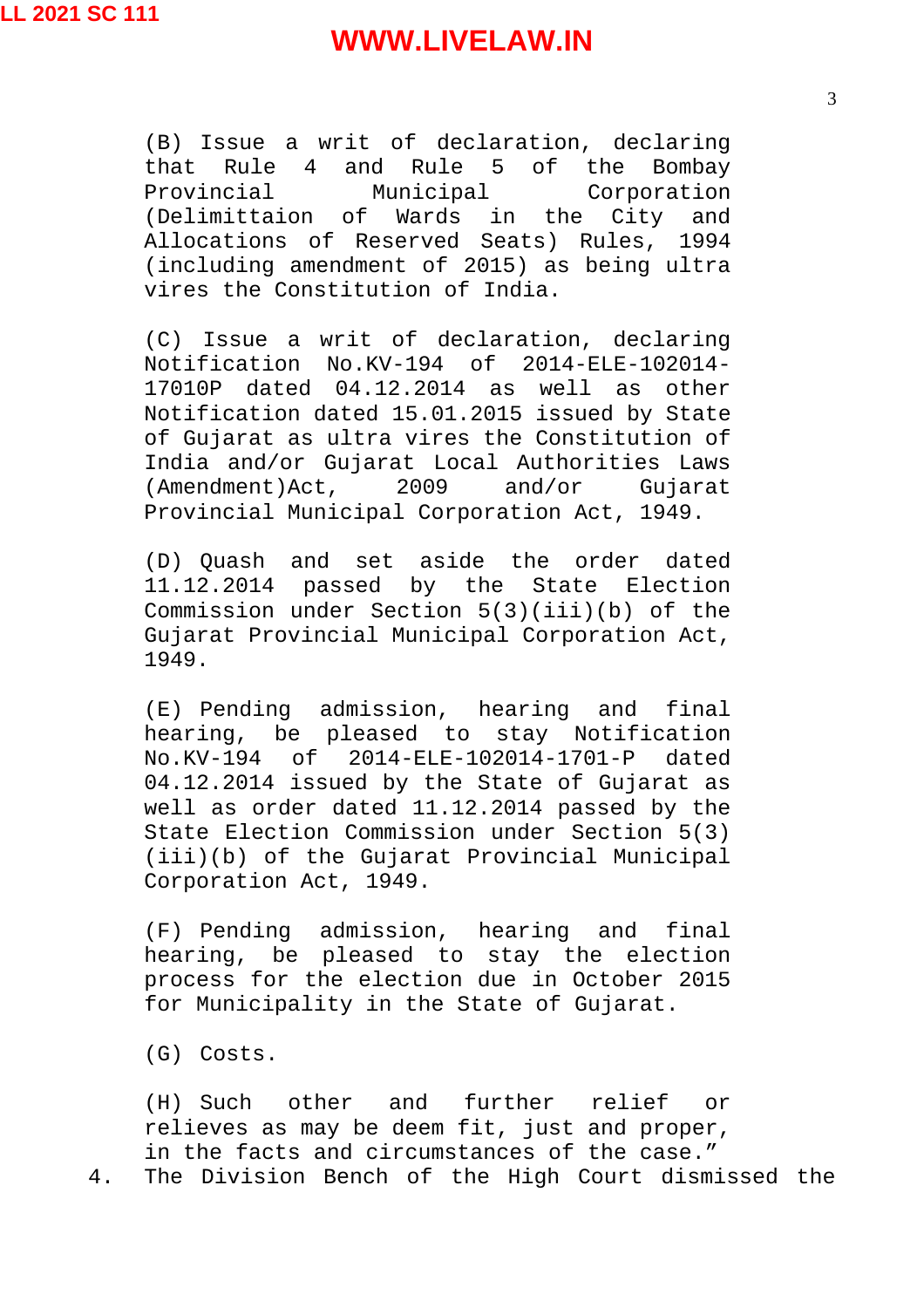writ petition noticing that earlier the vires of Section 5(3)(iii)(a) and Sections 29A(2)(a) and 29A(3)(a) of the Act, 1949 as well as Rule 4 of the Bombay Provincial Municipal Corporations (the Delimitation of Wards in the City and Allocation of Reserved Seats) Rules, 1994 were challenged and were upheld and the issues in the writ petition being covered by the earlier Division Bench judgment of the High Court in the case of **Pankajsinh Waghela v. State Election Commission and others,** the writ petition is to be dismissed.

5. Aggrieved against the judgment of the Division Bench dated 29.07.2015 Civil Appeal (arising out of SLP(C)No.24950 of 2015) has been filed.

6. The Civil Appeal (arising out of SLP(C)No.30635 of 2015) has been filed against the Division Bench judgment of the High Court dated 21.10.2015 by which judgment Special Civil Application No.16313 of 2015 filed by the respondents has been allowed. In the writ petition Clauses (3), (4) and (5) of Ordinance No.3 of 2015 promulgated by the Governor of Gujarat were under challenge. A mandamus was also sought seeking a direction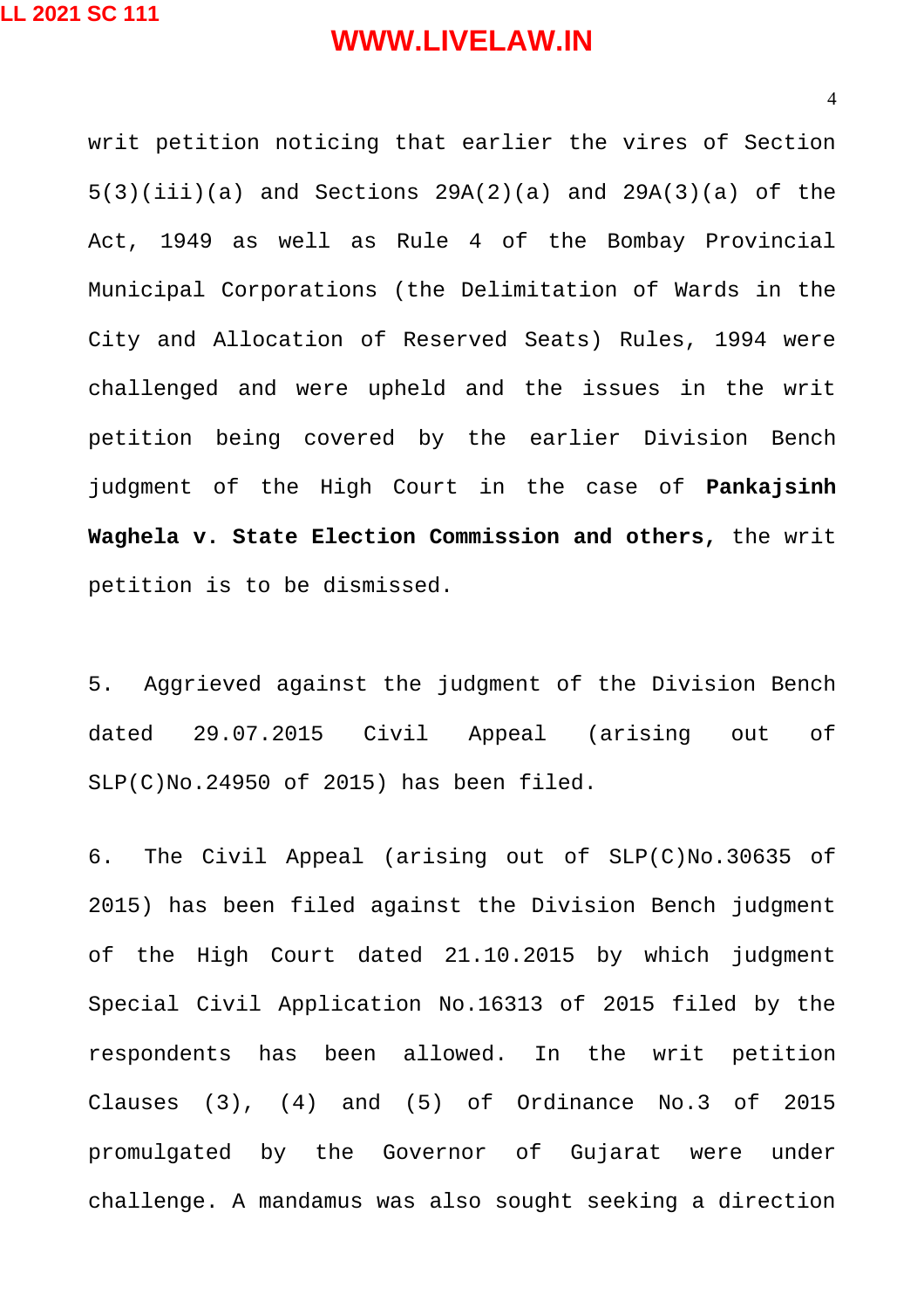to the State Election Commission to declare the dates of holding Elections of Panchayats in the State of Gujarat forthwith. On 03.10.2015 on the same date when Ordinance No.3 of 2015 was issued by which Section 7A of the Gujarat Provincial Municipal Corporations Act, 1949, Section 8A of Gujarat Municipalities Act, 1963 and Section 257 of the Gujarat Panchayats Act, 1993 have been substituted an order was issued by the State Election Commission that the Elections of 6 Municipal Corporations, 53 Municipalities, 3 newly constituted Munipalities, 23 Taluka Panchayats and 31 District Panchayats which were to be held in October/November, 2015 were decided not to be held at present. The Division Bench had disposed of the writ petition by recording its conclusion in paragraph 72 which was to the following effect:

"72.In view of the above observations and discussions, the following conclusions:-

(a) Section 15(1) of the Gujarat Panchayats Act inserted by Ordinance No.2 of 2015 is read down in a manner that the Election Commissioner must initiate the process of election at least 45 days prior to the expiry of the term of the respective Panchayats so as to enable the newly elected body to hold the first meeting and assume the power by replacing the outgoing elected body. If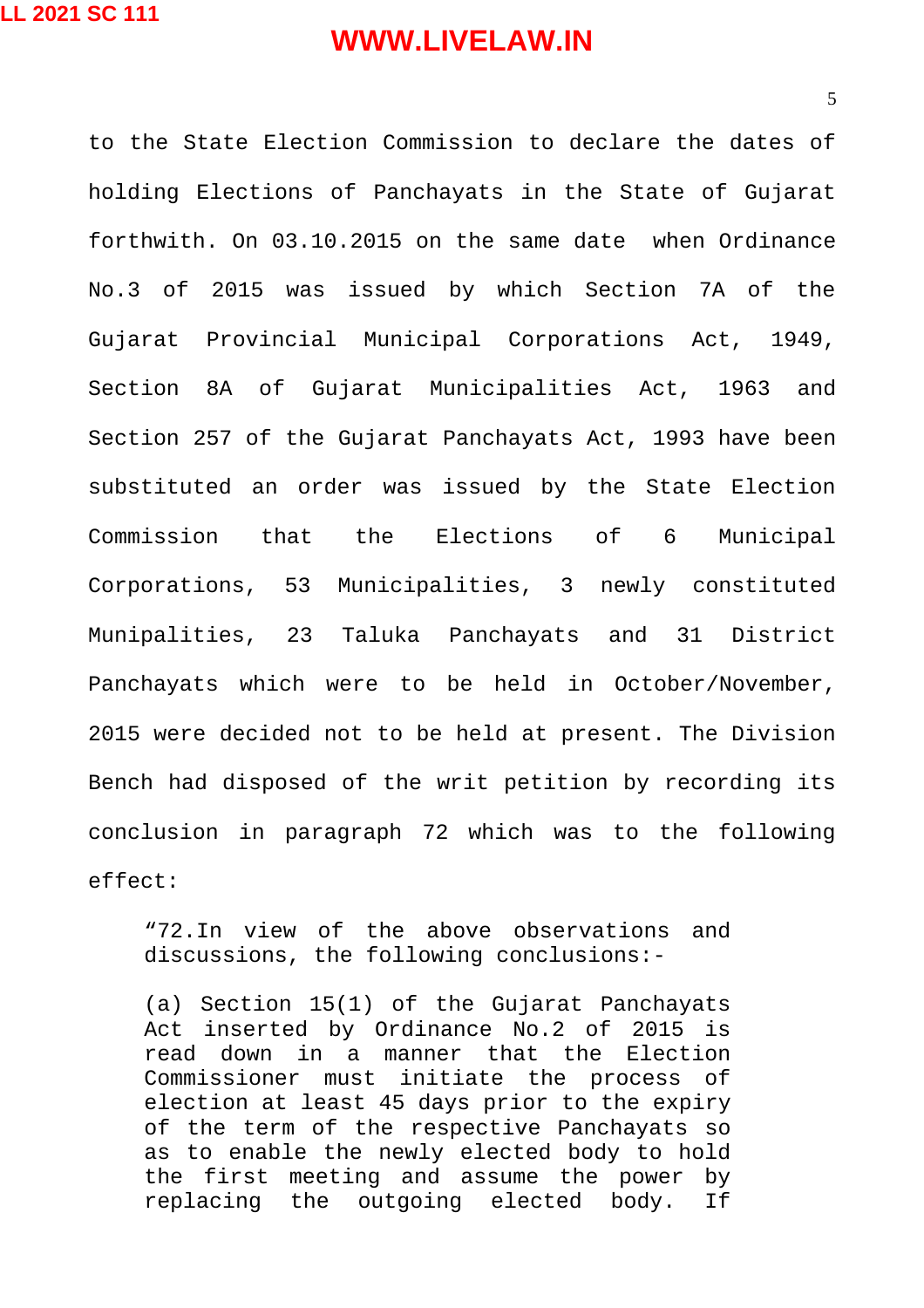Section 15(1) is not interpreted and read accordingly, Section 15(1) would unconstitutional and void.

If there is failure on the part of the State Election Commission to initiate the process for elections 45 days in advance, any citizen affected thereby would be at liberty to approach this Court under Article 226 of the Constitution for seeking appropriate direction against the State Election Commission.

(b) Section 7A of the GPMC Act, Section 8A of Page 86 of 89 Downloaded on : Sat Feb 20 15:44:28 IST 2021 C/SCA/16313/2015 CAV JUDGMENT Municipalities Act and Section 257 of the Act brought about by Ordinance No.3 of 2015 are held to be unconstitutional and void.

(c) The action of the State Election Commission for postponement of the election of all local bodies in the State is held to be illegal and is set aside. Respondent No.2 Election Commission is directed to initiate process of holding the election of the local bodies forthwith.

Respondent No.1 State Government is directed to render all cooperation and assistance, including providing necessary police force and reserved force or any other force as may be requisitioned by the Election Commission for ensuring the election at the earliest in a free and fair atmosphere."

7. The State Election Commission aggrieved by the judgment of the High Court has come up in this appeal. 8. Writ Petition(C)No.786 of 2020 has been filed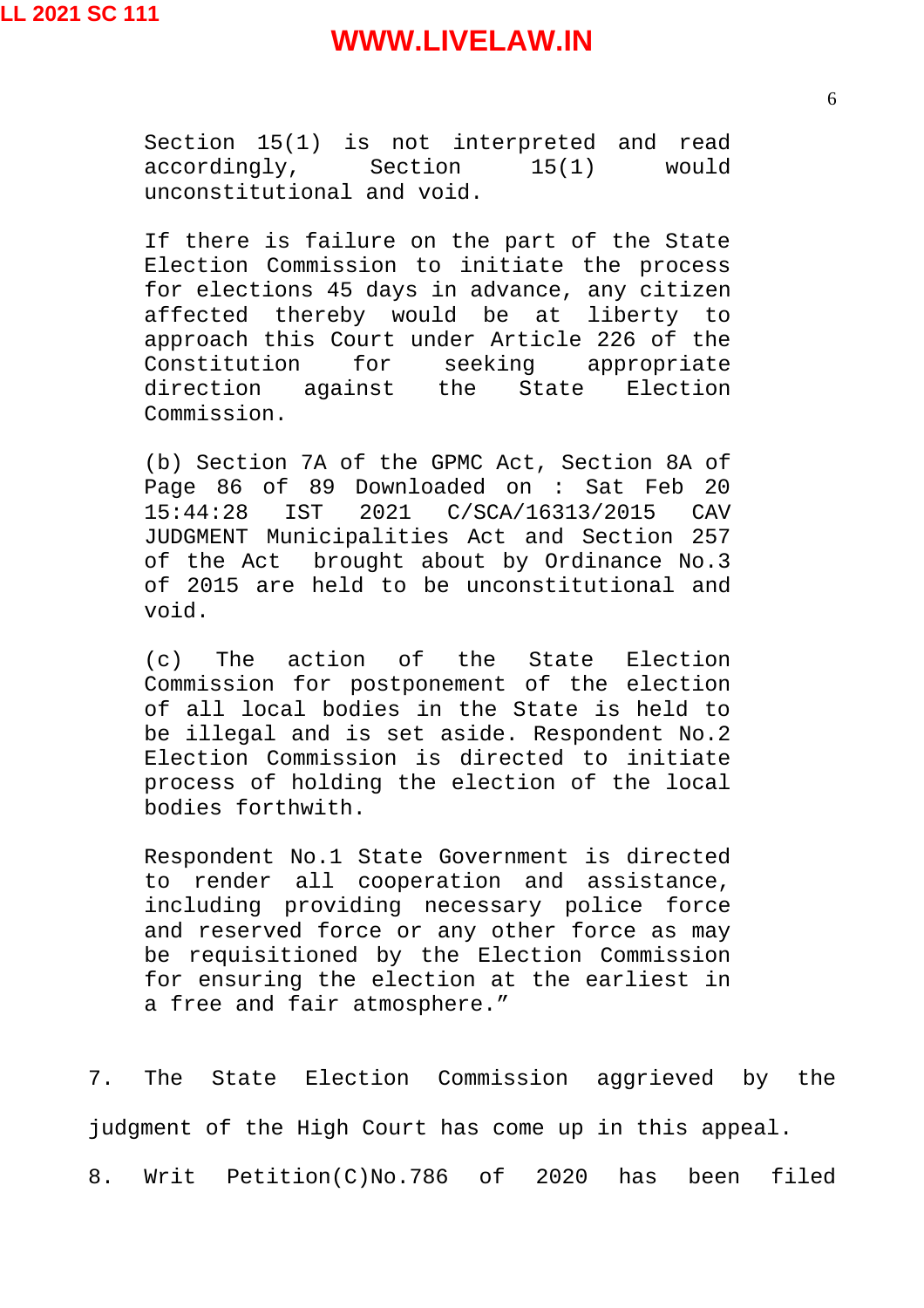challenging the notifications dated 08.07.2020 issued by the Governor of Gujarat in exercise of power under Section 5(3)(iii)(a) of the Act, 1949 determining the number of Wards, seats including the seats reserved for Scheduled Castes, Scheduled Tribes, Backward Classes and women of Vadodara Provincial Corporation, Ahmedabad Provincial Corporation, Bhavnagar Provincial Corporation, Ghandhinagar Provincial Corporation, Jamnagar Provincial Corporation, Rajkot Provincial Corporation and Surat Provincial Corporation. Writ order or declaration declaring Section 5(3)(iii)(a) and 29A of Act, 1949 as unconstitutional was also prayed for. Section 5(3)(iii)(a) and 29A, Rule 4 and Rule 5 of Rules, 1994 as amended in 2015 has also been challenged. Notification dated 04.12.2015 as well as 15.01.2015 was also sought to be challenged including challenge to Sections 2 and 3 of the Gujarat Local Authorities Laws (Amendment) Act, 2009. By order of this Court dated 25.08.2020 the writ petition has been tagged with Civil Appeal arising out of SLP(C) No.24950/2015.

9. We have heard Shri Kapil Sibal, learned senior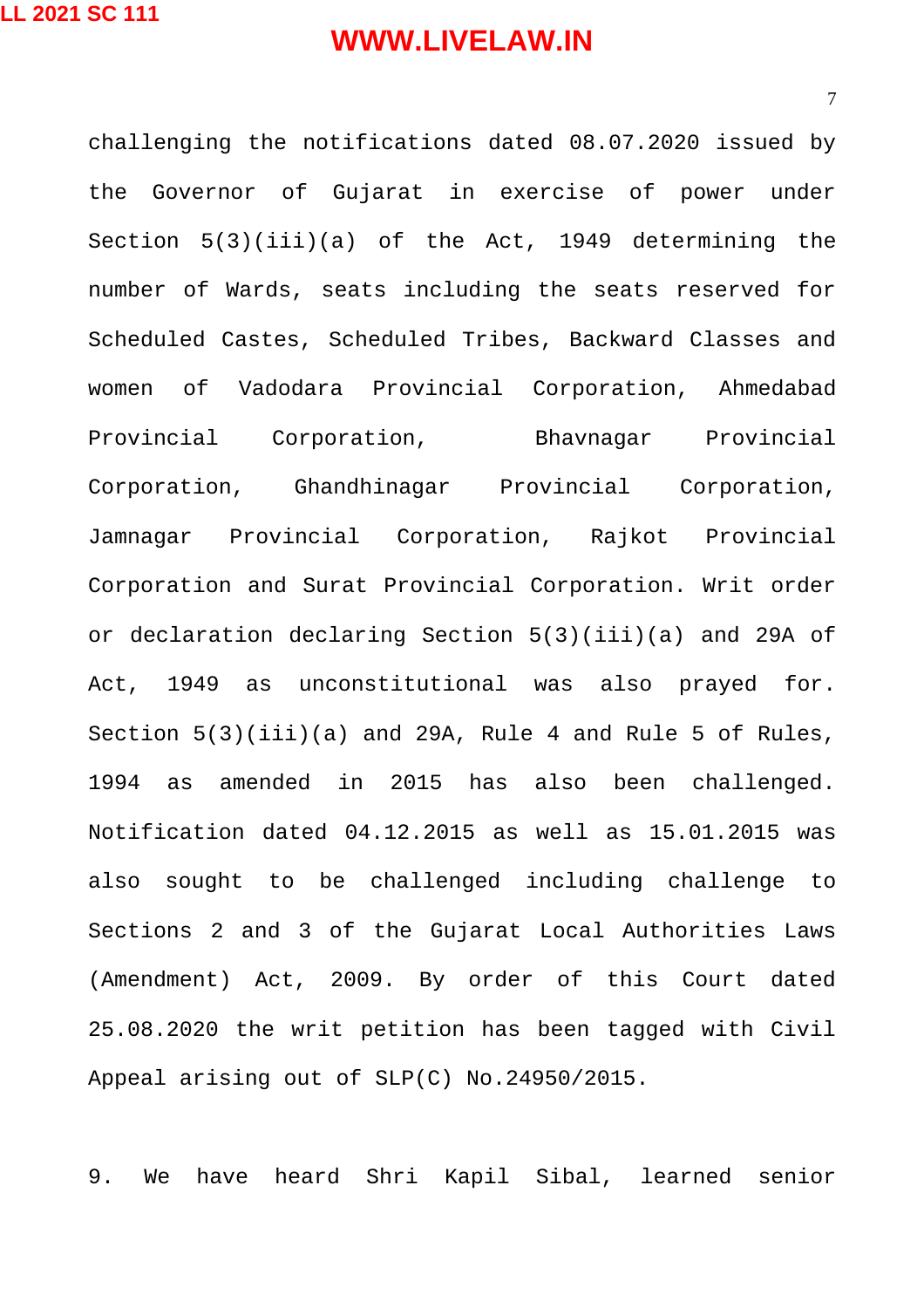counsel and Shri Harin P. Raval, learned senior counsel appearing in the first appeal and writ petition for the appellants and petitioner.

10. We have heard Shri Maninder Singh, learned senior counsel appearing for the appellant in the appeal filed by the State Election Commission. Shri Tushar Mehta, learned Solicitor General and Ms. Manisha Lavkumar, learned senior counsel have been heard for the State of Gujarat.

11. Shri Kapil Sibal has led the arguments on behalf of the appellants in the first matter. Referring to provisions of Article 243R and 243S of the Constitution of India, Shri Sibal submits that the constitutional scheme does not permit multi member representation from a Ward in the Municipal Corporation/Municipality. Shri Sibal submits that Article 243S sub-clause (3) and subclause (4) uses expression "a member and the member", which indicates that from one Ward there can only be one member in the Municipality. Similarly, Section 29A subclause 2 of the Act, 1949 is inconsistent with Article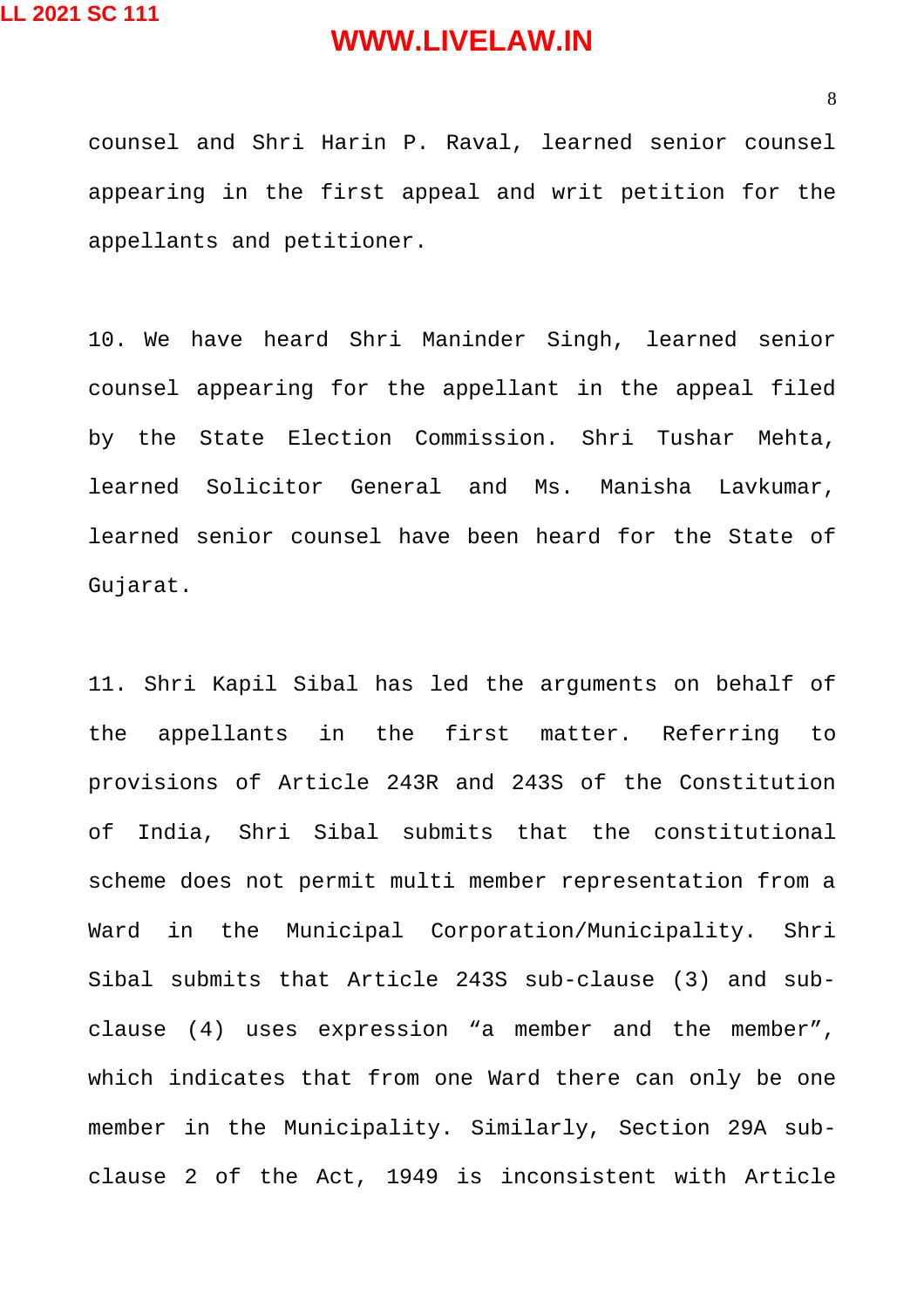243S of the Constitution. He submits that Article 243R does not contemplate/mandate a multi member Ward.

12. Shri Sibal submits that in the case of Lok Sabha it is rule of election of one Member of Parliament is to be from one unit of representation from one constituency. Similarly, is the case of Vidhan Sabha only one member is to be elected from one constituency. It is submitted that Article 243S of the Constitution mandates that only one member be elected from one Ward and it does not allow for more than one member to be elected from the same Ward and the impugned provisions and notifications are in contravention of this cardinal constitutional principle enshrined in Article 243S of the Constitution. It is submitted that the election to a Municipal Corporation ought to be conducted in the same manner as State Legislative Assembly, wherein different constituencies are represented by one member and no more. Further, Article 243R cannot be interpreted to give wide, unguided and uncontrolled powers to the State Legislature ignoring other Constitutional provisions enshrined in the Constitution of India. The State Legislature is empowered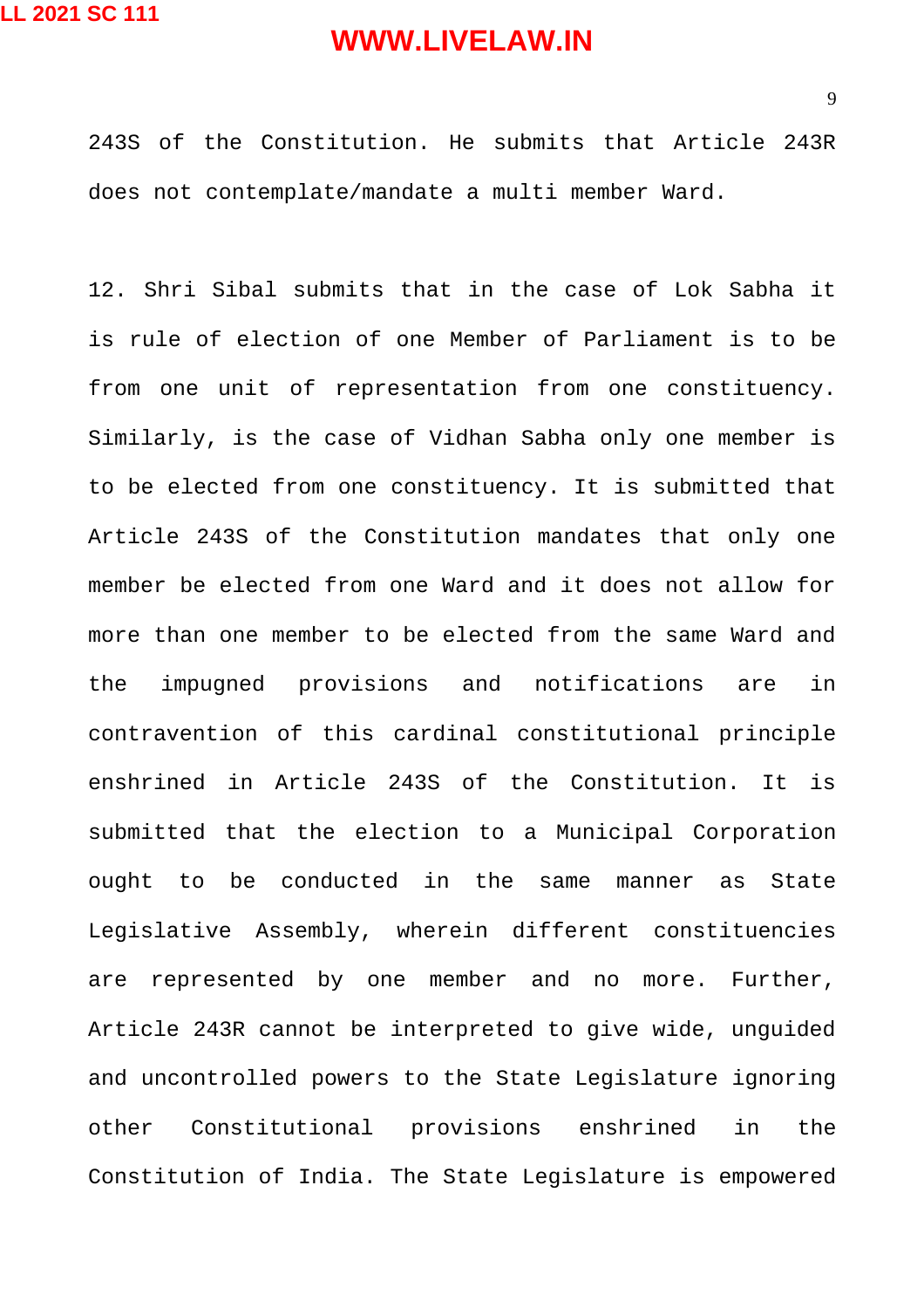10

to make laws with regard to representation in a Municipality and also composition and territorial area of Wards Committees and the manner in which the seats are to be filled. However, in its exercise of legislative powers, the State Legislature cannot make laws violative of the Constitutional principles and mandate.

13. Shri Sibal submits that there has to be thematic consistency while interpreting the provisions of Part IXA of the Constitution. The thematic flow of the Constitution is of election of only one member from one Ward constituency/unit of representation. Multi member representation from a Ward is against the principle of empowerment of down-trodden and woman. One member Ward enables exclusive representation of the women/other backward classes/Scheduled Castes/Scheduled Tribes resulting therein empowerment which cannot be achieved by a multi member Ward. Shri Sibal further submits that a holistic schematic interpretation of the Constitution has to be advanced. Shri Sibal submits that words occurring in the Constitution should be read in their ordinary, natural and grammatical meaning. Wordings of Article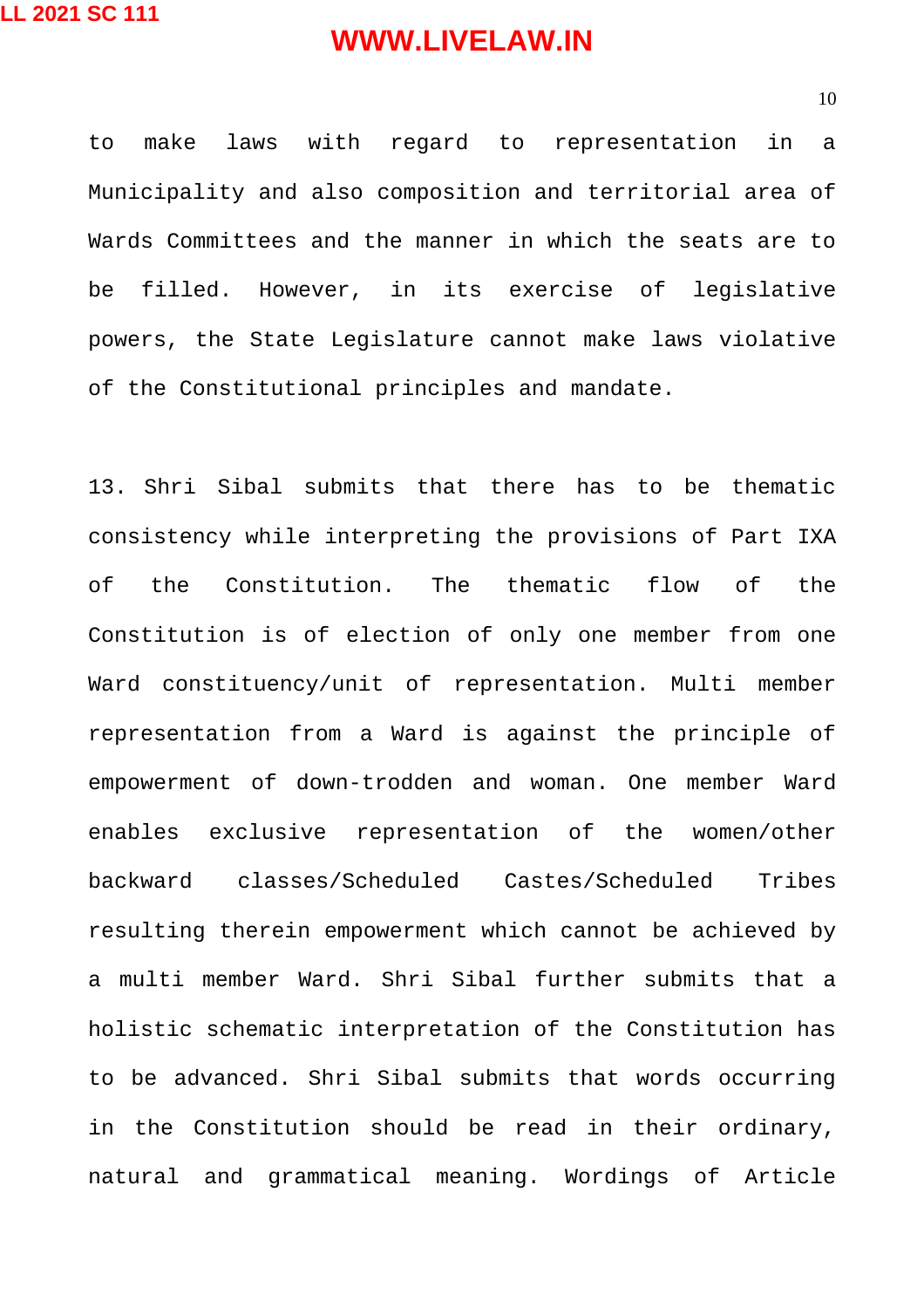243S(4) would mean adding words to the plain language and intent to Article 243S(4) of the Constitution of India.

14. It is submitted that singular cannot be read plural in Article 243S. Applicability of the General Clauses Act is restricted to the interpretation of the Constitution of India by Article 367 itself. One of the submissions of Shri Sibal is that Draft Rules for Amendment of Delimitation Rules, 1994 were issued on 27.11.2014 inviting objections within 30 days of the publication of Draft Rules, 1994. However, before expiry of 30 days notification was issued on 04.12.2014 which is not in accordance with law.

15. Shri Sibal submits that the Municipal Laws which are prevalent in 28 States provide for one representation from one Ward whereas Municipal Laws in Gujarat provide for multi member Ward. It is submitted that in the Municipal Laws of Bombay which provide for multi member Ward now in 2019 it has reverted back to one member representation.

16. Shri Harin P. Raval adopting the arguments of Shri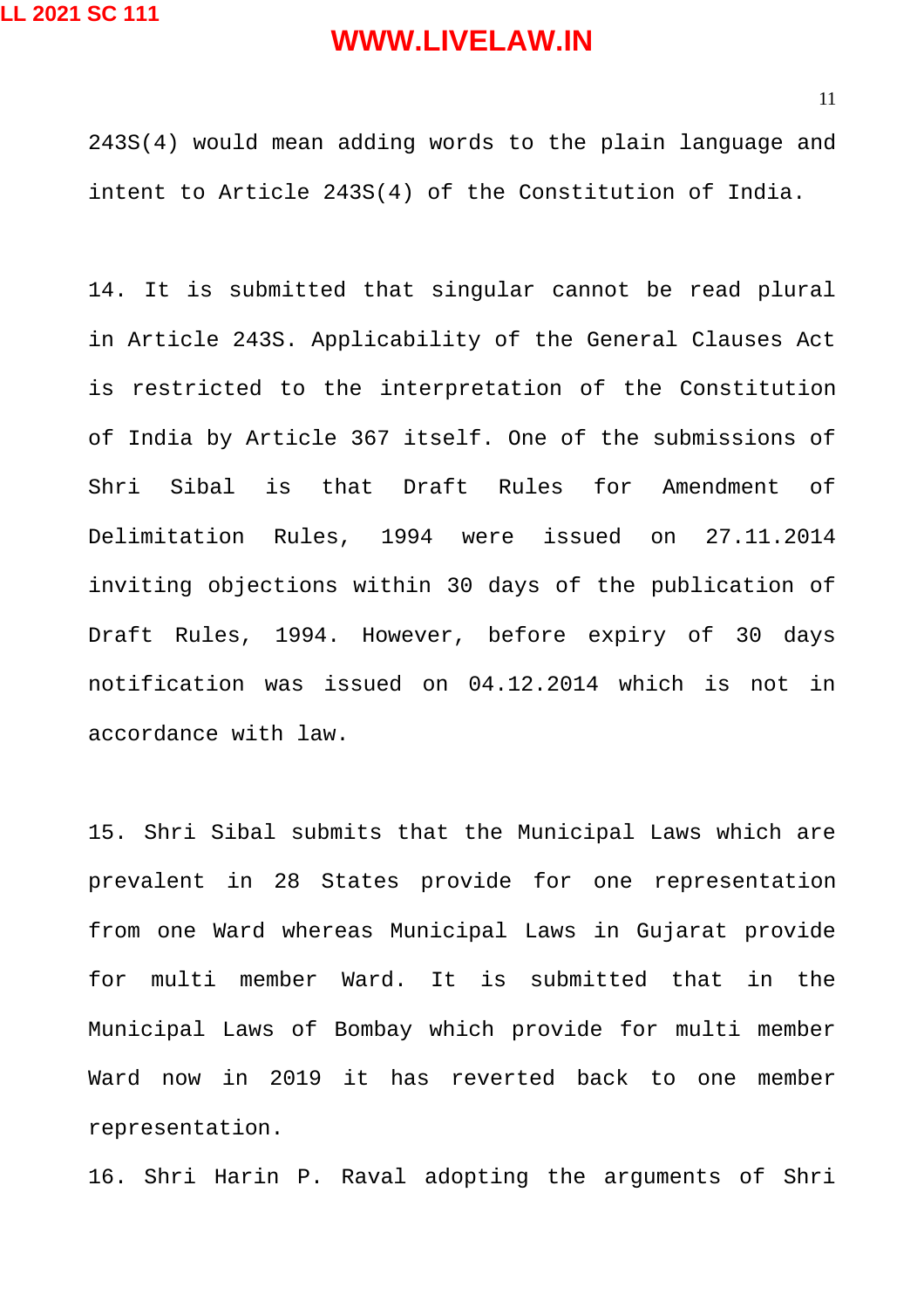Kapil Sibal submits that if the words are clear Rule of literal interpretation shall apply. He submits that Section 29A of Act, 1949 is inconsistent with Article 243S of the Constitution. Shri Raval further submits that without reference to notification dated 27.11.2014, the notification dated 04.12.2014 was published which is a colourable exercise of power.

17. Shri Tushar Mehta, learned Solicitor General submits that in Gujarat there were always multi member Wards. Shri Mehta submits that an Act can be challenged on the grounds of (1) substantive ultra vires, i.e, competence; (2) procedural ultra vires; (3) ultra vires and arbitrariness and (4) runs contrary to the constitutional provisions. He submits that under Entry 5 List II of Seventh Schedule of the Constitution, "the State Legislature is competent to legislate local on Governments. Shri Tushar Mehta submits that the expression "the member" used in sub-clause (4) of Article 243S is used in reference to the Chairperson. Article 243S does not contain any provision that there shall be only one member for one Ward. He submits that Article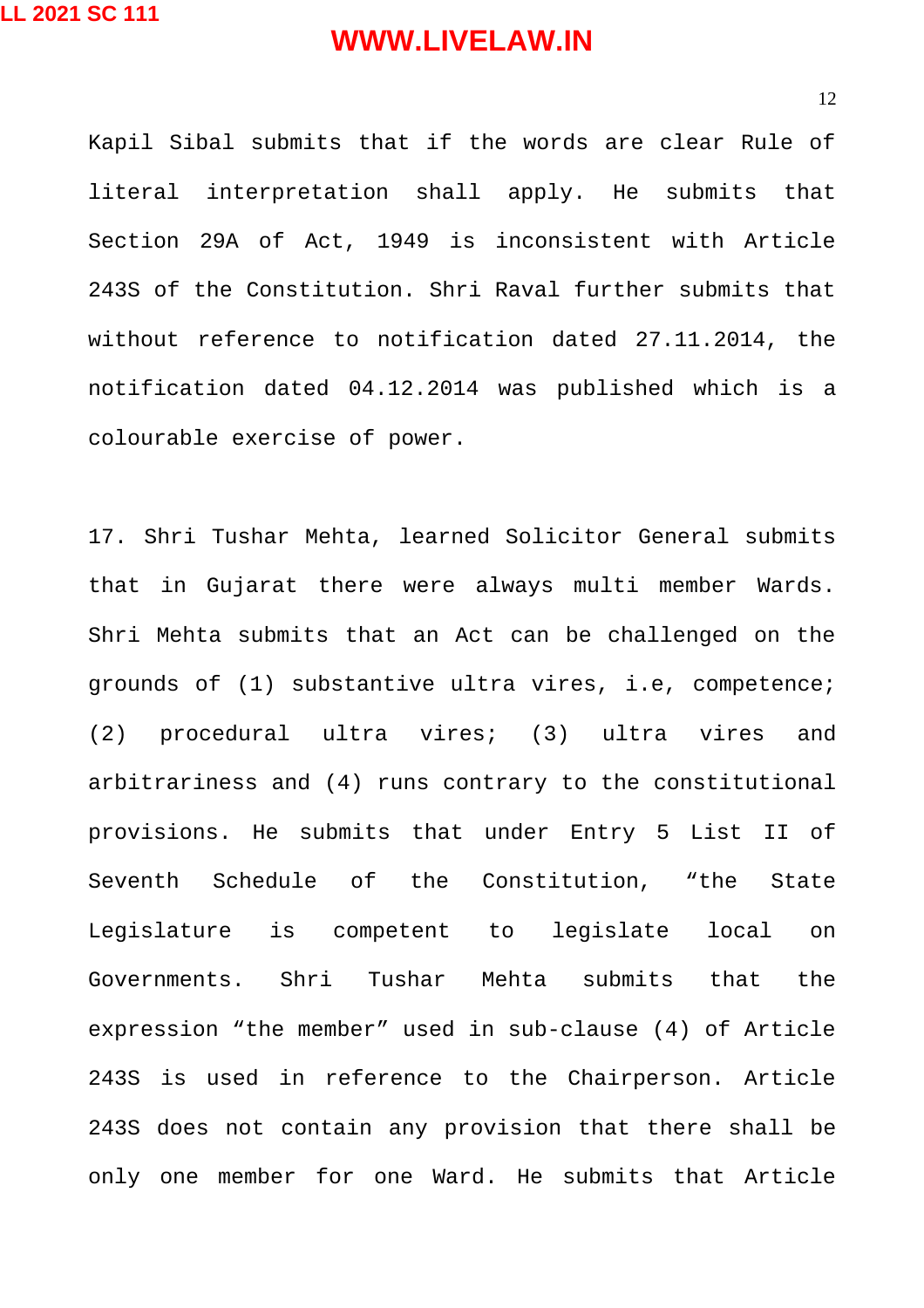243S deals with constitution and composition of Wards Committees and the provisions therein have to be confined to constitution and composition of Wards Committees and cannot be read in reference to constitution and composition of a Municipality. He submits that the constitutional provision of Article 243T contemplates reservation of seats for the Scheduled Castes and the Scheduled Tribes has to be seat wise and not Ward wise. Reservation of 50% is the object of empowering the women. Increase of seats for reserved category is a step towards empowering the SC/ST and these provisions cannot be read, in any manner, to hamper the empowerment of women, SC/ST. By the amendments made in 2015 in each Ward two seats are to be reserved for women which is with the intent and purpose of empowerment of women and increasing women representation in a Municipality.

18. Elaborating on Article 243R, Shri Mehta submits that it is Article 243R which provides for composition of Municipalities and there is no prohibition in the constitutional provision in providing representation of more than one member from one Ward. In interpretation of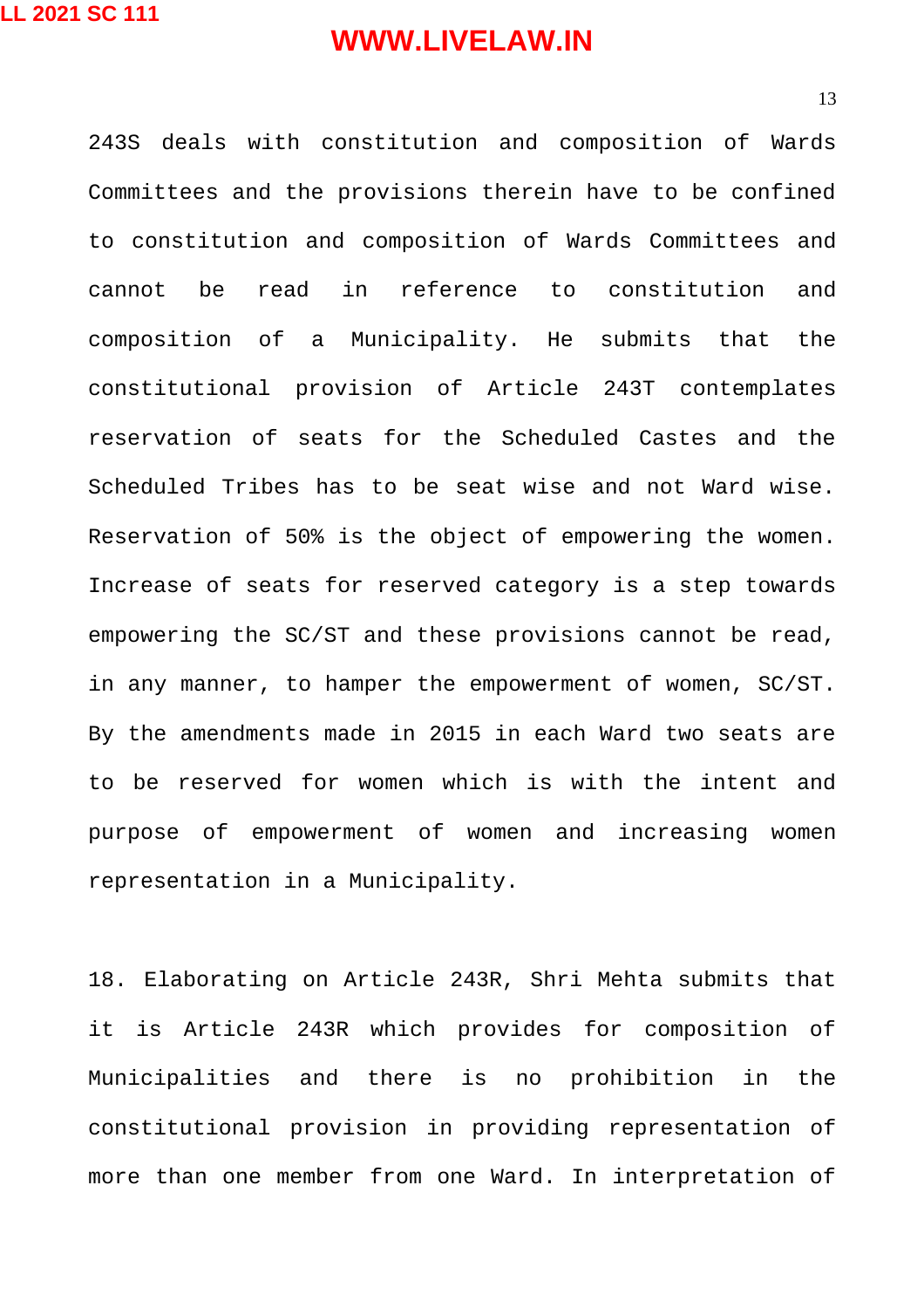provision of the Constitution by virtue of Article 357 of the Constitution a singular can also be read as plural. He submits that Constitution does not provide for any thematic mode and manner, the election to Lok Sabha and Rajya Sabha is entirely different. In Lok Sabha members are elected by direct Election whereas in Rajya Sabha members are elected by indirect Election. There is complete different mode of election of President of India. Even in Parliament there is no thematic schematic.

19. The power of competent Legislature, i.e., State Legislature in the light of enabling provisions provided in the Constitution with regard to framing of laws concerning Legislature cannot be whittled down by way of restrictive interpretation as contended by the appellants. The State Legislature in federal set up specially in the matter of local Government are to enable enough seats to adopt the reservation based on local body.

20. The overarching scheme of Article 243D and 243T is to ensure the fair representation of social diversity in the composition of elected local bodies so as to contribute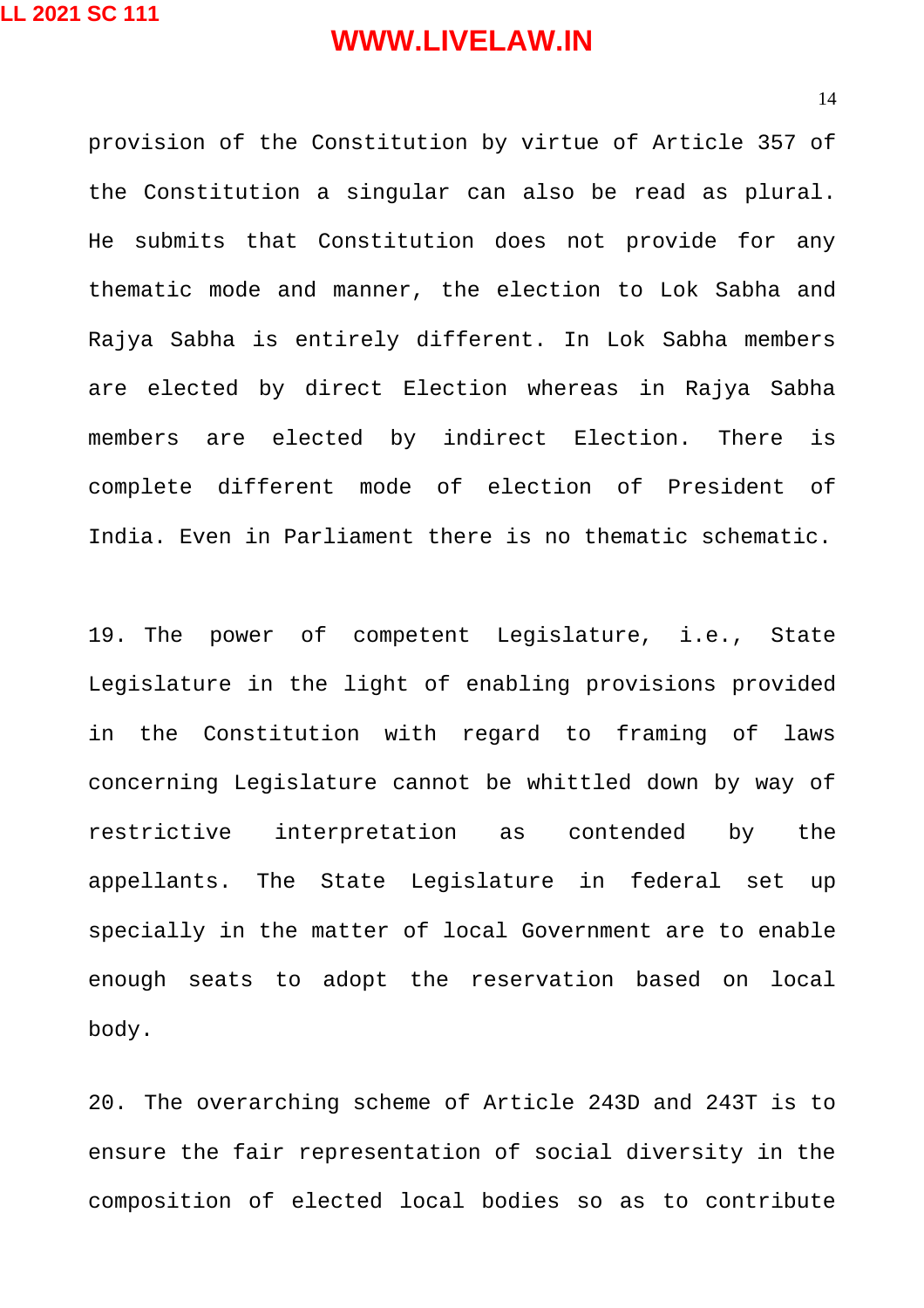to the empowerment of the traditional weaker sections in Society. The preferred means for pursuing this policy is the reservation of seats and Chairperson positions in favour of SC/ST, women and Backward Class candidates.

21. Learned counsel for the parties have also placed reliance on various judgments of this Court which shall be referred while considering the submission in detail.

22. From the submissions of the learned counsel for the parties following questions arise for consideration:

- (1) Whether Article 243R and Article 243S of the Constitution of India contains any limitation to the effect that there shall be only one member from one Ward?
- (2) Whether the provisions of Sections  $5(3)(iii)(a)$ , 29A of the Gujarat Provincial Municipal Corporations Act, 1949 and Rules 4 and 5 of Bombay Provincial Municipal Corporations (the delimitation of wards and allocation of reserved seats) Rules, 1994 and Rule 2(b) of Gujarat Municipal Corporation's Ward Committees Functions, Duties, Territorial Areas and Procedure for Transaction of Business Rules, 2007 are ul-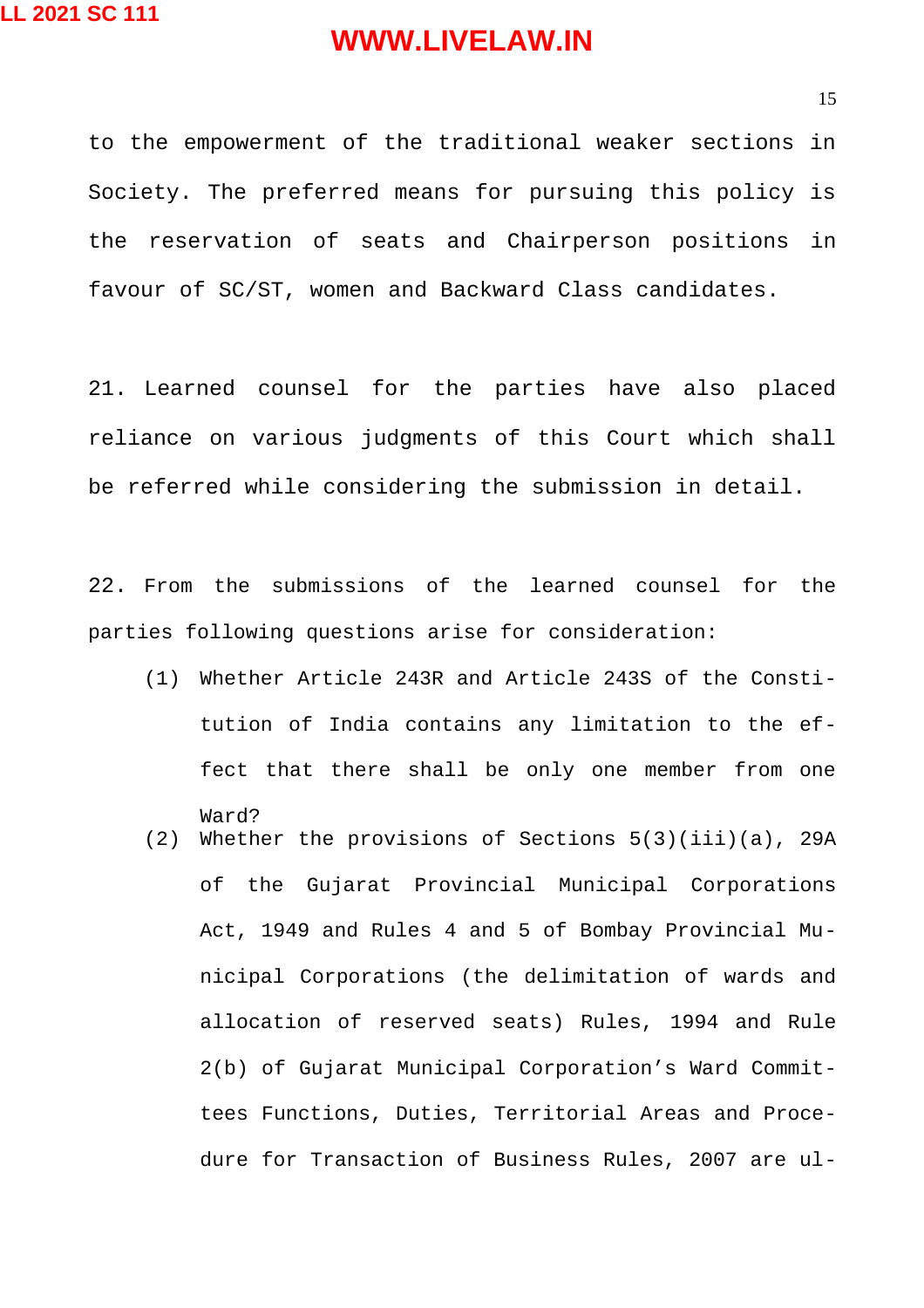tra virus to the provisions of Articles 243R and 243S of the Constitution? (3) Whether having more than one representative from a Ward negates the empowerment of weaker sections, i.e., women, Scheduled Castes and Scheduled Tribes? (4) Whether when the draft rules for amendment of Bombay Provincial Municipal Corporations (the delimitation of wards and allocation of reserved seats) Rules, 1994 were issued on 27.11.2014 which were to be published after noting of objections on or expiry of thirty days, the State Government could have issued notification dated 04.12.2014 before expiry of

thirty days?

#### **Question Nos. 1 and 2**

23. Both these questions being interrelated are being taken together. We need to first notice the relevant constitutional as well as statutory provisions which are up for consideration before us. The provisions of the Gujarat Provincial Municipal Corporations Act, 1949 and the rules framed thereunder are under challenge. The Legislation under challenge is referable to Entry 5 of List II, i.e., State List under Seventh Schedule of the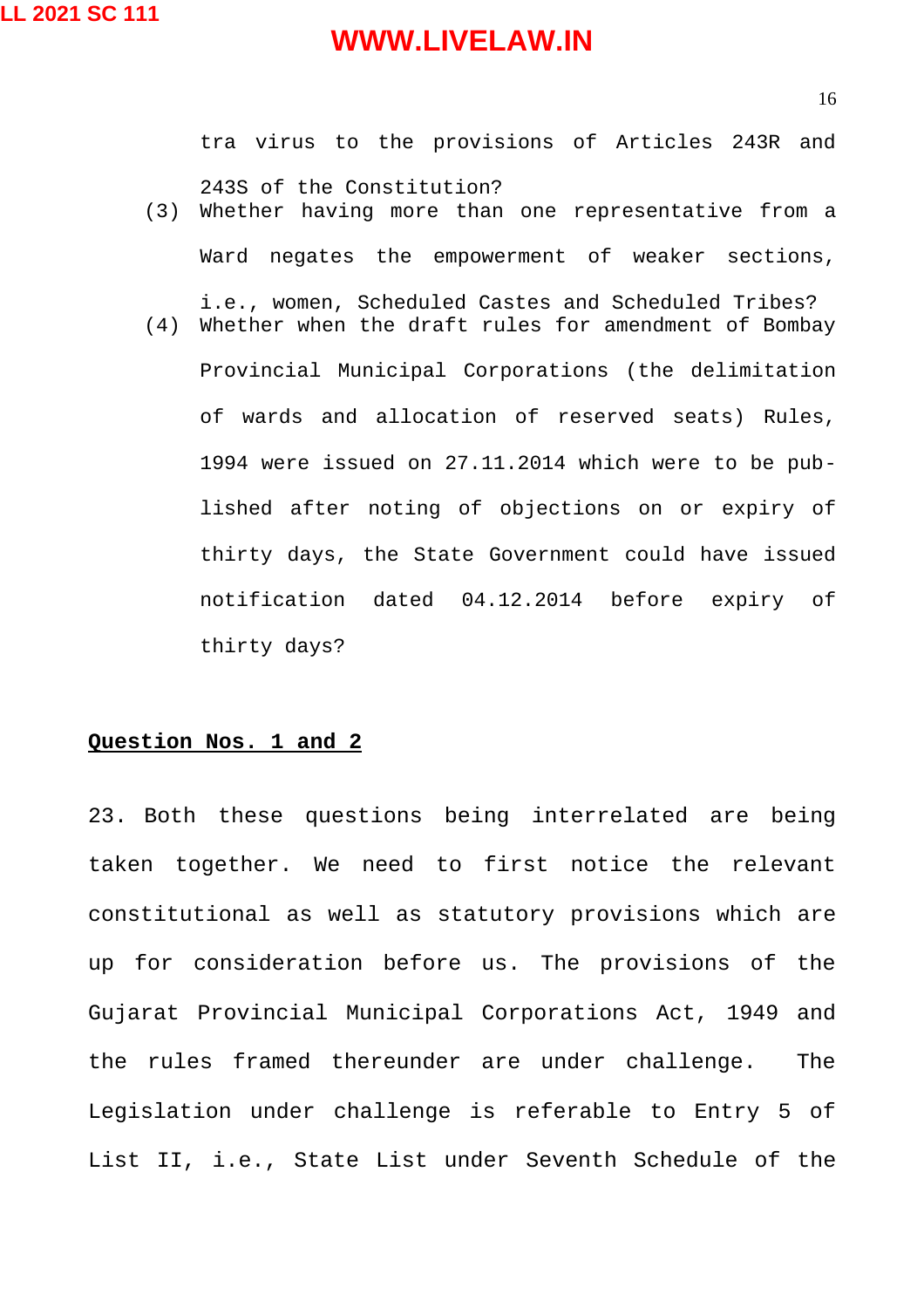Constitution. Entry 5 is as follows:-

"5. Local government, that is to say, the constitution and powers of municipal corporations, improvement trusts, districts boards, mining settlement authorities and other local authorities for the purpose of local self-government or village administration."

24. By Constitution (Seventy-fourth Amendment) Act, 1992, Part IXA "The Municipalities" have been inserted in the Constitution of India. Bill No.159 of 1991 was introduced in the Lok Sabha for inserting new Part IXA. The Bill, which was published in the gazette on 16.09.1991, contains the Statement of Objects and Reasons for insertion of Part IXA in the Constitution. Paragraph 3(b) of the Statement of Objects and Reasons provides as follows:-

"3. XXXXXXXXXXXXXX

b) composition of Municipalities, which will be decided by the Legislature of a State, having the following features:

(i) persons to be chosen by direct election;

(ii) representation of Chairpersons of Committees, if any, at ward or other levels in the Municipalities;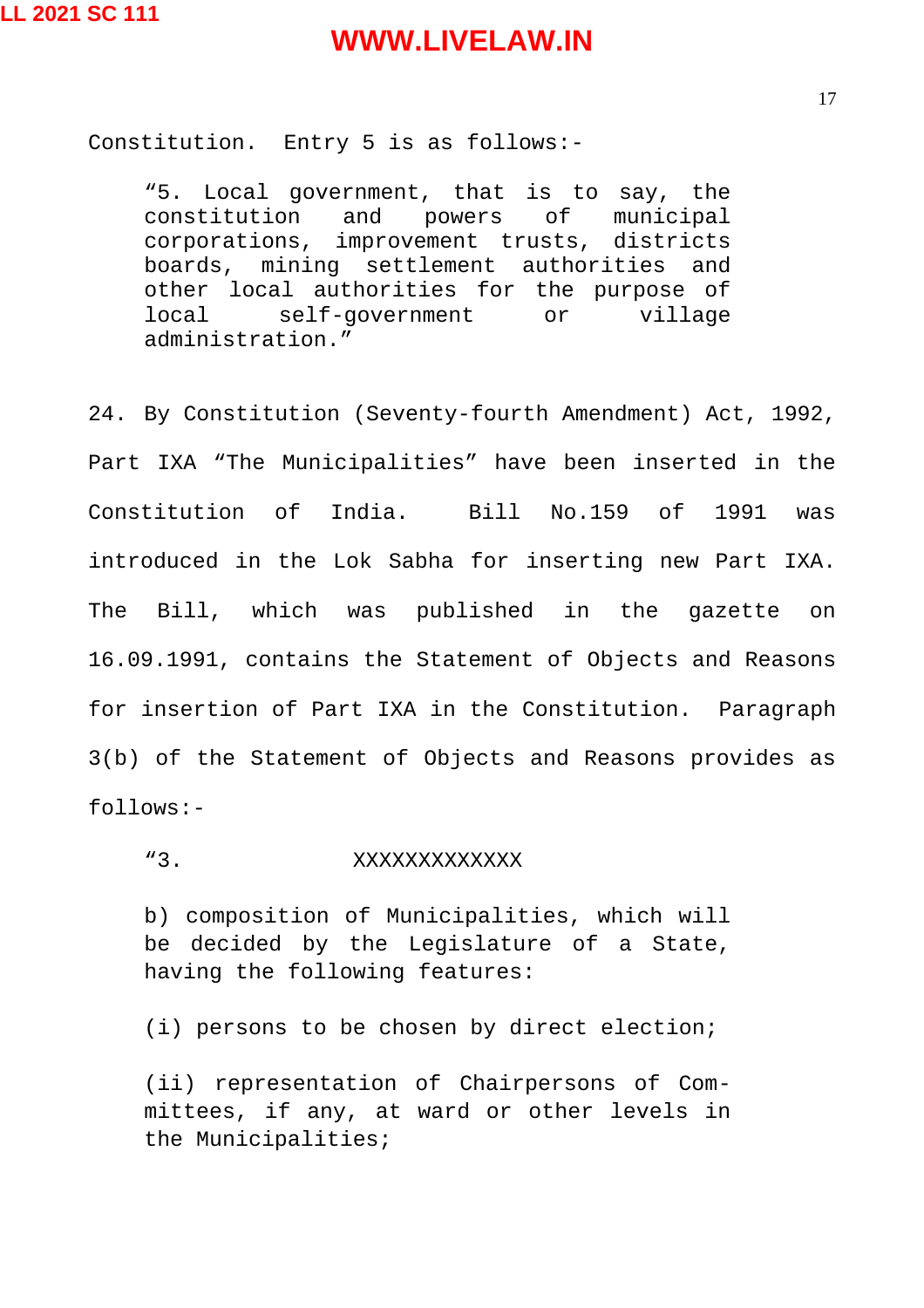(iii) representation of persons having special knowledge or experience of Municipal Administration in Municipalities (without voting rights);

#### XXXXXXXXXXXXXXXX"

25. The provisions of Part IXA of the Constitution, which are relevant for the present case are Articles 243P, 243R, 243S, 243ZA and 243ZG, which shall be noticed hereinafter. The appellant has also laid challenge to Section 5(3)(iii) sub-clause(a) of the Act, 1949, which is to the following effect:-

"5. XXXXXXXXXXXXXXXXXXX

(3) Where general election is to be held immediately after,—

#### XXXXXXXXXXXXXXXXXXXX

(iii) the limits of a City are altered,—

(a) the State Government shall, by notification in the Official gazette, determine the number of wards into which the City shall be divided, the number of councillors to be elected to the Corporation and the number of seats to be reserved in favour of the Scheduled Castes, the Scheduled Tribes, the Backward Classes and Women as provided in this section, and

#### XXXXXXXXXXXXXXXXXXXX"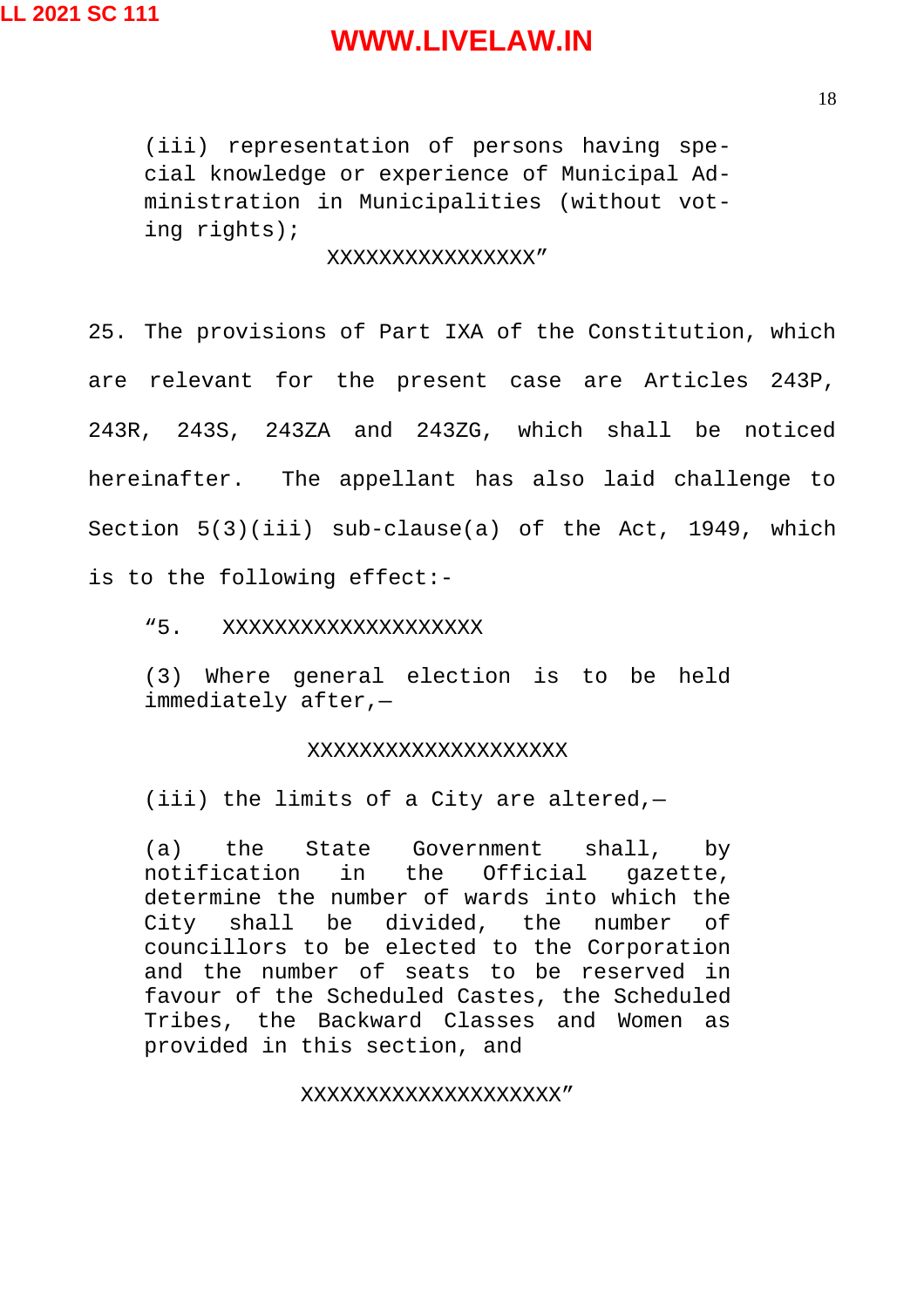26. Section 29A of the Act, 1949, which is also under challenge, is to the following effect:-

"**29A. Composition of Wards Committee.-** (1) Where the population of the City is three lakhs or more, there shall be constituted by the Municipal Corporation, Subject to the rules made by the State Government Wards Committee or Committees consisting of one or more wards within the territorial area of a Corporation.

(2) Each Wards Committee shall consist  $of -$ 

(a) Councillors of the Corporation representing a ward within the territorial area of the Ward Committee;

 $\begin{bmatrix} * & * & * & * & * & * & * & * \ \end{bmatrix}$ :

Provided that a person shall be disqualified for being appointed, and for being a member of the Wards Committee, if under the provisions of this Act or any other law for the time being in force, he would be disqualified for being elected as, and for being, a councillor.

(3) The Wards Committee shall at its first meeting after its constitution under subsection (1) and at its first meeting in the same month in each succeeding year shall elect,-

where the Wards Committee consists of-

(a) one ward, the Councillor representing that ward in the Corporation; or

(b) two or more wards, one of the Councillors representing such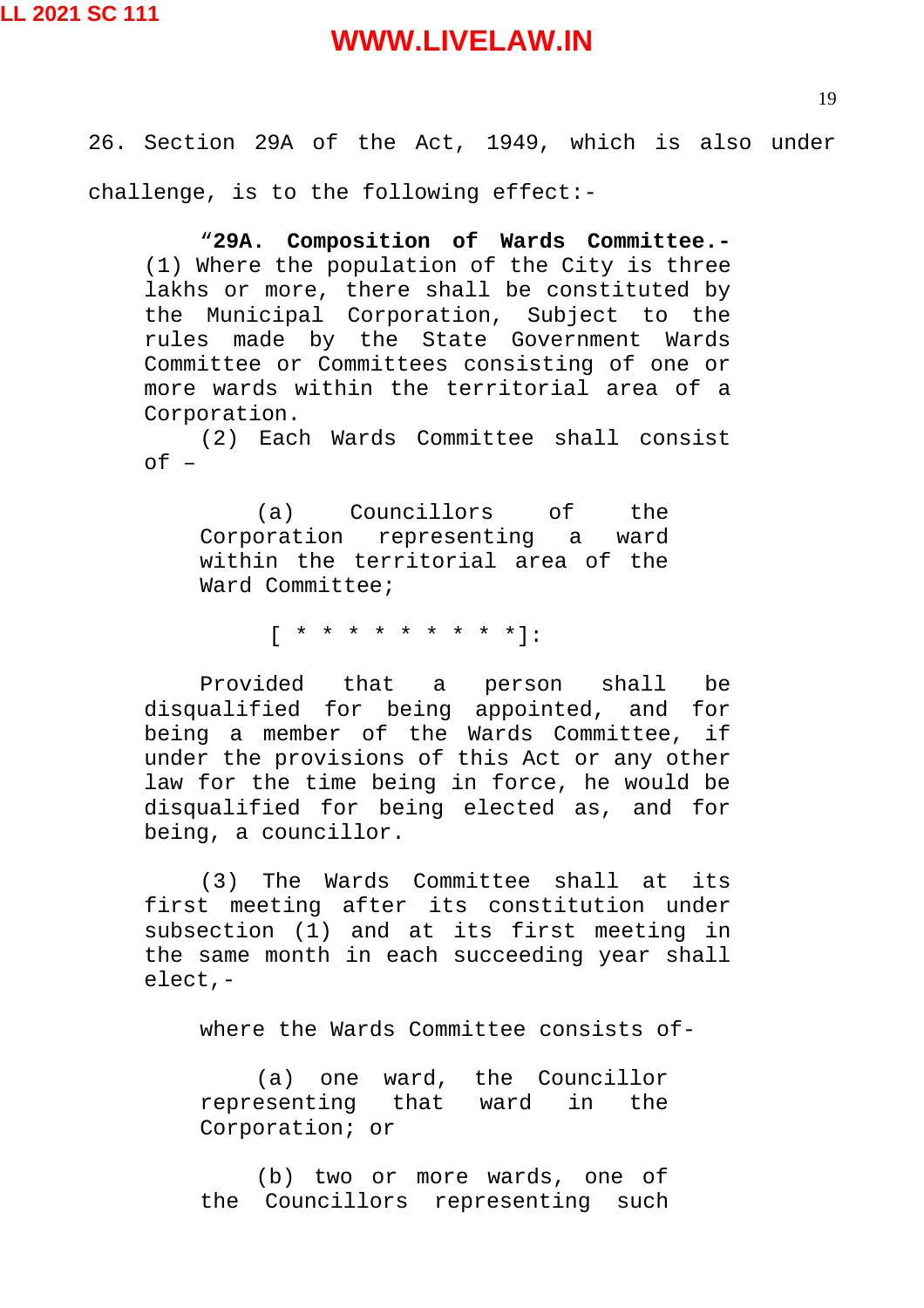wards in the Corporation elected by the members of the Wards Committee, to be the Chairperson of that Committee.

#### XXXXXXXXXXXXXXXX"

27. Rules 4 and 5 of Bombay Provincial Municipal Corporations (the Delimitation of wards in the city and allocation of Reserved Seats) Rules, 1994, as it existed prior to 2015 amendment are as follows:-

"**4.** All wards shall be multi-member wards with three councilors to be elected from each ward.

**5.** In each and every ward one seat shall be reserved for women (including seats to be reserved for women belonging to Scheduled Castes, Scheduled Tribes and Backward Classes) and one seat shall remain unreserved. The remaining third seat may be reserved, depending upon the requirement of reservation as notified by the State Government under Section 5 of the said Act."

28. Another rule challenged before us is the Gujarat Municipal Wards Committees Functions, Duties, Territorial Areas and Procedure for Transaction of Business Rules, 2007**.** Rule 2(b) provides:-

"2(b) "Chairperson" means the persons elected by the members of the Wards Committee as the Chairperson of that Committee;"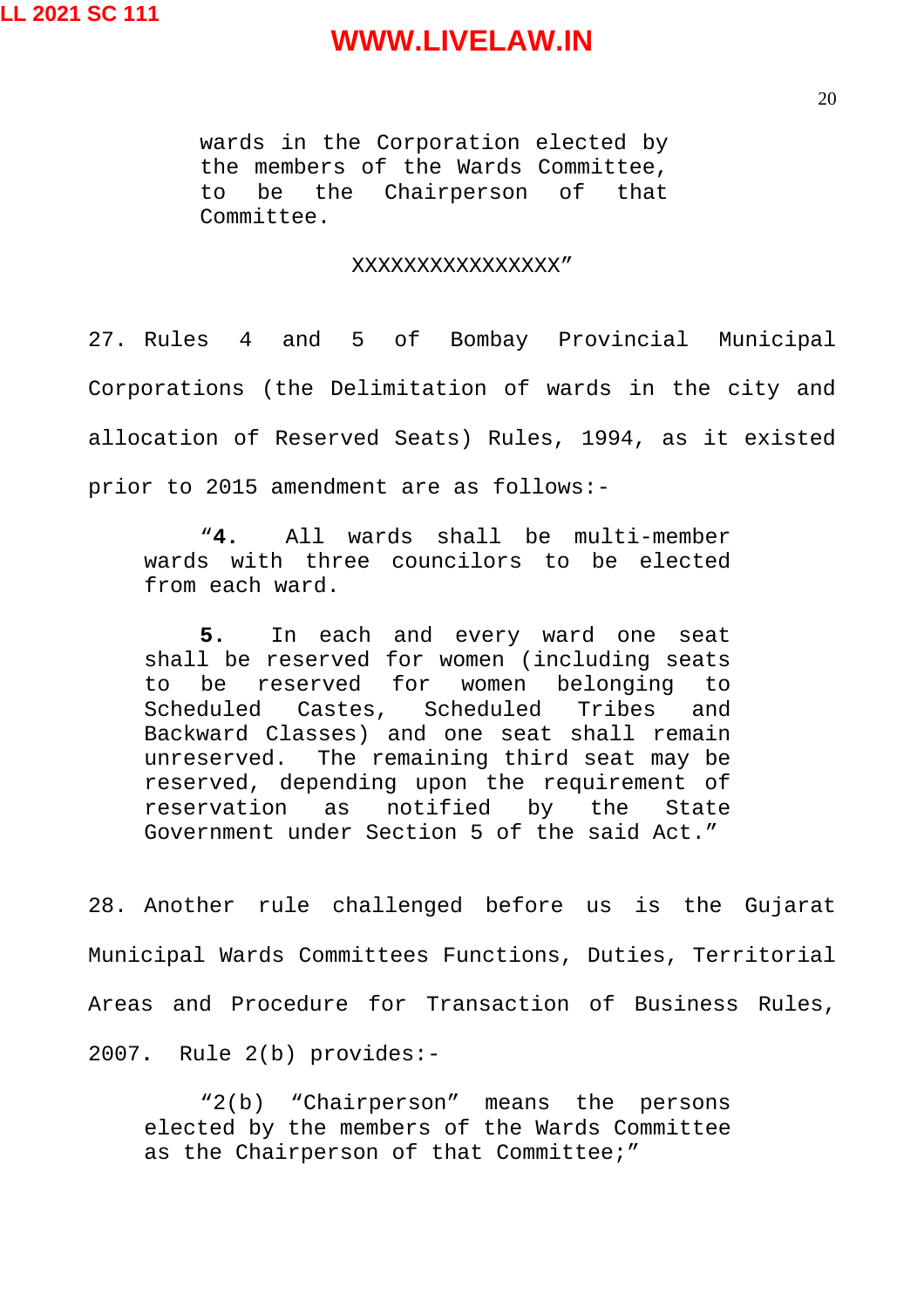29. The notifications issued in exercise of powers under Section 5(3) as well as the Rules, 1994 have also been challenged. The ambit and scope of legislative power of the State being under consideration, we need to first notice the rules of interpretation of a legislative entry.

30. It is well settled that legislative entries as contained in Lists under Seventh Schedule of the Constitution have not to be read in a narrow or restricted manner and each general word occurring in the entries should be held to extend to all ancillary or subsidiary matters, which can fairly and reasonably be said to be comprehended in it. In construing an entry in a List conferring legislative power, the widest possible construction according to their ordinary meaning must be put upon the words used therein.

31. We may refer to the Constitution Bench judgment of this Court in **Ch. Tika Ramji and Others, etc. Vs. The State of Uttar Pradesh and Others, AIR 1956 SC 676**where the principles for interpretation of a legislative entry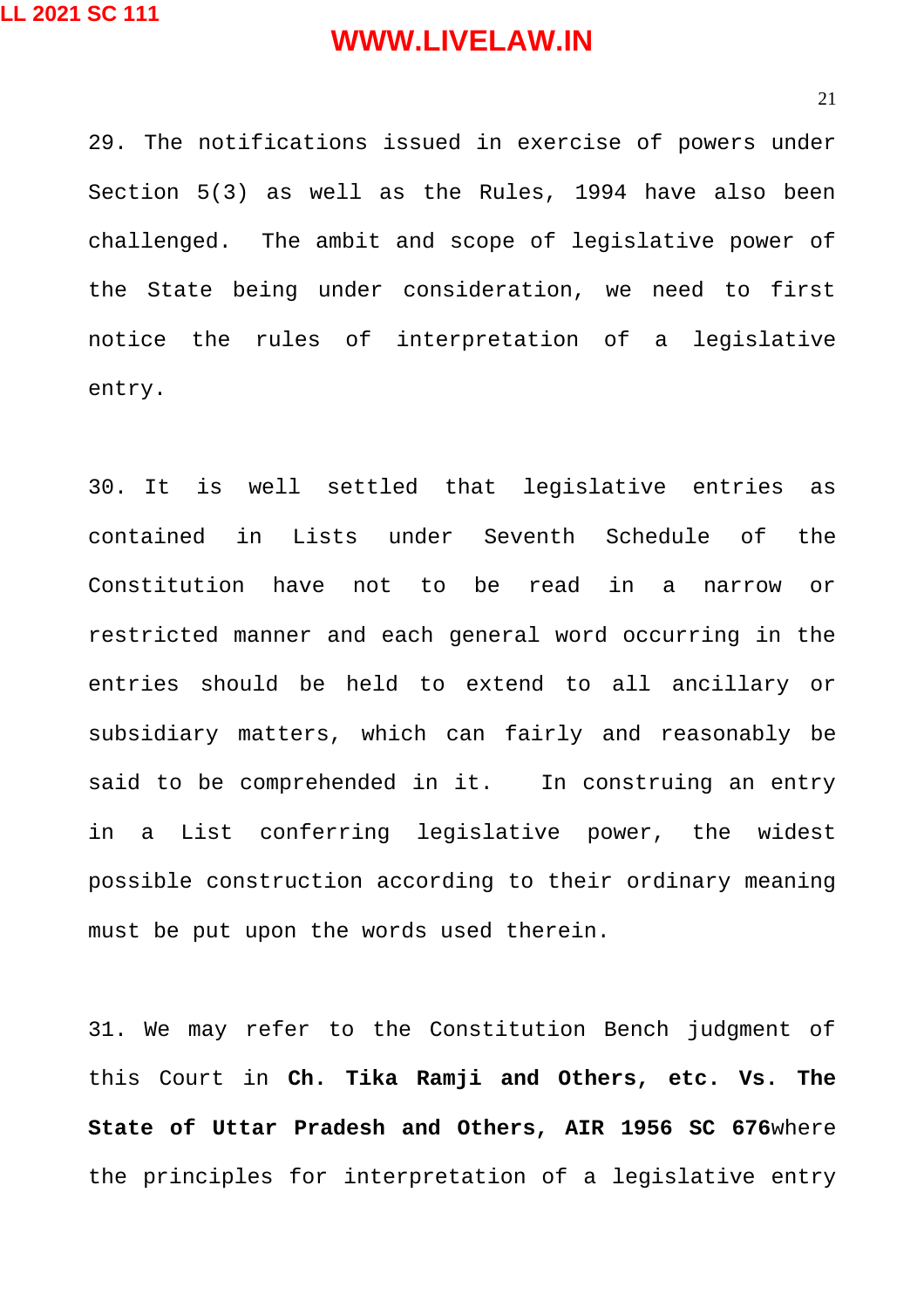22

has been enumerated in following words:-

"Each entry in the Lists which is a category or head of the subject-matter of legislation must be construed not in a narrow or restricted sense but as widely as possible so as to extend to all ancillary or<br>subsidiarv matters which can fairly and subsidiary matters which can fairly and reasonably be said to be comprehended in it………………"

32. Article 245, which deals with distribution of legislative powers, begins with the words "subject to the provisions of this Constitution". Thus, laws made by the Parliament and by the Legislature of the State, have to be subject to the provisions of the Constitution. Article 245(1) is as follows:-

"**245. Extent of laws made by Parliament and by the Legislatures of States**.-(1) Subject to the provisions of this Constitution, Parliament may make laws for the whole or any part of the territory of India, and the Legislature of a State may make laws for the whole or any part of the State."

33. Article 246 deals with subject-matter of the laws made by the Parliament and by the Legislature of the State. Reading Articles 245 and 246 together, it is abundantly clear that the legislative power to be exercised by the Parliament and the State Legislatures as enumerated in List I, List II and List III of Seventh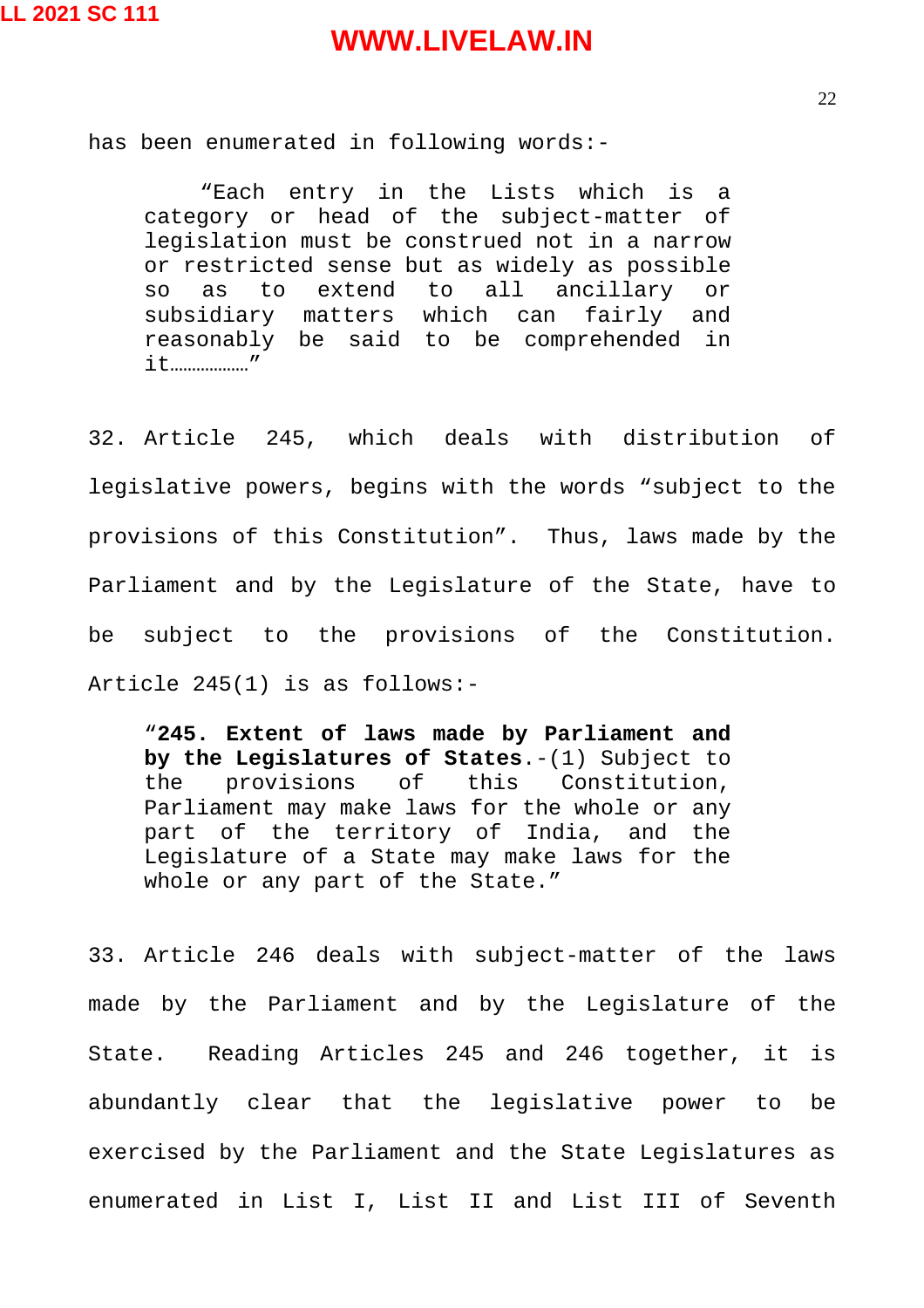Schedule are subject to the provisions of the Constitution. Thus, when the Constitution expressly or impliedly contains a limitation in exercise of legislative power, the legislative power is subject to such Constitution limitations. For example, Article 13(2) contains a limitation that State shall not make any law which takes away or abridges the rights conferred by Part III and any law made in contravention of this clause shall, to the extent of the contravention, be void. A Constitution Bench of this Court in **Maharaj Umeg Singh and Ors. Vs. State of Bombay and Ors., AIR 1955 SC 540** had categorically laid down that the legislative competence of the State Legislature can only be circumscribed by express prohibition contained in the Constitution itself. In paragraphs 12 and 13 following was laid down:-

**"12.** …………………..The legislative competence of the State Legislature can only be circumscribed by express prohibition contained in the Constitution itself and unless and until there is any provision in the Constitution expressly prohibiting legislation on the subject either absolutely or conditionally, there is no fetter or limitation on the plenary powers which the State Legislature enjoys to legislate on the topics enumerated in the Lists 2 and 3 of the Seventh Schedule to the Constitution.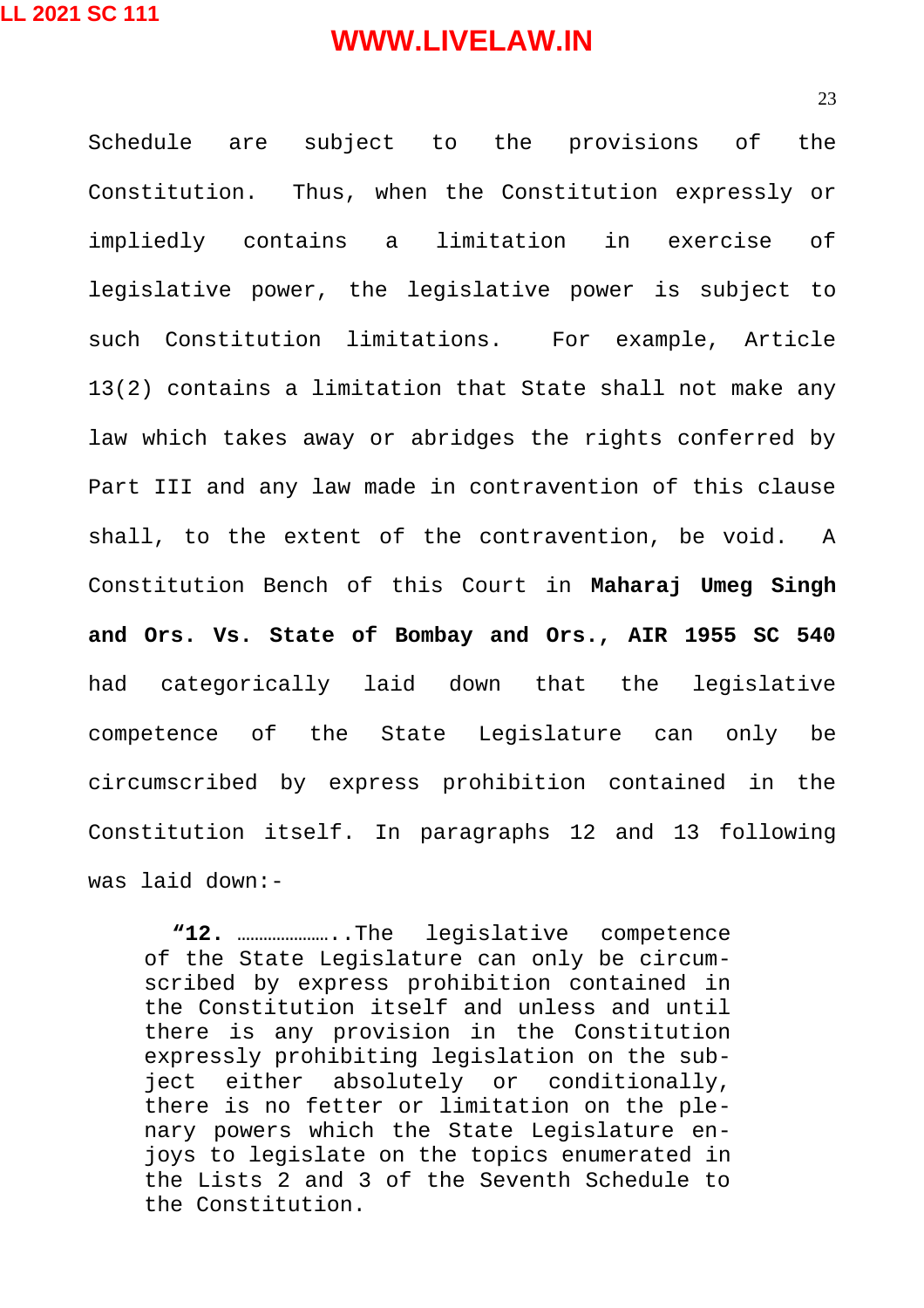**13.** The fetter or limitation upon the legislative power of the State Legislature which had plenary powers of legislation within the ambit of the legislative heads specified in the Lists 2 and 3 of the Seventh Schedule to the Constitution could only be imposed by the Constitution itself and not by any obligation which had been undertaken by either the Dominion Government or the Province of Bombay or even the State of Bombay. Under Article 246 the State Legislature was invested with the power to legislate on the topics enumerated in Lists 2 and 3 of the Seventh Schedule to the Constitution and this power was by virtue of Article 245(1) subject to the provisions of the Constitution.

The Constitution itself laid down the fetters or limitations on this power e.g. in Article 303 or Article 286(2). But unless and until the court came to the conclusion that the Constitution itself had expressly prohibited legislation on the subject either absolutely or conditionally the power of the State Legislature to enact legislation within its legislative competence was plenary. Once the topic of legislation was comprised within any of the entries in the Lists 2 and 3 of the Seventh Schedule to the Constitution the fetter or limitation on such legislative power had to be found within the Constitution itself and if there was no such fetter or limitation to be found there the State Legislature had full competence to enact the impugned Act no matter whether such enactment was contrary to the guarantee given, or the obligation undertaken by the Dominion Government or the Province of Bombay or even the State of Bombay.

#### XXXXXXXXXXXXXXXX"

34. Justice R. Banumathi in her separate opinion in a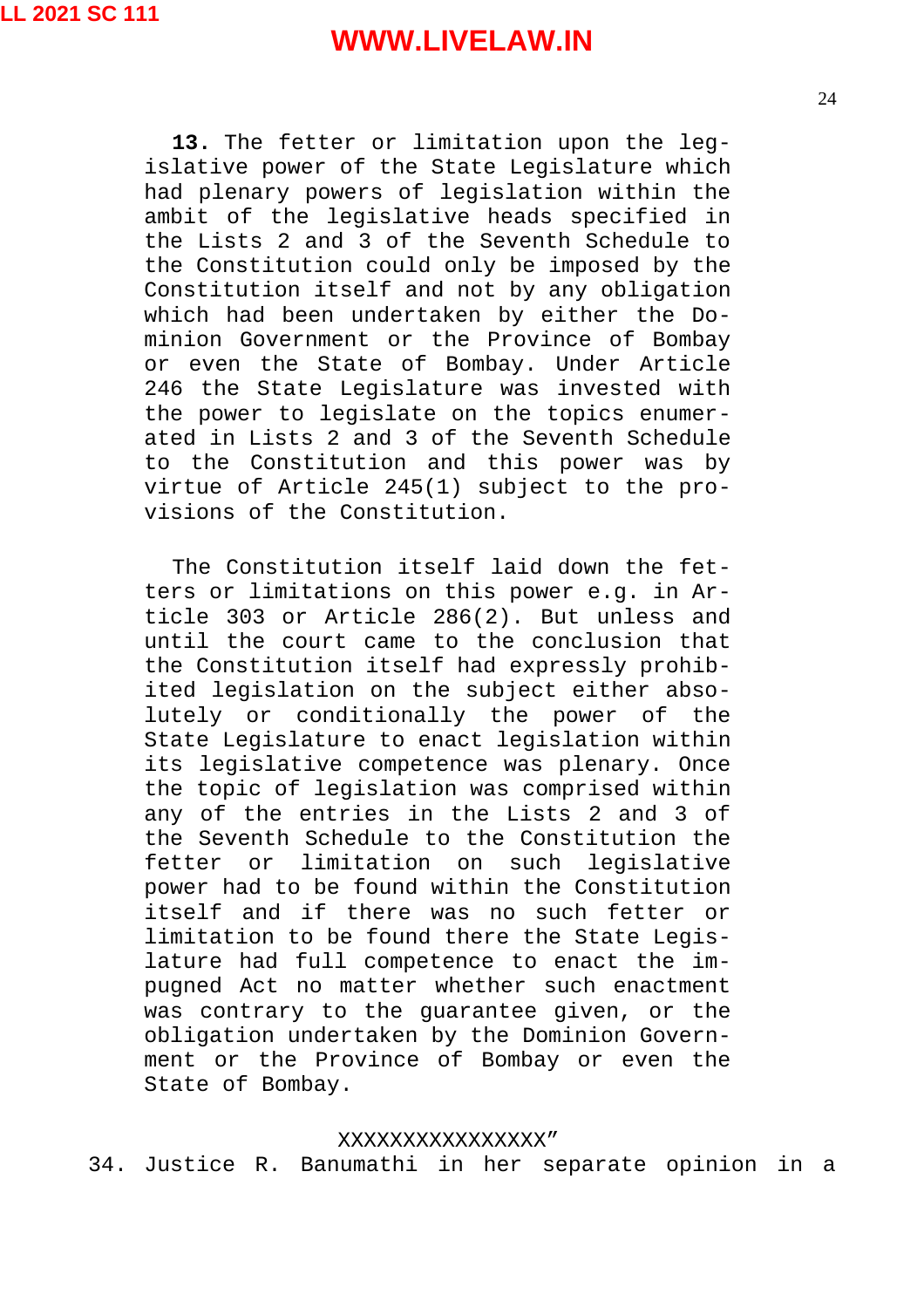Constitution Bench in **Jindal Stainless Limited and Anr. Vs. State of Haryana and Ors., (2017) 12 SCC 1** laid down following in paragraph 316:-

**"316.** In Umeg Singh v. State of Bombay [AIR 1955 SC 540], this Court held that since the power of the State to legislate within its legislative competence is plenary and the same cannot be curtailed in the absence of an express limitation placed on such power in the Constitution itself, there is no express prohibition on the legislative powers of the State to levy taxes on the goods entering into a local area for consumption, use or sale therein. Taxes being the lifeblood of the State, they cannot be decimated by implication."

35. The ratio which can be culled out from the above judgment is that power of the State to legislate within its legislative competence is plenary and the same cannot be curtailed in the absence of an express limitation placed on such power in the Constitution itself.

36. Article 243ZF provides that any law relating to municipalities in force in a State immediately before the commencement of the Constitution (Seventy-fourth Amendment) Act, 1992, which is inconsistent with the provisions of Part IXA, shall not continue beyond expiration of one year from commencement of the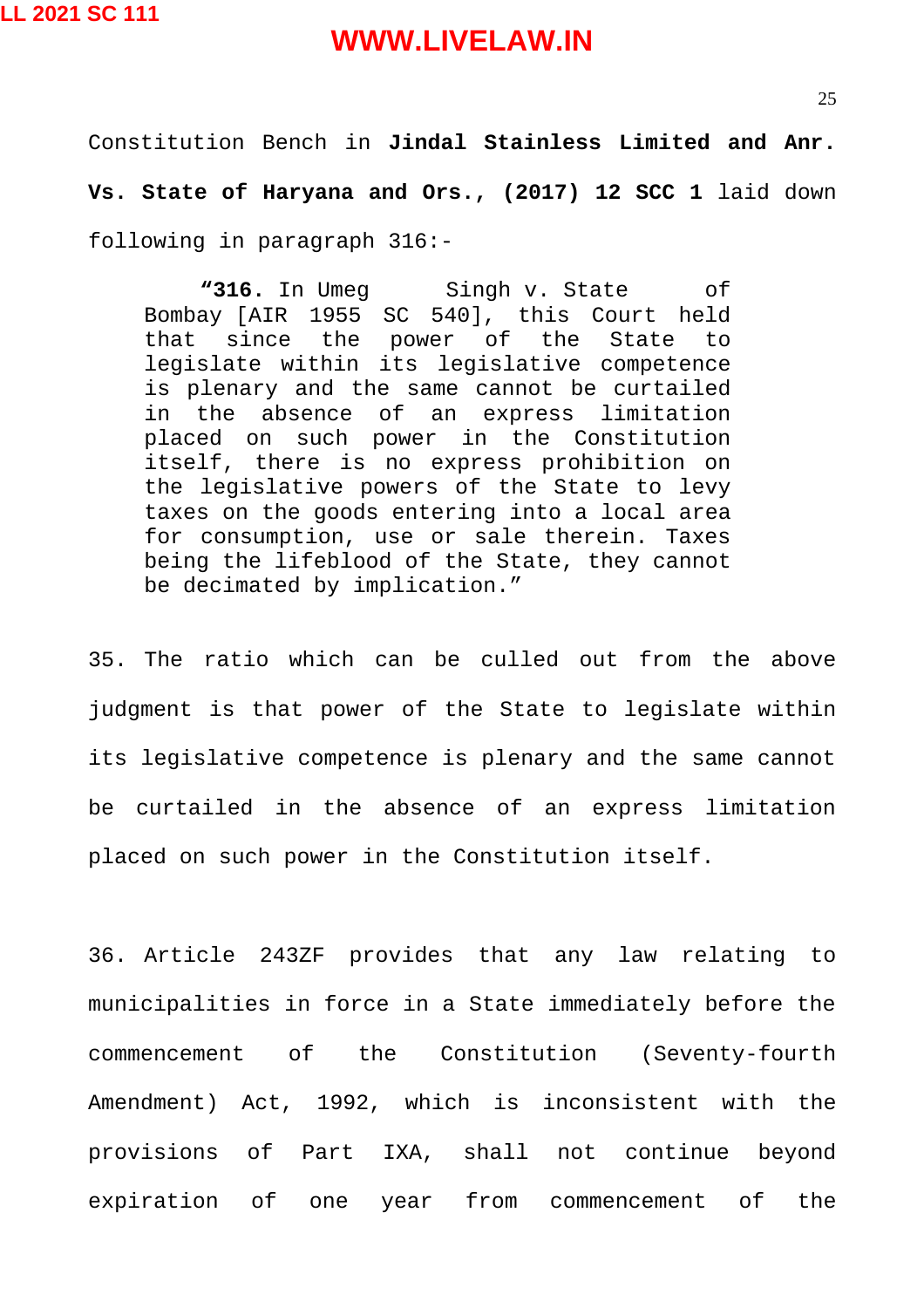26

constitutional amendment. Thus, Part IXA of the Constitution categorically contemplated that any law made by State Legislature, which is inconsistent with the provisions of Part IXA shall cease to operate on the expiration of one year or till amended or repealed by a competent Legislature, whichever is earlier. The Constitution provisions, thus, mandates that any law of the State, which is inconsistent, cannot continue. Thus, this limitation shall also govern any law made after enforcement of Constitution (Seventy-fourth Amendment) Act. Thus, a law, which is inconsistent with Part IXA cannot be framed by the State Legislature.

37. Explaining the expression "inconsistent", this Court in **Basti Sugar Mills Co. Ltd. Vs. State of Uttar Pradesh and Anr., (1979) 2 SCC 88**where following was laid down in paragraph 23:-

**"23.** ……………………………………."Inconsistent", according to *Black*'*s Legal Dictionary*, means "mutually repugnant or contradictory; contrary, the one to the other so that both cannot stand, but the acceptance or establishment of the one implies the abrogation or abandonment of the other"………………………"

38. One of the meanings of expression "inconsistent" as approved by this Court is mutually repugnant or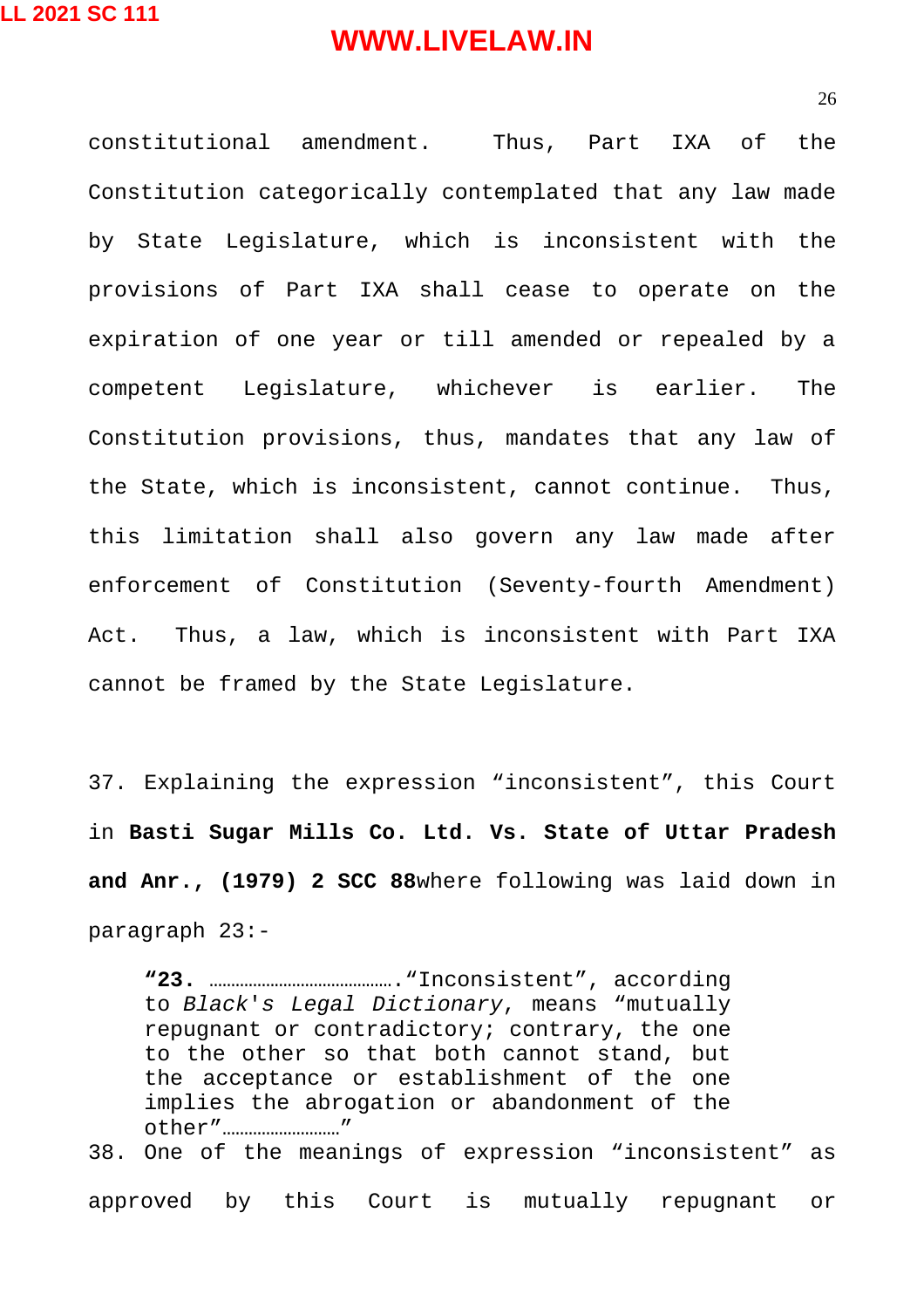27

contradictory. Article 254 of the Constitution contains a heading "inconsistency between laws made by the Parliament and the laws made by the Legislature of the State" whereas under Article 254(1) and Article 254(2) the words used are repugnant. The Constitution itself, thus, has used the words inconsistency and repugnancy interchangeably. To find out as to whether a law made by State Legislature is inconsistent with provisions of Part IXA of the Constitution, the principles which have been laid down by this Court to determine the repugnancy between the law made by the Legislature of a State and law made by Parliament can be profitably relied on. We, thus, need to notice the principles on which the repugnancy of law made by State and law made by the Parliament is found out.

39. The Constitution of India is a paramount law to which all other laws are subject. One of the important tests to find out as to whether or not there is repugnancy is to ascertain the intention of the Legislature regarding the fact that the dominant Legislature allowed the subordinate Legislature to operate in the same field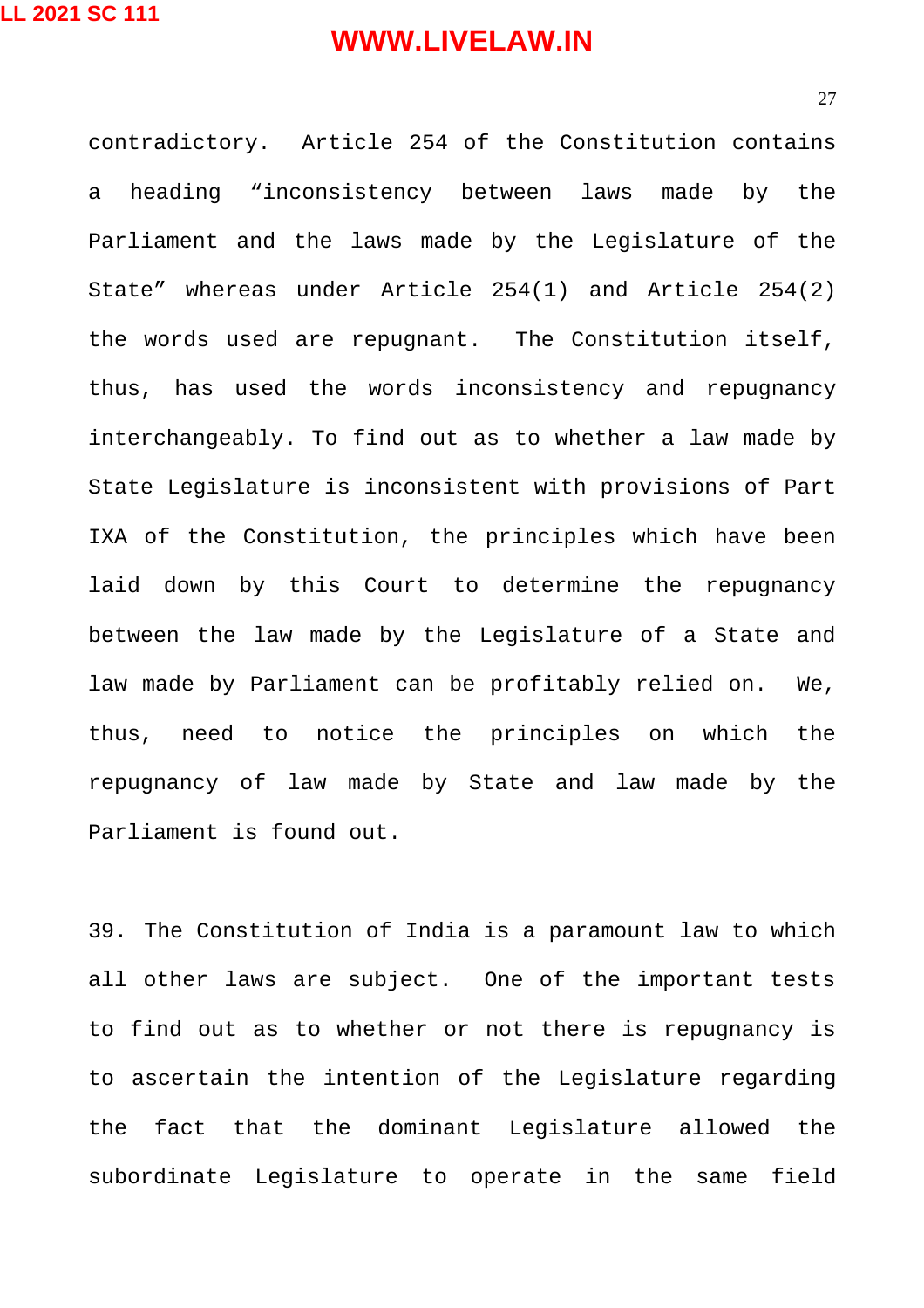28

paripasu the State Act and there will be no inconsistency when the State Act and Central Act are supplemental to each other. Things are inconsistent when they cannot stand together at the same time and one law is inconsistent with another law, when the command or power or provision in the law conflicts directly with the command or power or provision in the other law. While legislating on a particular subject matter, the paramount Legislature may evince the intention to cover only certain specific matters leaving it to the State Legislature to deal with the rest. One more preposition need to be noticed is that there is always a presumption that Legislature does not exceed its jurisdiction and Court should make every attempt to reconcile the provisions of apparently conflicting enactment. This Court in **Ch. Tika Ramji and Others, Etc. Vs. The State of Uttar Pradesh and Others, AIR 1956 SC 676** had occasion to consider the repugnancy between a State legislation, U.P. Sugarcane (Regulation of Supply and Purchase) Act, 1953 and the Central Legislation namely the Industries (Development and Regulation) Act, 1951 as well as the Essential Commodities Act, 1955. It was held by this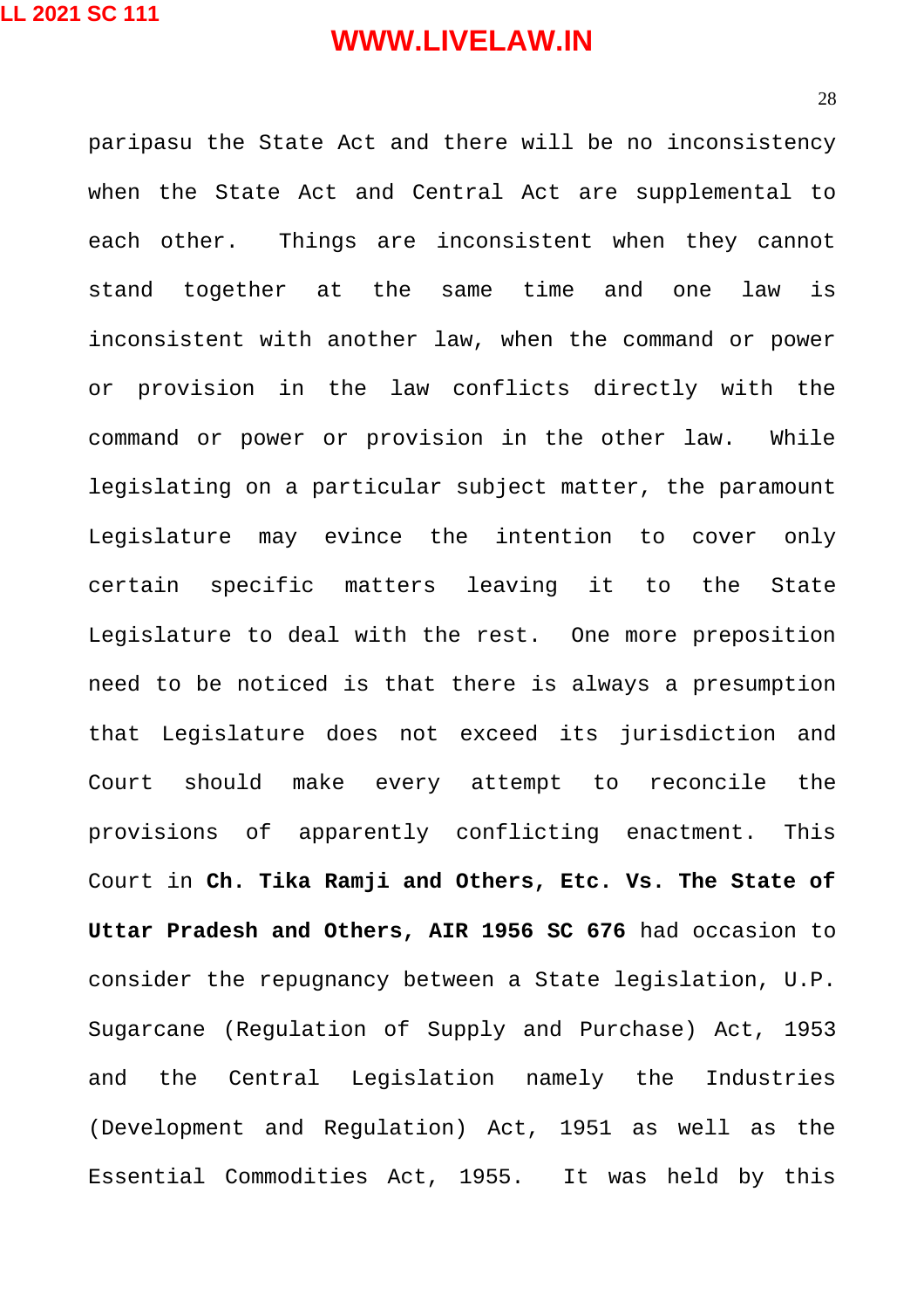Court that repugnancy falls to be considered when the law made by the Parliament and the law made by the State Legislature occupies the same field. This Court quoted with approval three tests as referred by Nicholas in his Australian Constitution and one test referred by Isaacs, J. in paragraphs 27 and 28 of the judgment, which are to the following effect:-

**"27.** Nicholas in his *Australian Constitution*, 2nd Ed., p. 303, refers to three tests of inconsistency or repugnancy:—

(1) There may be inconsistency in the actual terms of the competing statutes (*R.* v. *Brisbane Licensing Court*, [1920] 28 CLR 23).

(2) Though there may be no direct conflict, a State law may be inoperative because the Commonwealth law, or the award of the Commonwealth Court, is intended to be a complete exhaustive code (*Clyde Engineering Co. Ltd.* v. *Cowburn*, [1926] 37 CLR 466).

(3) Even in the absence of intention, a conflict may arise when both State and Commonwealth seek to exercise their powers over the same subject-matter (*Victoria* v. *Commonwealth*, [1937] 58 CLR 618; *Wenn* v. *Attorney-General (Vict.)*, [1948] 77 CLR 84)

**28.** Isaacs, J. in *Clyde Engineering Company, Limited* v. *Cowburn* [(1926) 37 CLR 466, 489] laid down one test of inconsistency as conclusive: "If, however, a competent legislature expressly or implicitly evinces its intention to cover the whole field, that is a conclusive test of inconsistency where an-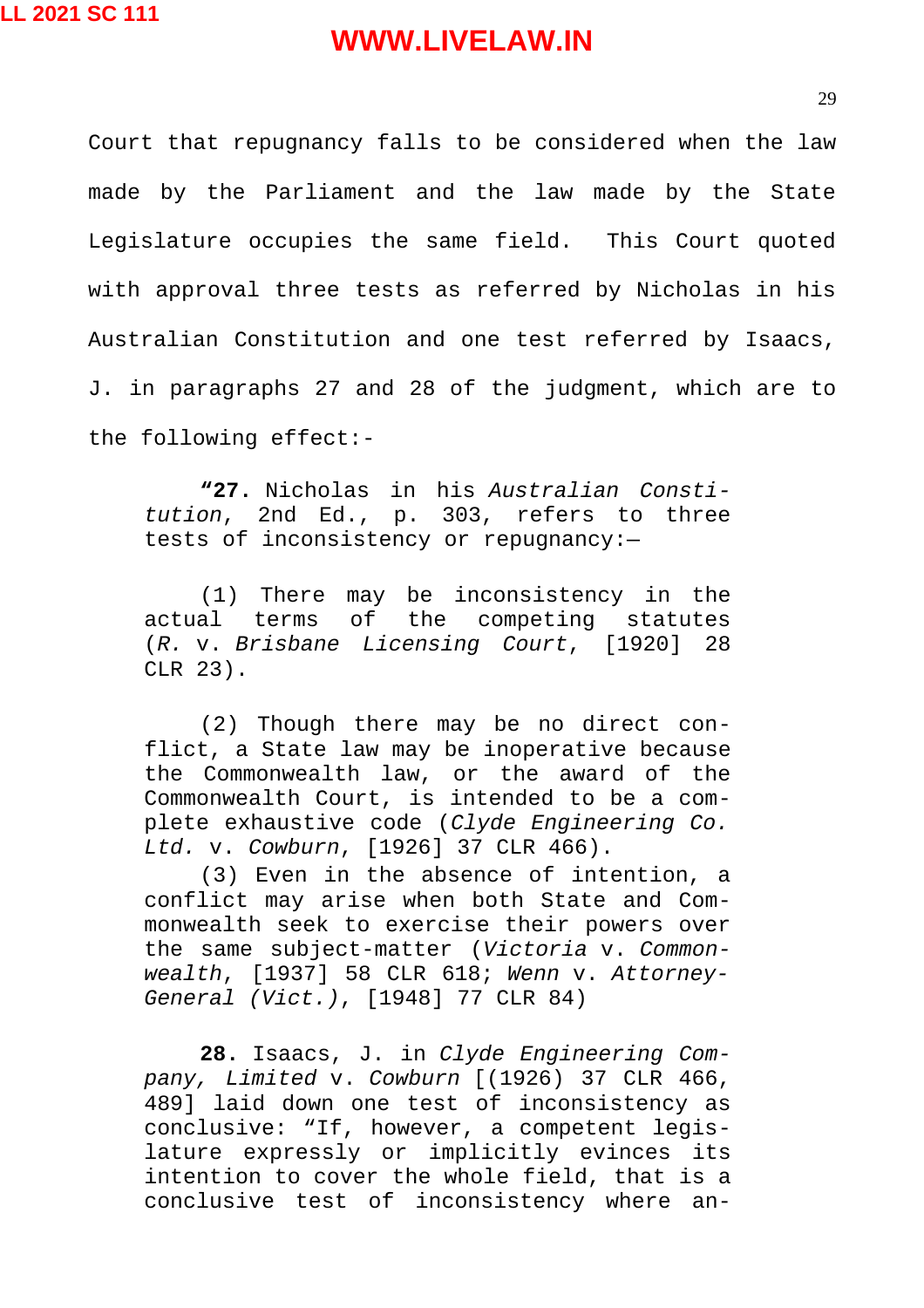other Legislature assumes to enter to any extent upon the same field"."

40. This Court after referring to the provisions of State Legislation as well as Central Legislation held that none of these provisions do overlap, the Centre being silent with regard to some of the provisions, which have been enacted by the State, hence no repugnancy was found. Following was laid down in paragraph 36:-

#### "(36). XXXXXXXXXXXXXXXX

Suffice it to say that none of these provisions do overlap, the Centre being silent with regard to some of the provisions which have been enacted by the State and the State being silent with regard to some of the provisions which have been enacted by the Centre. There is no repugnancy whatever between these provisions and the impugned Act and the Rules framed thereunder as also the U.P. Sugarcane Regulation of Supply and Purchase Order, 1954 do not trench upon the field covered by Act 10 of 1955."

41. Another Constitution Bench in **Deep Chand and Ors. Vs. The State of Uttar Pradesh and Ors., AIR 1959 SC 648** speaking through K. Subba Rao, J. after referring to the earlier judgments of this Court and other precedents laid down following three principles for ascertaining the repugnancy between two statutes:-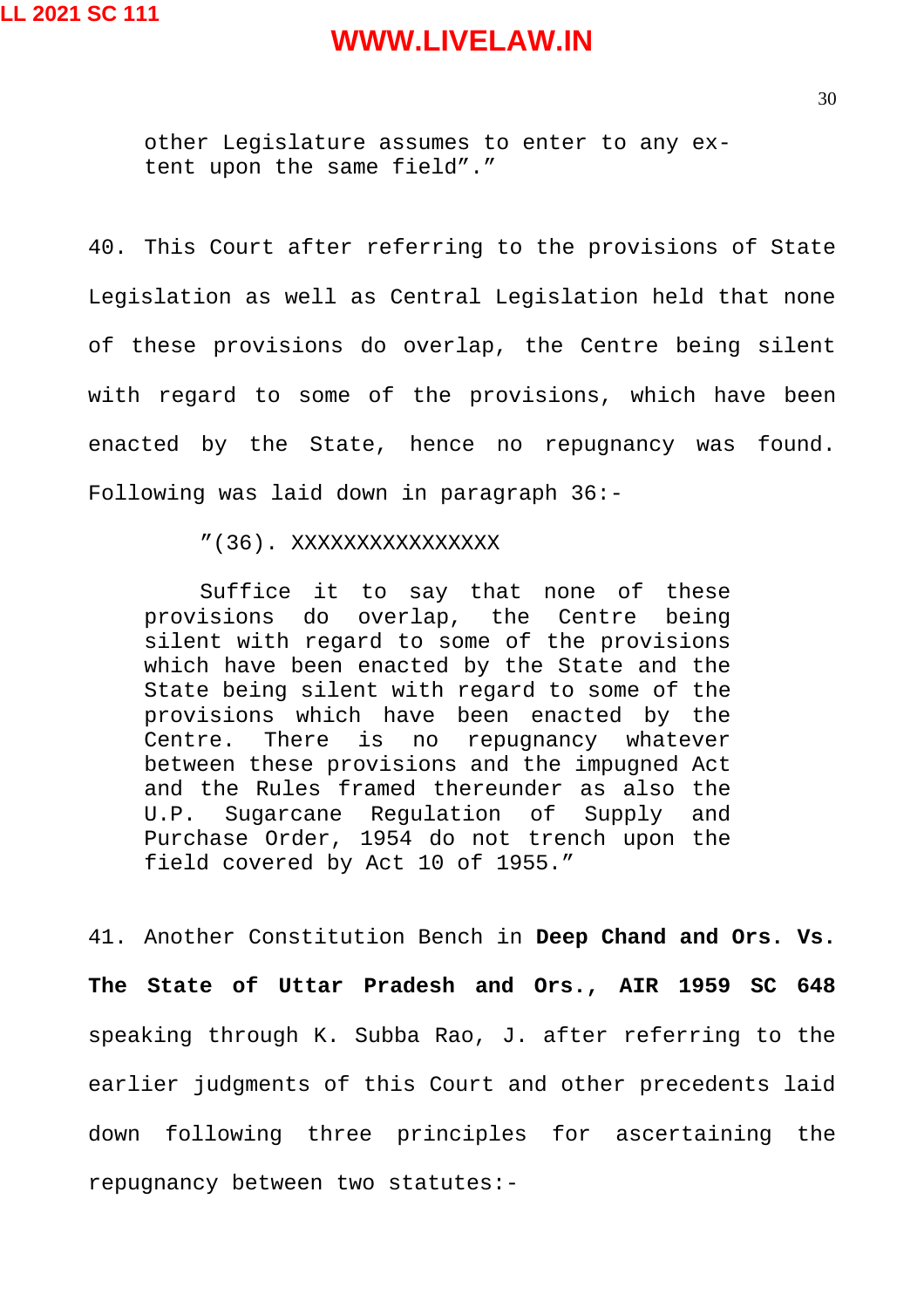"(29). XXXXXXXXXXXX

Repugnancy between two statutes may thus be ascertained on the basis of the following three principles:

(1) Whether there is direct conflict between the two provisions;

(2) Whether Parliament intended to lay down an exhaustive code in respect of the subject-matter replacing the Act of the State Legislature and

(3) Whether the law made by Parliament and the law made by the State Legislature occupy the same field."

42. Again a Constitution Bench of this Court in **M.Karunanidhi Vs.Union of India and Anr., (1979) 3 SCC 431** reiterated the principles to determine the inconsistency between two Statutes. In paragraph 35, following prepositions were laid down:-

**"35.** On a careful consideration, therefore, of the authorities referred to above, the following propositions emerge:

1. That in order to decide the question of repugnancy it must be shown that the two enactments contain inconsistent and irreconcilable provisions, so that they cannot stand together or operate in the same field.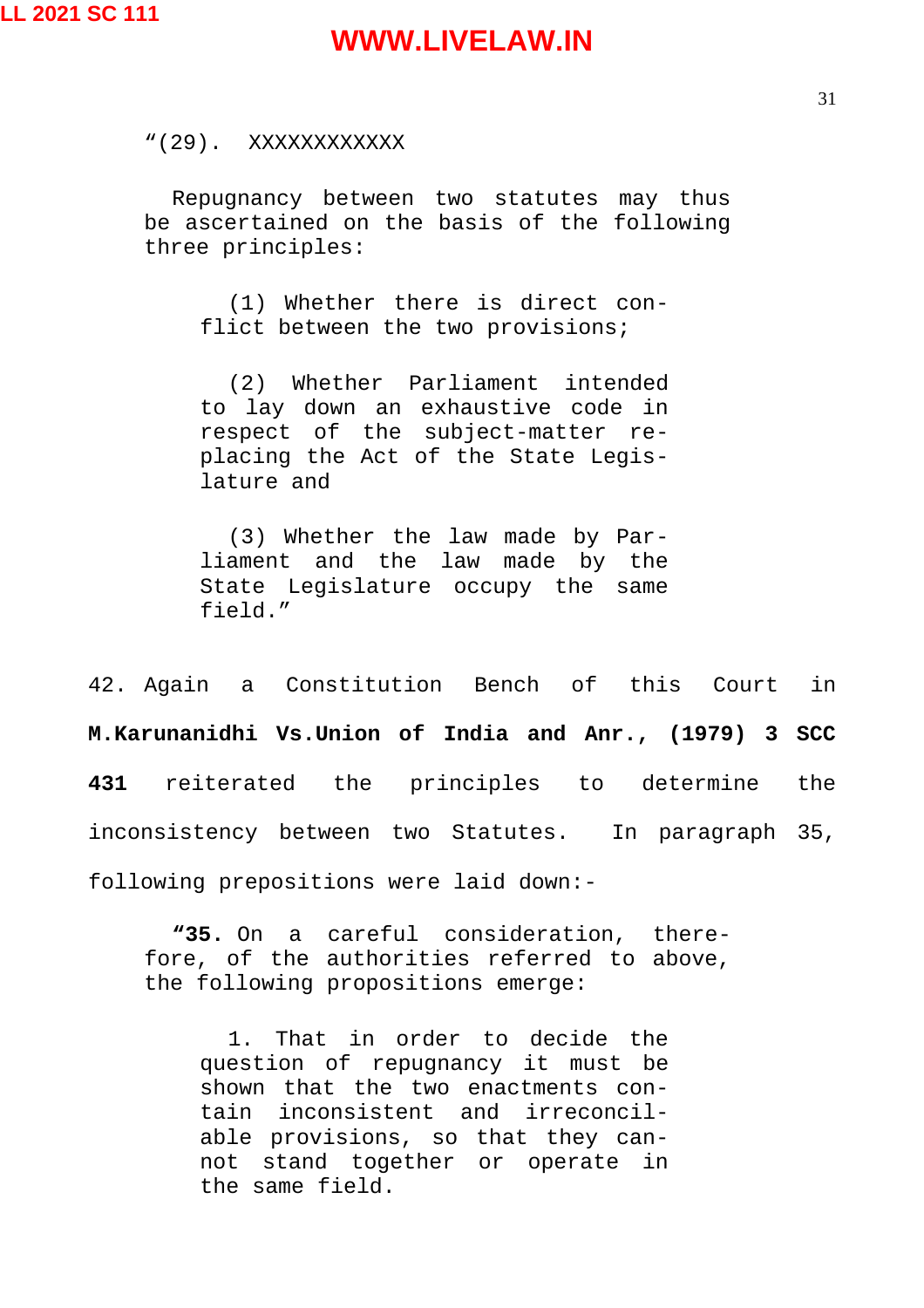2. That there can be no repeal by implication unless the inconsistency appears on the face of the two statutes.

3. That where the two statutes occupy a particular field, but there is room or possibility of both the statutes operating in the same field without coming into collision with each other, no repugnancy results.

4. That where there is no inconsistency but a statute occupying the same field seeks to create distinct and separate offences, no question of repugnancy arises and both the statutes continue to operate in the same field."

43. Thakkar, J. speaking for himself and Fazal Ali, J. in **M/s. Ram Chandra Mawa Lal, Varanasi and Ors. Vs. State of Uttar Pradesh and Ors., 1984 (Supp.) SCC 28** had occasion to elaborately consider the principles to determine inconsistency between two Statutes. The principles were stated in following words in paragraph 47:-

**47.** ……………………………..The principle may be stated thus. The Centre and the State both cannot speak on the same channel and create disharmony. If both speak, the voice of the Centre will drown the voice of the State. The State has to remain "silent" or it will be "silenced". But the State has the right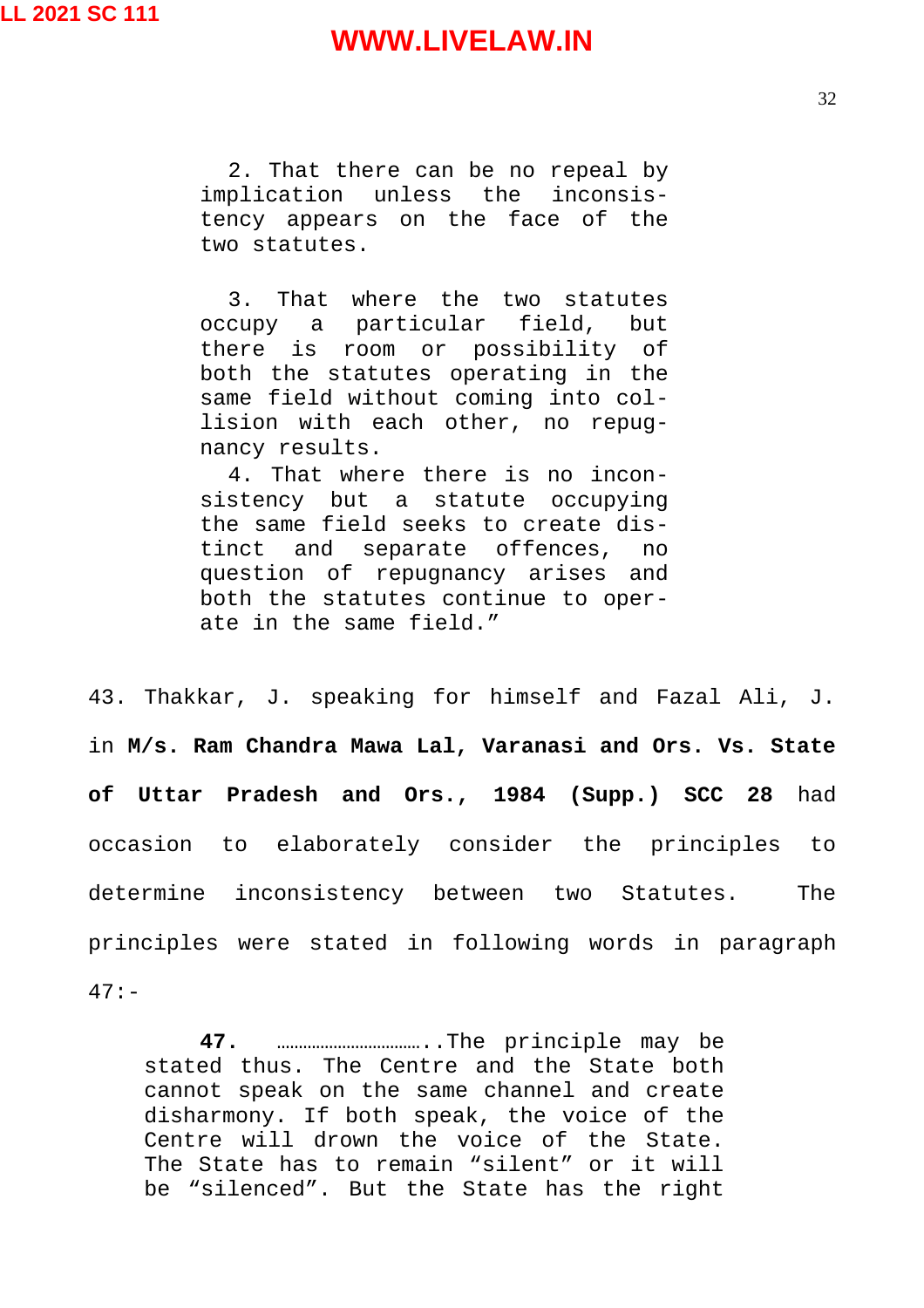to "speak" and can "speak" (with unquestionable authority) where the Centre is "silent, without introducing disharmony…………………………….."

44. The last judgment which needs to be noticed is another Constitution Bench judgment in **K.T. Plantation Private Limited and Anr. Vs. State of Karanataka, (2011) 9 SCC 1** where on repugnancy, following was laid down in paragraph 108:-

"**108.** The question of repugnancy under Article 254 of the Constitution arises when the provisions of both laws are fully inconsistent or are absolutely irreconcilable and it is impossible without disturbing the other, or conflicting results are produced, when both the statutes covering the same field are applied to a given set of facts. Repugnancy between the two statutes would arise if there is a direct conflict between the two provisions and the law made by Parliament and the law made by the State Legislature occupy the same field. Reference may be made to the decisions of this Court in Deep Chand v. State of U.P. [AIR 1959 SC 648], Prem Nath Kaul v. State of J&K [AIR 1959 SC 749], UkhaKolhe v. State of Maharashtra [AIR 1963 SC 1531], Bar Council of U.P. v. State of U.P. [(1973) 1 SCC 261] , T. Barai v. Henry Ah Hoe [(1983) 1 SCC 177], Hoechst Pharmaceuticals Ltd. v. State of Bihar [(1983) 4 SCC 45], LingappaPochannaAppelwar v. State of Maharashtra [(1985) 1 SCC 479] and Vijay Kumar Sharma v. State of Karnataka [(1990) 2 SCC 562]."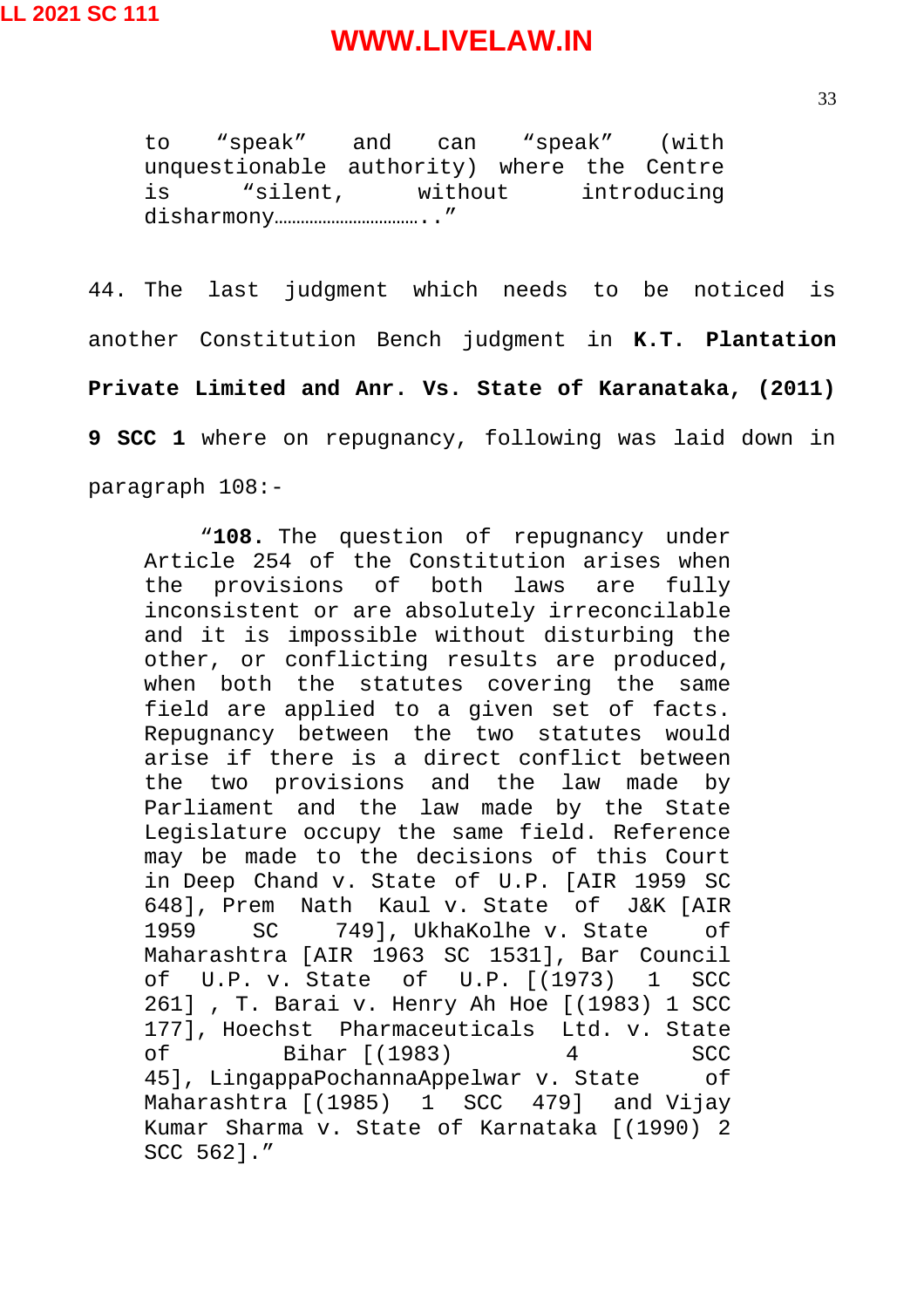34

45. After noticing the principles laid down by this Court in above noted cases to find out repugnancy between law made by State Legislature and that of Parliament, we need to apply the above prepositions to find out as to whether the provisions of Act, 1949 and the Rules framed thereunder are inconsistent with constitutional provisions as contained in Part IXA of the Constitution of India.

46. We, now, proceed to notice the relevant constitutional provisions contained in Part IXA. Article 243P is a definition clause. Article 243P(a) defines the "Committee" in following words:-

"(a)"Committee" means a Committee constituted under Article 243S;

47. Article 243(e) defines "Municipality" in following words:-

"(e) "Municipality" means an institution of self-government constituted under Article 243Q;"

48. Article 243Q provides for constitution of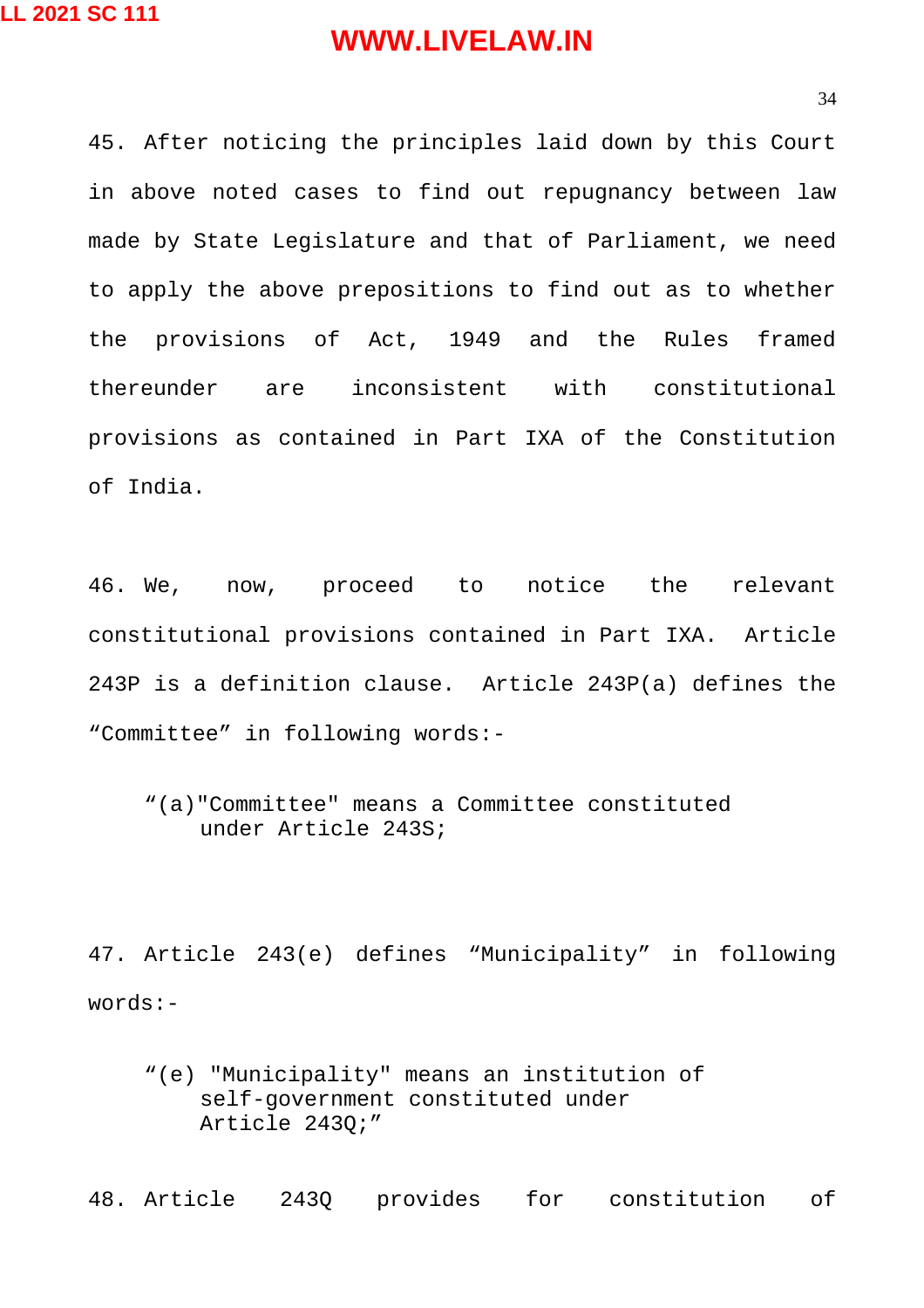Municipalities. Article 243R deals with composition of Municipalities, which is as follows:-

"**243R. Composition of Municipalities—**(1) Save as provided in Clause (2), all the seats in a Municipality shall be filled by persons chosen by direct election from the territorial constituencies in the Municipal area and for this purpose each Municipal area shall be divided into territorial constituencies to be known as wards.

(2) The Legislature of a State may, by law, provide –

(a) for the representation in a Municipality of –

i. persons having special knowledge or experience in Municipal administration;

ii. the members of the House of the People and the members of the Legislative Assembly of the State representing constituencies which comprise wholly or partly the Municipal area;

iii. the members of the Council of States and the members of the Legislative Council of the State registered as electors within the Municipal area;

iv. the Chairpersons of the Committees constituted under Clause (5) of Article 243S:

Provided that the persons referred to in paragraph (i) shall not have the right to vote in the meeting of the Municipality;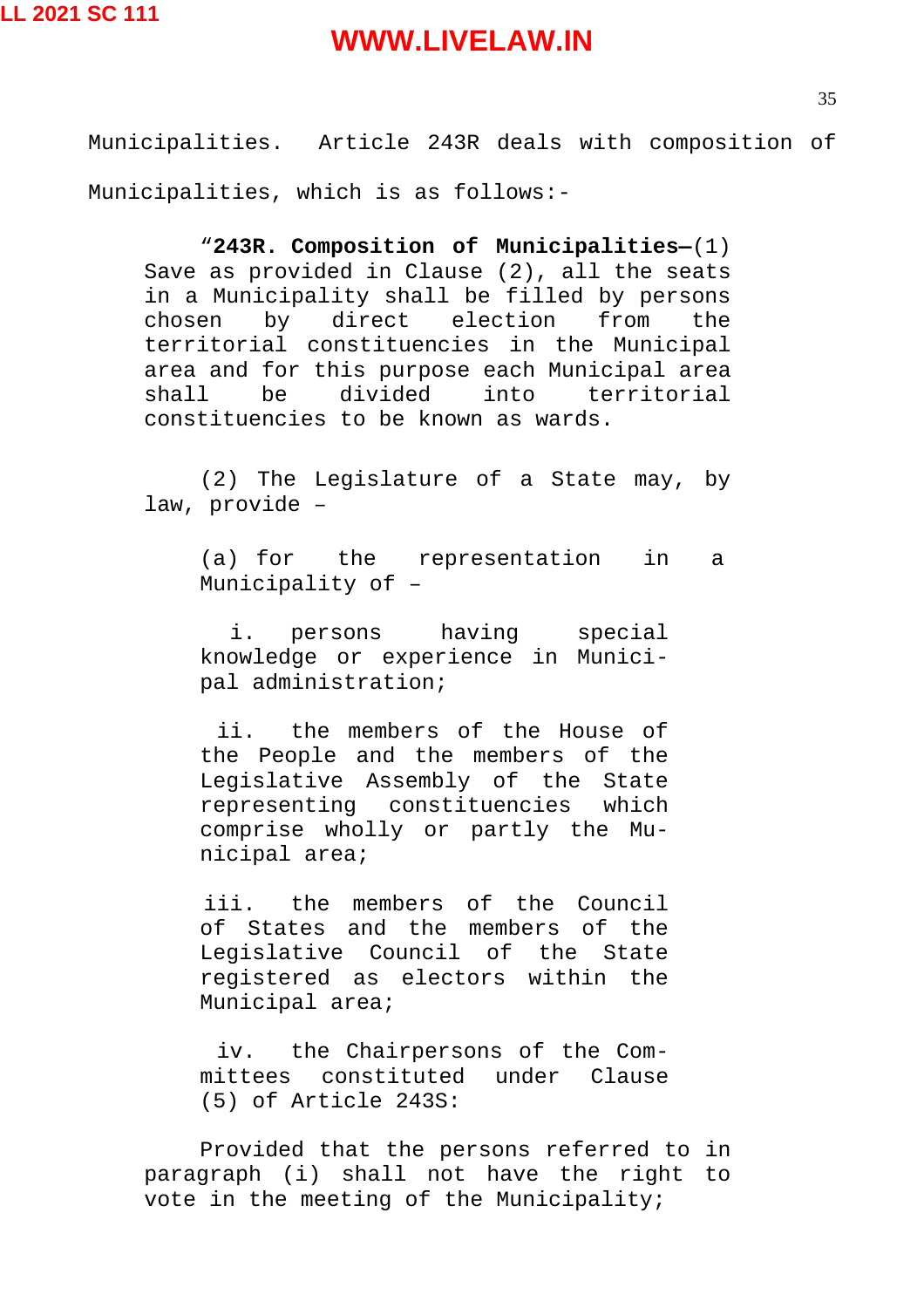b. the manner of election of the Chairperson of a Municipality."

49. Sub-article(1) of Article 243R contains two constitutional requirements:- (i) all the seats in a Municipality shall be filled by persons chosen by direct election and (ii) from the territorial constituencies in the Municipal area and for this purpose each Municipal area shall be divided into territorial constituencies to be known as wards. Sub-article (2) of Article 243R provided for the representation in a municipality of four categories of persons which is a constitutional requirement required to be adopted by State Legislature. It may be noted that sub-article(2) of Article 243R does not deal with seats in the Municipalities, which shall be filed up by persons chosen by direct election. Article 243ZA deals with elections to the Municipalities, thus, direct election, as contemplated under Article 243R has to be as per Article 243ZA. 243ZA(2) provides as follows:-

**"243ZA Elections to the Municipalities—**

**XXXXXXXXXXXXXX**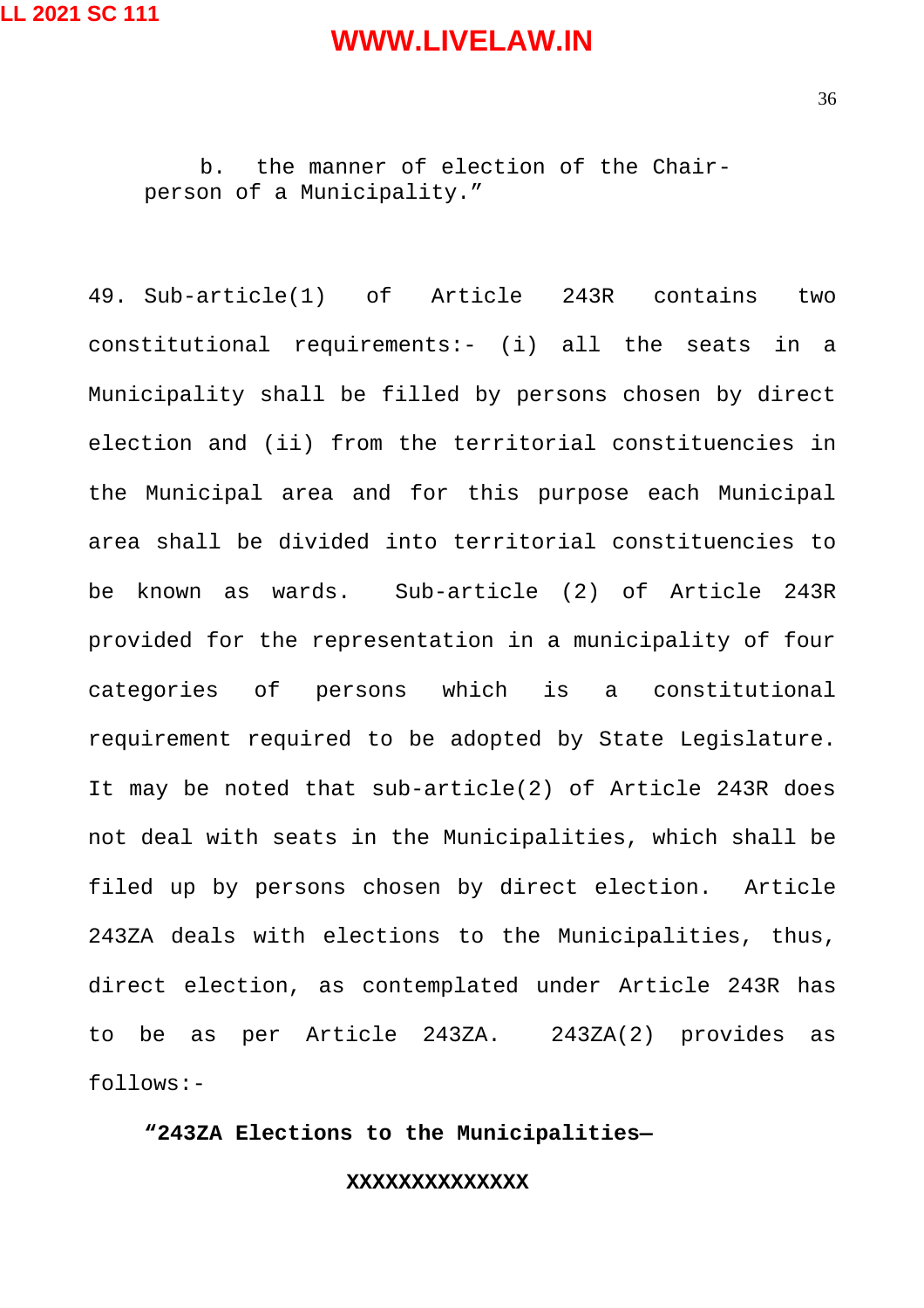(2) Subject to the provisions of the Constitution, the Legislature of a State may, by law, make provision with respect to all matters relating to, or in connection with, elections to the Municipalities."

50. Thus, the Legislature of a State may by lay has to provide all matters relating to or in connection with election to the Municipalities, which includes filling of the seats in the Municipality by person chosen by direct election. Articles 243R and 243ZA does not give any indication as to whether from territorial constituency, i.e., the Wards, whether only one member has to be elected in the Municipality or it can be multiple member constituency. The constitutional provisions of Article 243R, which provides for composition of Municipalities and that of Article 243ZA does not give any indication to the above. The provisions of Article 243ZG, which deals with bar to interference by courts in electoral matters throws some light. Article 243ZG is as follows:-

"**243ZG Bar to interference by Courts in electoral matters-**Notwithstanding anything in this Constitution,-

a. the validity of any law relating to the delimitation of constituencies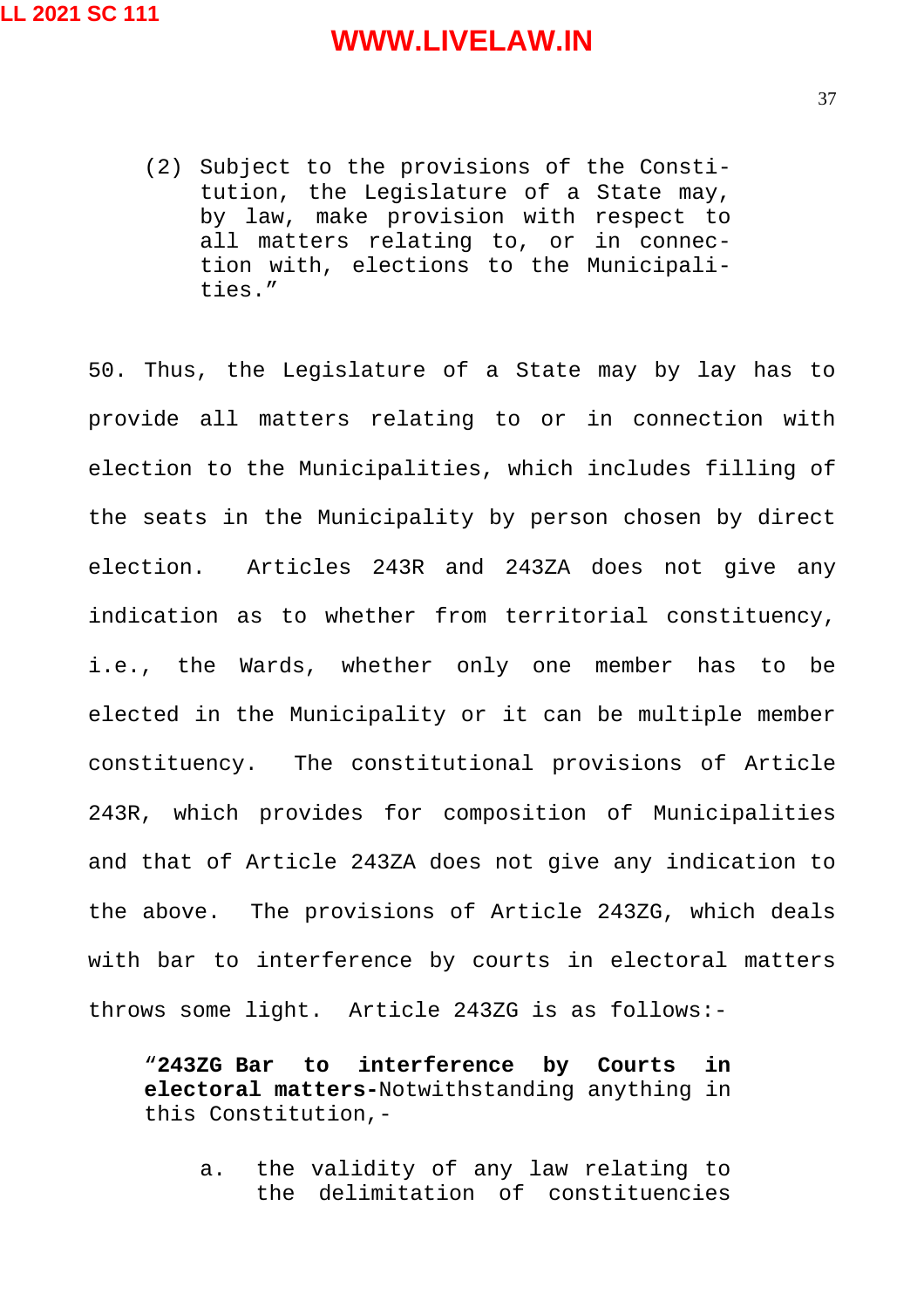or the allotment of seats to such constituencies made or purporting to be made under Article 243ZA shall not be called in question in any Court;

b. ………"

51. Article 243ZG(a) used two expressions: "any law relating to the delimitation of constituencies or the allotment of seats to such constituencies" may be read as allotment of more than one seat to one constituency but it can be said that the above provision also do not provide that in one constituency, there may be more than one seats.

52. Now, we turn to Article 243S, which is sheet anchor of the argument of Shri Kapil Sibal, learned senior counsel. Article 243S deals with Constitution and Composition of Wards Committees. Article 243S is as follows:-

"**243S Constitution and composition of Wards Committees, etc.—(1)** There shall be constituted Wards Committees, consisting of one or more Wards, within the territorial area of a Municipality having a population of three lakhs or more.

(2) The Legislature of a State may, by law,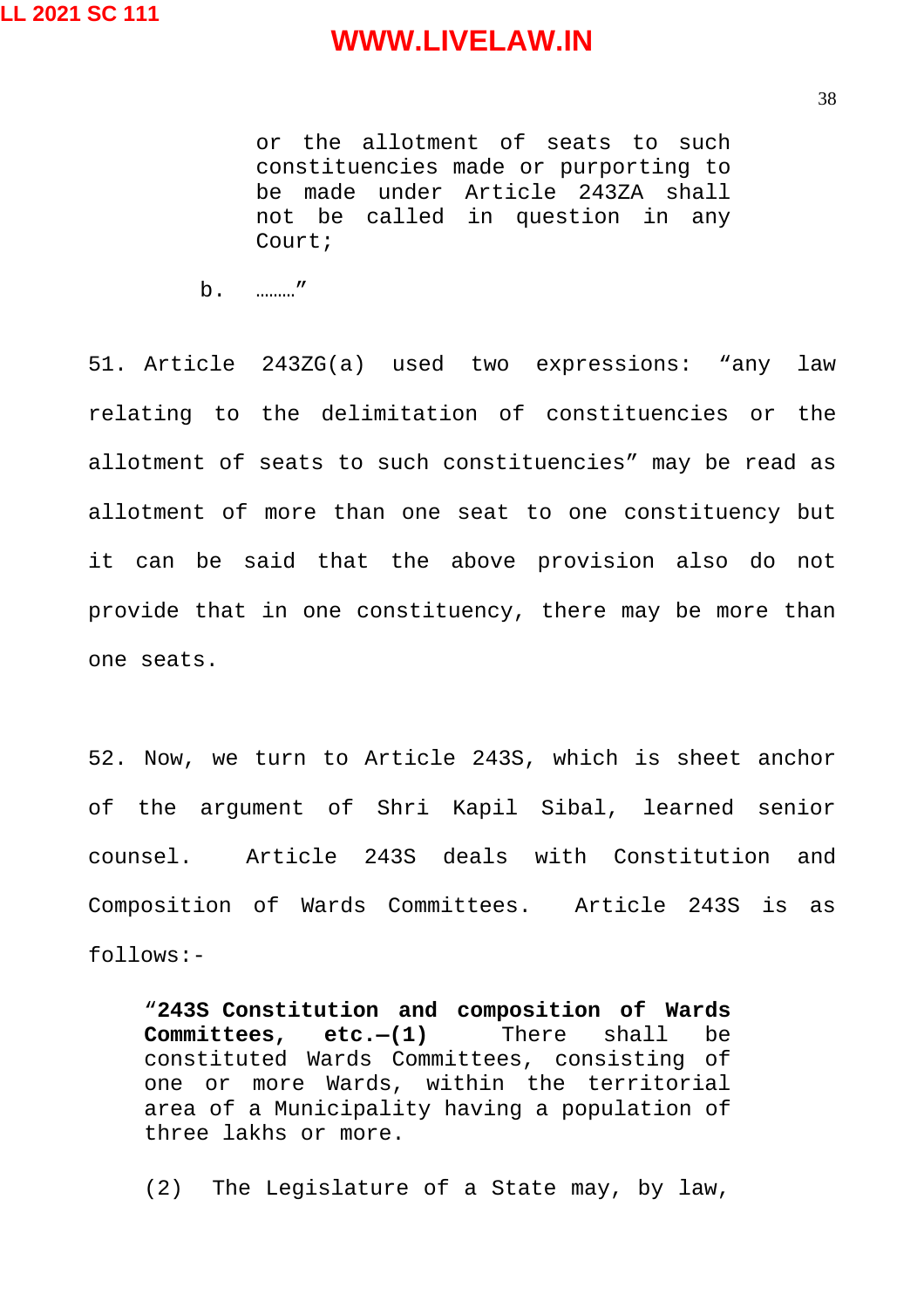make provision with respect to –

- a. the composition and the territorial area of a Wards Committee;
- b. the manner in which the seats in a Wards Committee shall be filled.

(3) A member of a Municipality representing a ward within the territorial area of the Wards Committee shall be a member of that Committee.

- (4) Where a Wards Committee consists of a. one ward, the member representing that ward in the Municipality; or
	- b. two or more wards, one of the members representing such wards in the Municipality elected by the members of the Wards Committee,

shall be the Chairperson of that Committee.

(5) Nothing in this article shall be deemed to prevent the Legislature of a State from making any provision for the Constitution of Committees in addition to the Wards Committees."

53. On sub-article(3) and sub-article (4) of Article 243S great emphasis has been laid down. It is submitted by Shri Sibal that sub-article (3) uses the expression "a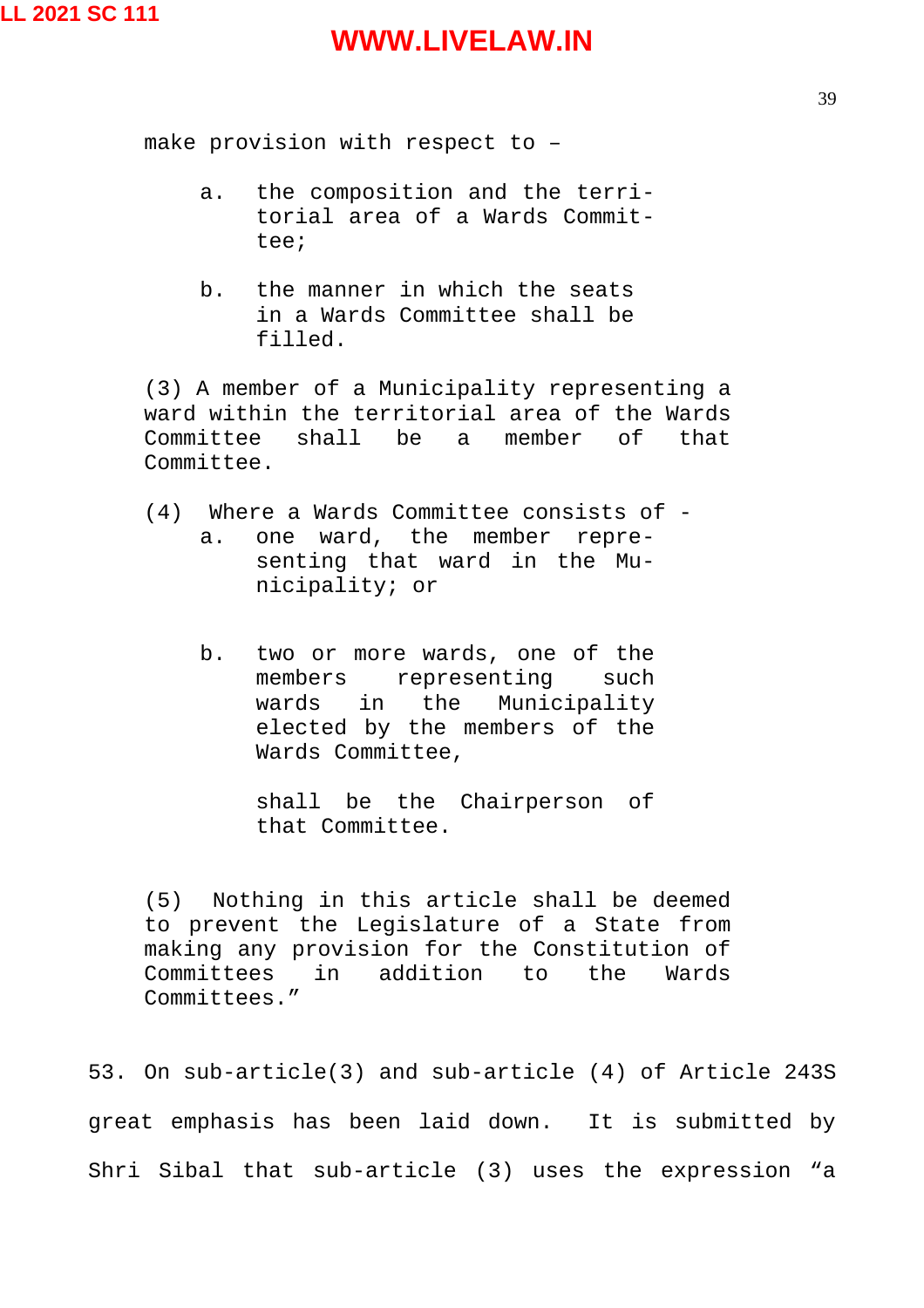member of a Municipality representing a ward". It is submitted that the expression "a member" clearly means that only one member shall represent a ward. He further submits that sub-article (4) sub-clause(a) uses the expression "the member representing that ward" which again reinforces that one ward shall be represented by only one member. On a first blush, the argument appears to be attractive but when we carefully analysed the extent and purpose of Article 243S, we do not find any such limitation in provision of Article 243S, which limits the State Legislature for requiring multi-member seats in a Ward. Reverting to sub-article (3) of Article 243S, the requirement is that a member of the Municipality representing a Ward shall be a member of the Ward Committee. Thus, constitutional requirement or limitation engrafted in sub-article(3) is that a member of the Municipality representing a Ward shall be a member of the Ward Committee. The provision of Article 243S(3) is not a provision regarding composition of Municipality rather the provision is for constitution and composition of Wards Committee. In Wards Committee, a member representing a Ward in Municipality has to be the member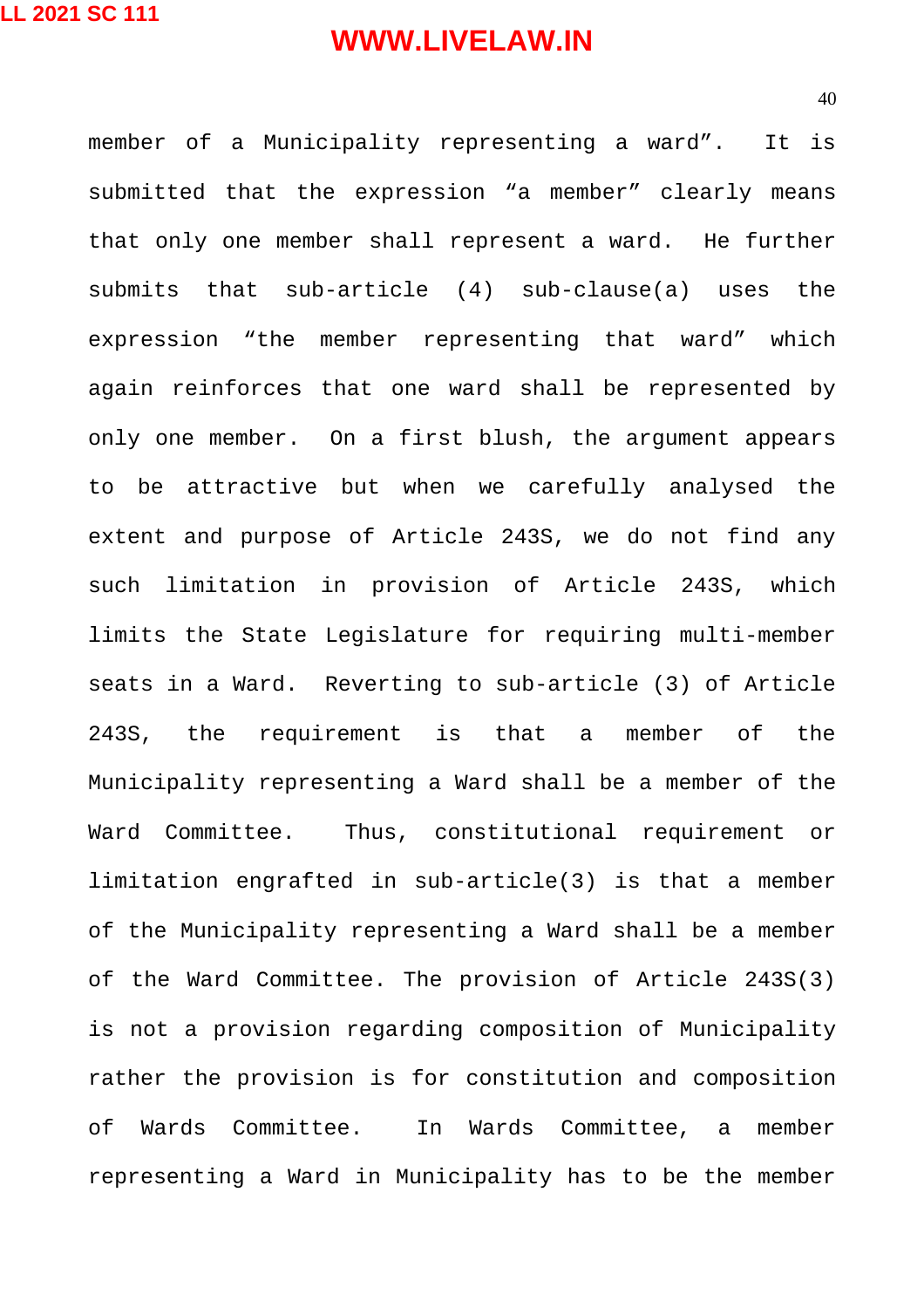sub-article(3) of Article 243S cannot be read to mean that it mandates that from one Ward more than one members cannot be made representatives. In cases, where there are more than one member from one Ward all will become the member of the Committee. When all the members of the Municipality representing a Ward are members of the Committee, there is no breach of Article 243S(3).

54. Now, we come to sub-article (4) of Article 243S. Article 243S(4) is a provision indicating as to who shall be the Chairperson of Wards Committee. Sub-article(4) says that where Wards committee consists of one ward, the when it consists of two or more wards, one of the members representing such wards in the Municipality elected by the members of the Wards Committee. Shri Sibal submits that sub-article(4) of Article 243S uses the expression "the member" which means that with regard to one Ward only one member has to represent in the Municipality and in case of multi-member Ward, no election is contemplated to elect Chairperson with regard to one Ward and election is contemplated to elect one person only when there are two or more Wards. It is true that under sub-article (4)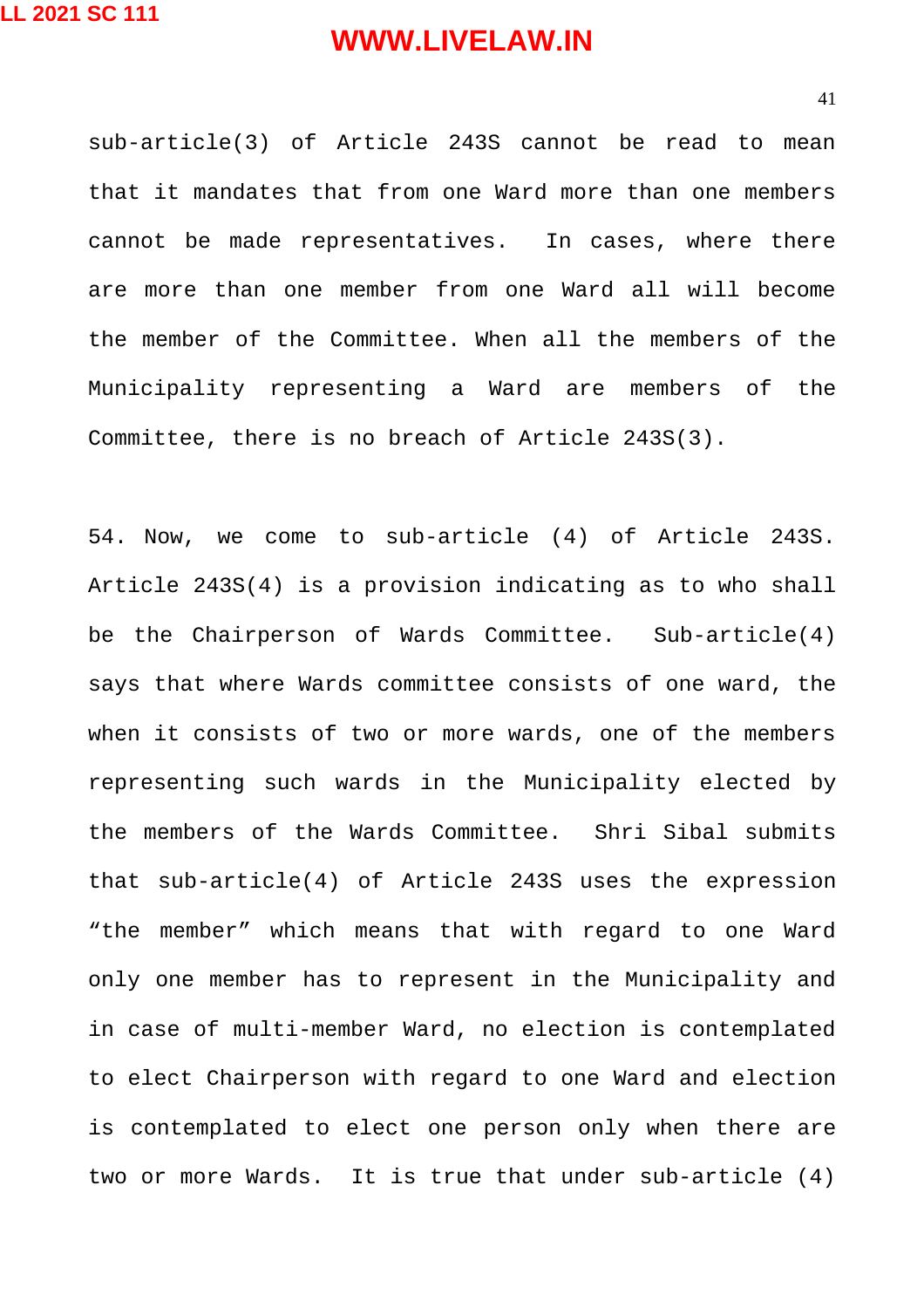(a), in case of one Ward member representing that Ward shall be the Chairperson.

55. We may now examine, if there are multi-members in one ward, whether Constitutional provisions of Article 243S(4) are breached when Chairperson is to be elected. The requirement is that member representing the Ward shall be the Chairperson of the Committee and if there are more than one members and one member out of multimember Ward is elected as Chairperson, the provision of Article 243S(4) shall be applied. When the constitutional provisions under Article 243S(4)(a) does not provide for election for electing Chairperson in case of a multi-member Ward, the same is supplemented by the State legislation. In the present case, we have noticed that Rule 2(b) of Rules, 2007, which provides that Chairperson of a Ward Committee is the person elected by the members of the Wards Committee. The Rule, thus, contemplate an election of Chairperson amongst the members of the Wards Committee, which shall also be applicable in a case where there are more than one members from one Ward. When out of multiple members in a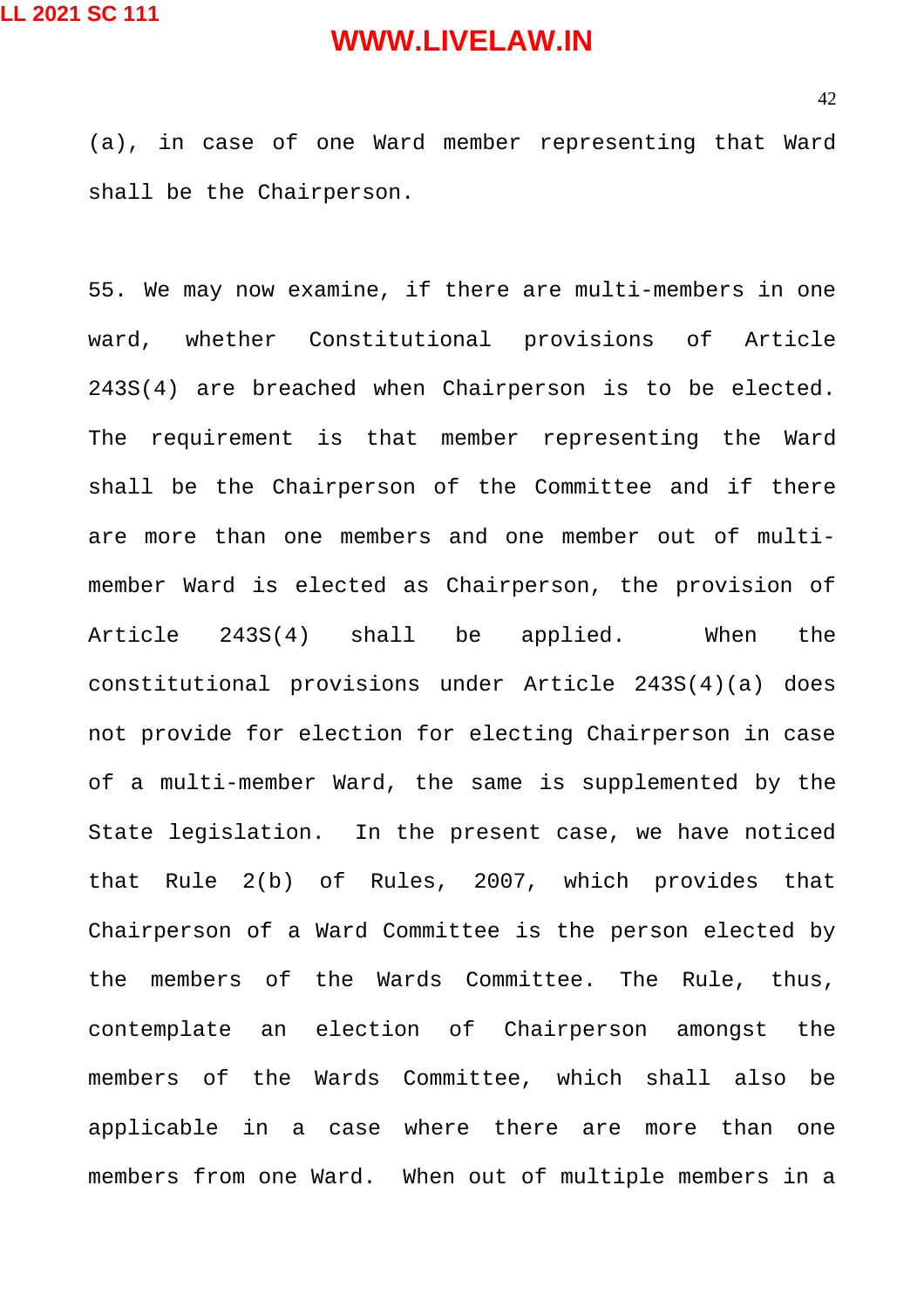43

Ward, one member is elected as Chairperson, the mandate of Article 243S(4)(a) is complied with. The requirement is that member representing the ward in the Municipality shall be the Chairperson. The above provision cannot be read in providing any prohibition or limitation that in one Ward, there cannot be more than one member. The composition of Municipality has been dealt separately by Article 243R and for composition of Municipality, the provisions of Article 243S cannot be said to be applicable or intended to provide any limitation or prohibition with regard to composition of the Municipalities. The Rule 2(b) of Rules, 2007 which provides for election of Chairperson, by following which rule, in case of multi-member Ward, Chairperson can be elected, which may apply both to Article 243S(4) as well as Rule 2(b) of the Rules, 2007. Thus, Rules 4 and 5 of Rules, 1994 as well as Rule 2(b) of Rules, 2007 does in no manner disobey the mandate of Article 243S(4), both can be complied with without any conflict between the two different provisions. We, thus, come to the conclusion that provisions of Section  $5(3)(iii)(a)$  as well as Rules 4 and 5 of Rules, 1994 and Rule 2(b) of Rules, 2007 are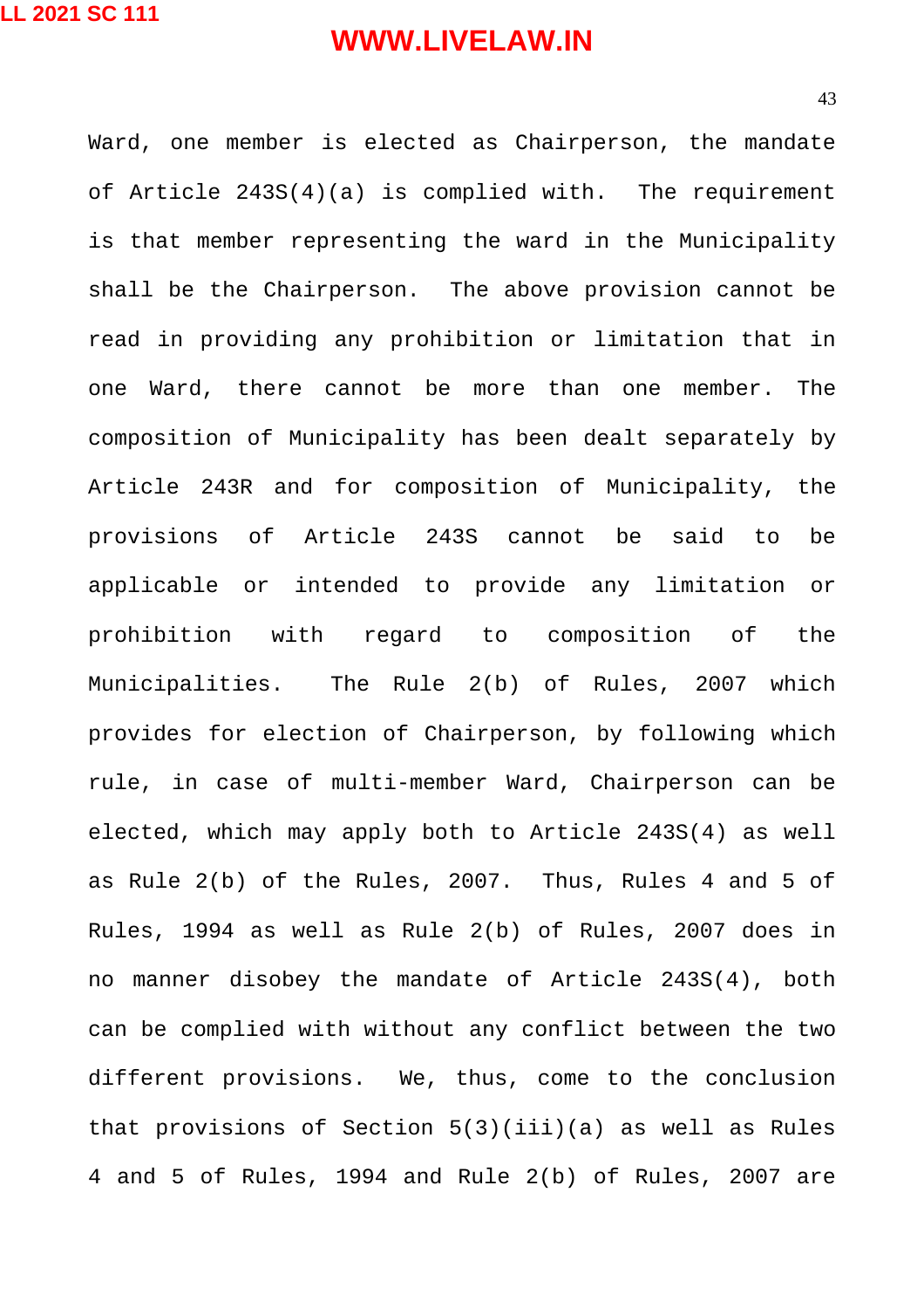not inconsistent with provisions of Article 243S.

56. Now, we come to the cases, which have been relied by Shri Kapil Sibal in support of his submissions. Shri Sibal has placed reliance on judgment of this Court in **Manoj Narula Vs. Union of India, (2014) 9 SCC 1** for the preposition that doctrine of implication has to be applied to explain the constitutional concepts. He has referred to paragraph 17 of the judgment, which is to the following effect:-

**"17.** Recently, in *Subramanian Swamy* v. *CBI* [(2014) 8 SCC 682], the Constitution Bench, speaking through R.M. Lodha, C.J., while declaring Section 6-A of the Delhi Special Police Establishment Act, 1946, which was inserted by Act 45 of 2003, as unconstitutional, has opined that: (SCC pp. 725-26, para 59)

"*59*. It seems to us that classification which is made in Section 6-A on the basis of status in the government service is not permissible under Article 14 as it defeats the purpose of finding prima facie truth into the allegations of graft, which amount to an offence under the PC Act, 1988. Can there be sound differentiation between corrupt public servants based on their status? Surely not, because irrespective of their status or position, corrupt public servants are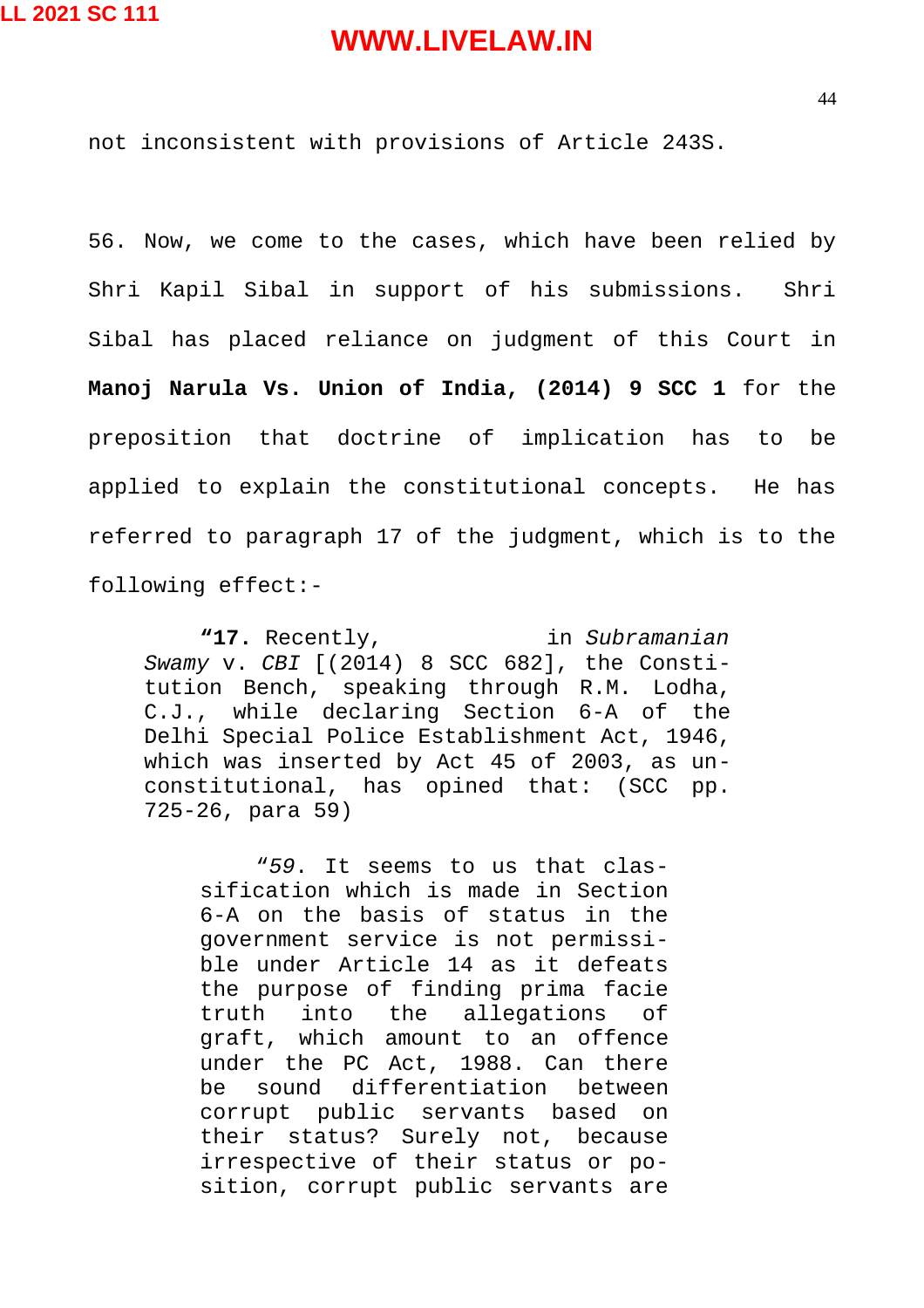corrupters of public power. The corrupt public servants, whether high or low, are birds of the same feather and must be confronted with the process of investigation and inquiry equally. Based on the position or status in service, no distinction can be made between public servants against whom there are allegations amounting to an offence under the PC Act, 1988."

And thereafter, the larger Bench further said: (SCC p. 726, para 60)

"*60*. Corruption is an enemy of the nation and tracking down corrupt public servants and punishing such persons is a necessary mandate of the PC Act, 1988. It is difficult to justify the classification which has been made in Section 6-A because the goal of law in the PC Act, 1988 is to meet corruption cases with a very strong hand and all public servants are warned through such a legislative measure that corrupt public servants have to face very serious consequences." And again: (SCC pp. 730-31, paras 71-72)

"*71*. Office of public power cannot be the workshop of personal gain. The probity in public life is of great importance. How can two public servants against whom there are allegations of corruption of graft or bribe-taking or criminal misconduct under the PC Act, 1988 can be made to be treated differently because one happens to be a junior officer and the other, a senior decision maker.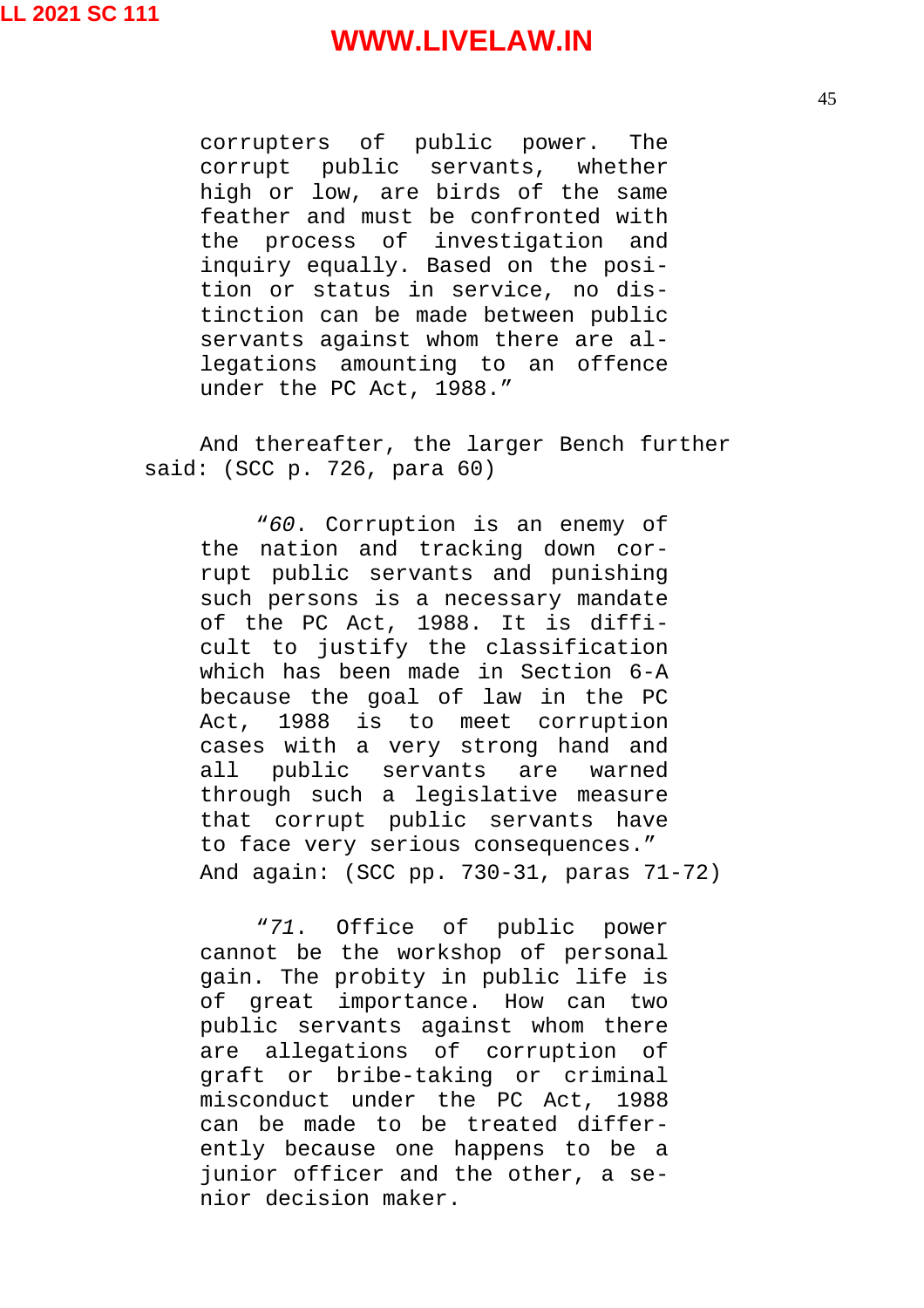*72*. Corruption is an enemy of nation and tracking down corrupt public servant, howsoever high he may be, and punishing such person is a necessary mandate under the PC Act, 1988. The status or position of public servant does not qualify such public servant from exemption from equal treatment. The decisionmaking power does not segregate corrupt officers into two classes as they are common crimedoers and have to be tracked down by the same process of inquiry and investigation."

57. No exception can be taken to the preposition laid down by this Court as above. But this Court in subsequent paragraph 71 while explaining the doctrine of implication has held that this doctrine has its own limitations. Interpretation has to have a base in the Constitution. The relevant observations made in Paragraph 71 are as follows:-

"**71.** …………………….Thus, the said principle can be taken aid of for the purpose of interpreting constitutional provision in an expansive manner. But, it has its own limitations. The interpretation has to have a base in the Constitution. The Court cannot rewrite a constitutional provision. In this context, we may fruitfully refer to Kuldip Nayar case [Kuldip Nayar v. Union of India, (2006) 7 SCC 1] wherein the Court repelled the contention that a right to vote invariably carries an implied term i.e. the right to vote in secrecy. The Court observed that where the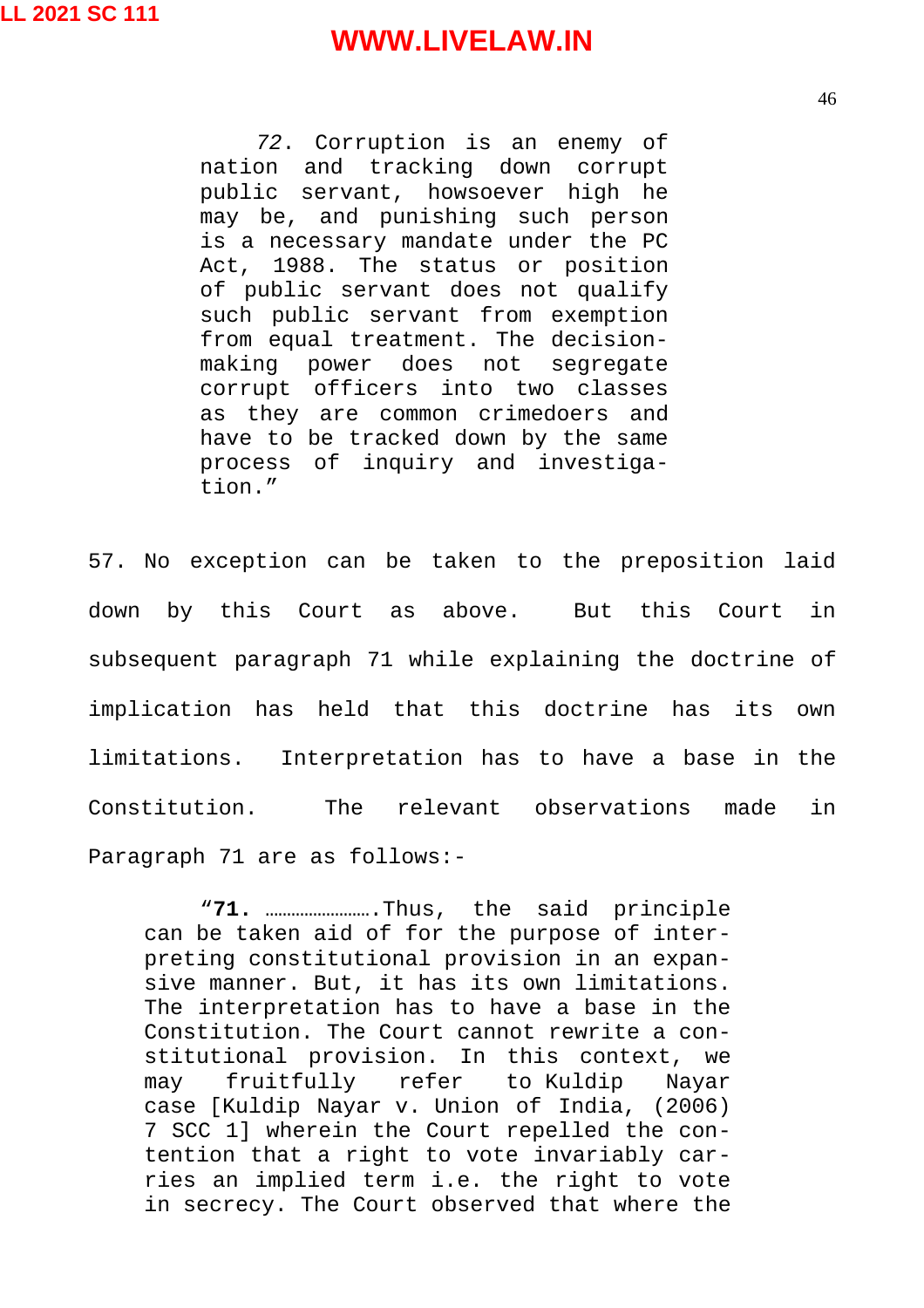Constitution thought it fit to do so, it has itself provided for elections by secret ballot e.g. in the case of election of the President of India and the Vice-President of India. ………………………………………."

58. In paragraph 72, the Court rejected the submission of petitioner that while interpreting the words "advise of the Prime Minister" a prohibition to think of a person as a Minister, if charges have been framed against him cannot be inferred.In paragraph 72, following has been laid down:-

"**72.** Thus analysed, it is not possible to accept the submission of Mr Dwivedi that while interpreting the words "advice of the Prime Minister" it can legitimately be inferred that there is a prohibition to think of a person as a Minister if charges have been framed against him in respect of heinous and serious offences including corruption cases under the criminal law.

59. We have analysed the provisions of Article 243R, 243S and have come to the definite conclusion that no limitation in Article 243S can be found of which contains any prohibition of having more than one member for a Ward.

60. Next judgment relied by Shri Kapil Sibal is **Chief Justice of Andhra Pradesh and Others Vs. L.V.A. Dixitulu**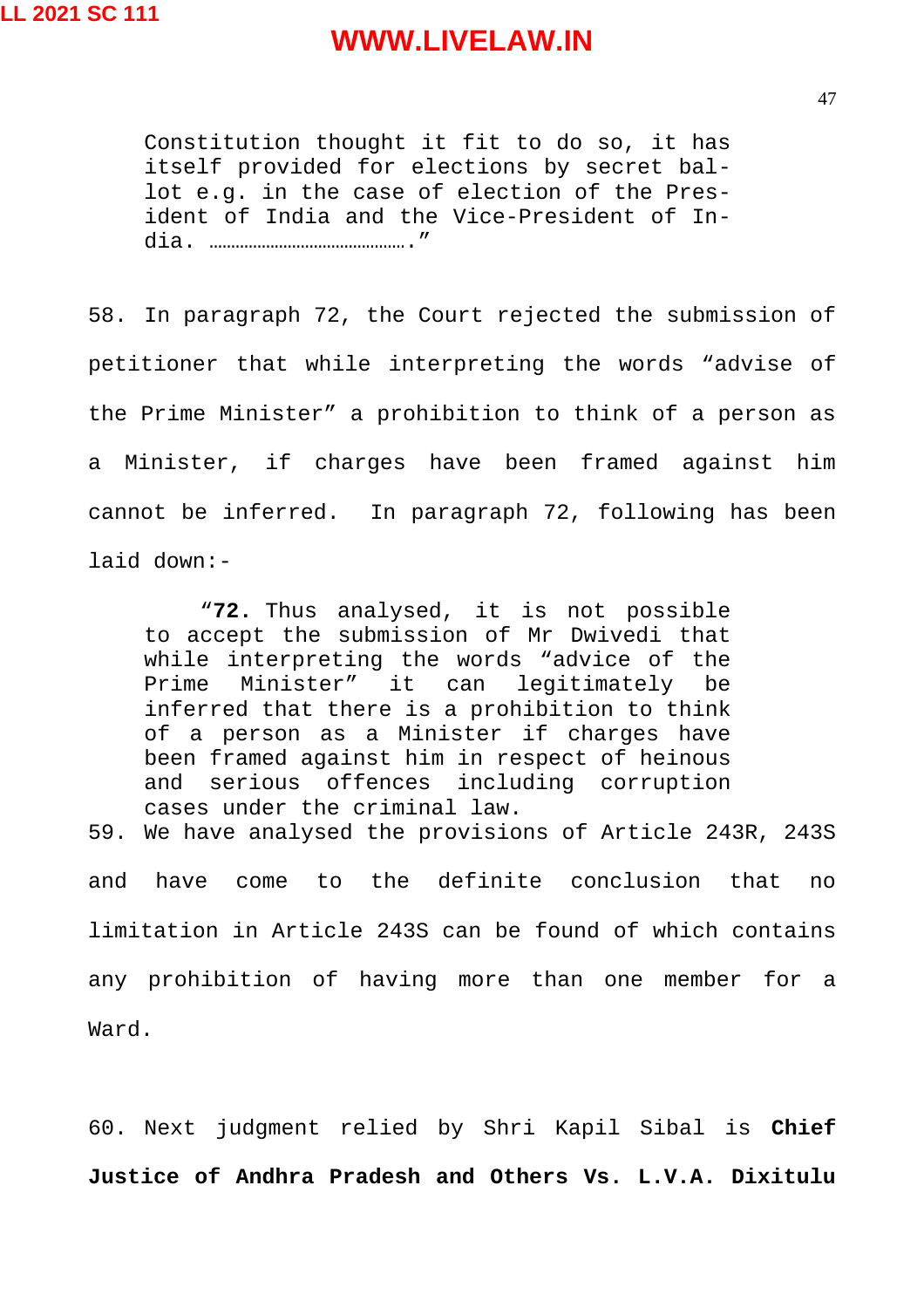48

**and Ors., (1979) 2 SCC 34.** In the above case, this Court has reiterated the principles of interpretation of a constitutional provision. In paragraphs 66 and 67 following has been laid down:-

**"66.** The primary principle of interpretation is that a Constitutional or statutory provision should be construed "according to the intent of they that made it" (Coke). Normally, such intent is gathered from the language of the provision. If the language or the phraseology employed by the legislation is precise and plain and thus by itself proclaims the legislative intent in unequivocal terms, the same must be given effect to, regardless of the consequences that may follow. But if the words used in the provision are imprecise, protean or evocative or can reasonably bear meanings more than one, the Rule of strict grammatical construction ceases to be a sure guide to reach at the real legislative intent. In such a case, in order to ascertain the true meaning of the terms and phrases employed, it is legitimate for the Court to go beyond the and literal confines of the provision and to call in aid other well recognised rules of construction, such as its legislative/history, the basic scheme and framework of the statute as a whole, each portion throwing light on the rest, the purpose of the legislation, the object sought to be achieved, and the consequences that may flow from the adoption of one in preference to the other possible interpretation.

**67.** Where two alternative constructions are possible, the court must choose the one which will be in accord with the other parts of the statute and ensure its smooth,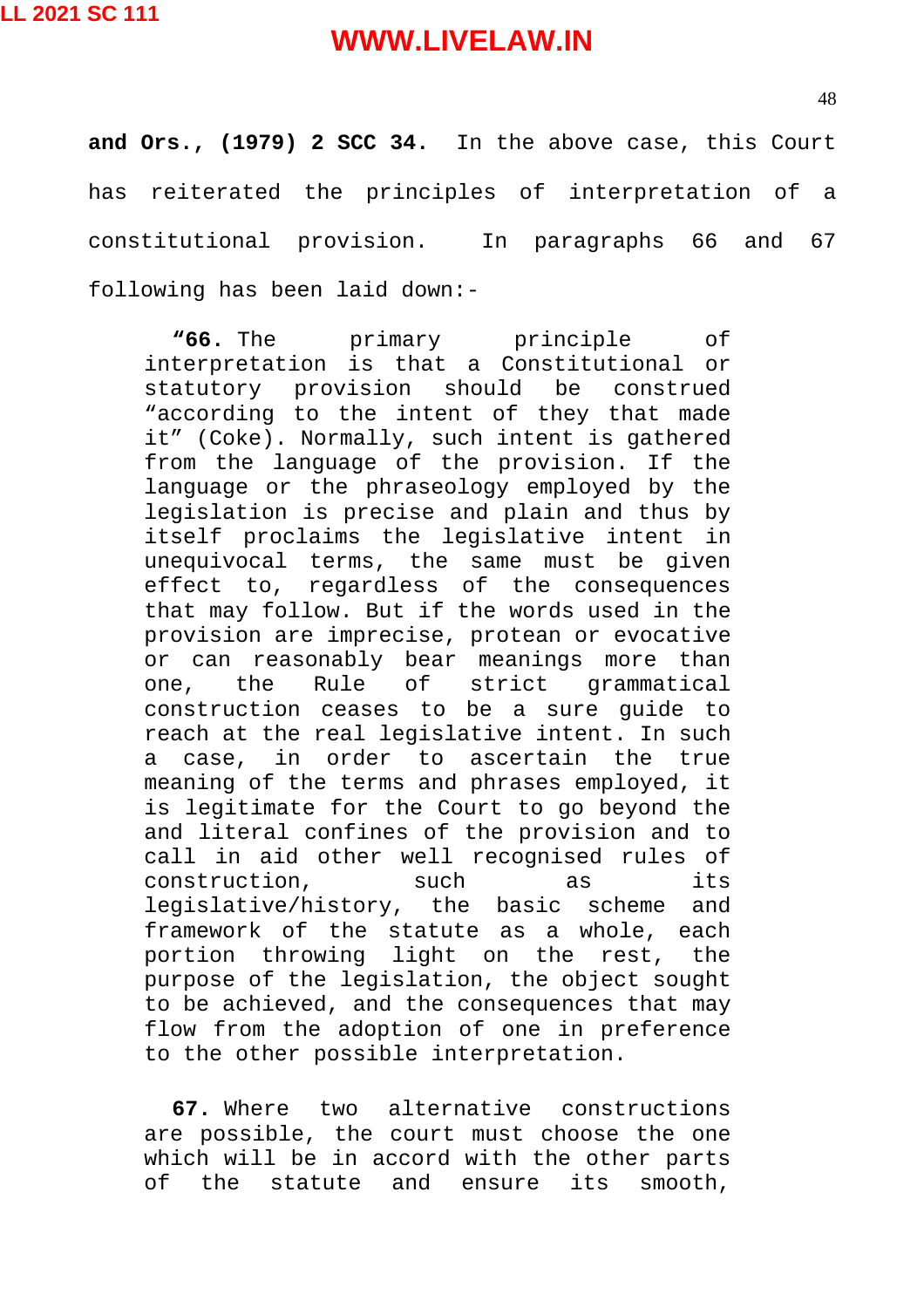harmonious working, and eschew the other which leads to absurdity, confusion, or friction, contradiction and conflict between its various provisions, or undermines, or tends to defeat or destroy the basic scheme and purpose of the enactment. These canons of construction apply to the interpretation of our Constitution with greater force, because the Constitution is a living, integrated organism having a soul and consciousness of its own……………………………………"

61. There can be no dispute to the above preposition which has been laid down for interpretation of a constitutional provision. Applying the above principle of interpretation on the Constitution, we may notice that when the State Legislature has been given preliminary power of legislation with regard to composition of the Municipalities, there has to be express or implied limitation, which may prohibit the State Legislature to make a law providing for multi-member Ward.

62. Another judgment relied by Shri Sibal is **M.T. Khan and Ors. Vs. Govt. of A.P. and Ors., (2004) 2 SCC 267.** This Court in the above case had occasion to consider Articles 165 and 367 of the Constitution. Article 367 provides that the General Clauses Act could be applied in dealing with interpretation unless the context otherwise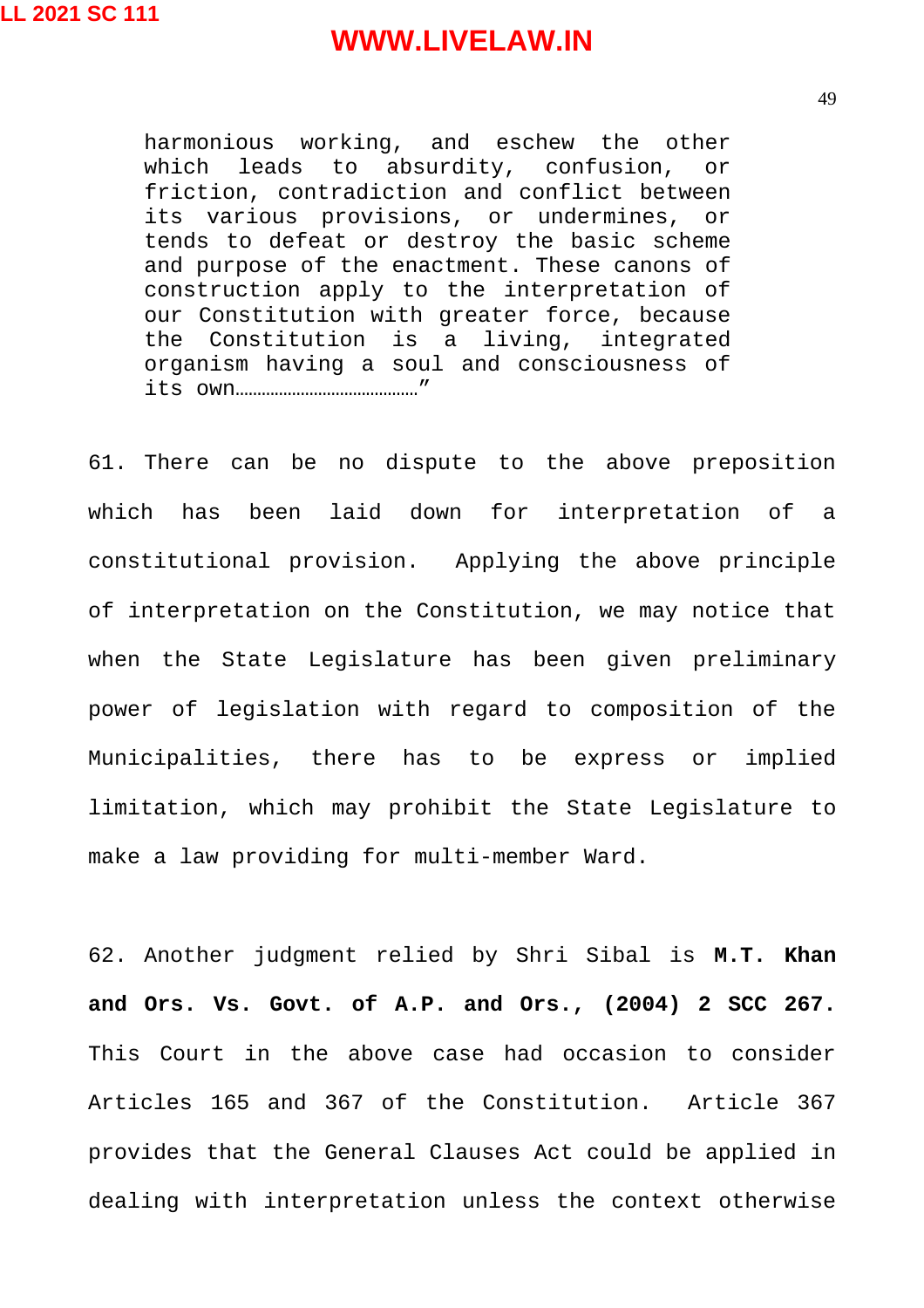requires. This Court held that the Advocate General referred to in Article 165 cannot be read in plural sense. The Advocate General discharges the constitutional functions and if more than one person is appointed to discharge the constitutional functions, different Advocate Generals may act differently, resulting in a chaos. The office of Advocate General is a public office, hence, Additional Advocate General appointed by the State cannot be said to have been appointed under Article 165 but that appointment has to be traced to the source of the State's power under Article 162 of the Constitution of India. No exception can be taken to the preposition as laid down by this Court in the above judgment. Similarly, in **Karnataka Bank Ltd. Vs. State of Andhra Pradesh and Ors., (2008) 2 SCC 254.** This Court held that the definition of person under Section 3(42) of the General Clauses Act is not applicable automatically to interpret the provision of the Constitution unless the context so requires and makes the definition applicable.Again, there can be no dispute to the preposition as laid down in the above case.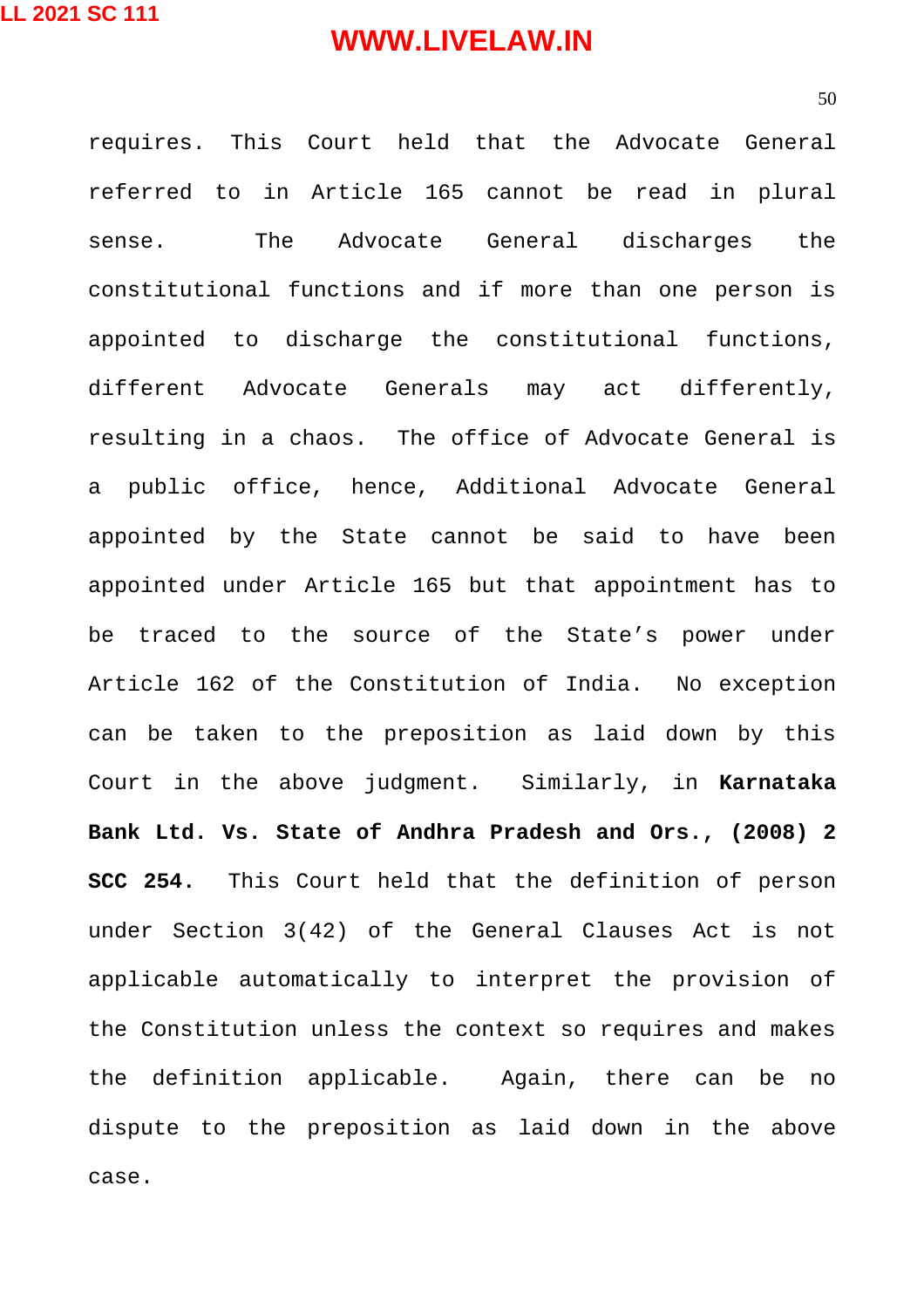63. We, in the present case, after analysing the relevant provisions of Part IXA of the Constitution has come to the conclusion that there is no prohibition or limitation in Part IXA of the Constitution prohibiting the State Legislature from making a law providing for election of more than one member from one territorial constituency, i.e., Ward.

64. We, thus, answer Question Nos.1 and 2 in following manner:-

- (1) Article 243R and 243S of the Constitution of India does not contain any limitation to the effect that there shall be only one member from one Ward.
- (2) Provisions of Section 5(3)(iii)(a) and Section 29A of the Act, 1949 and Rules 4 and 5 of the Rules**,** 1994 and Rule 2(b) of Rules, 2007 are not ultra vires to the provisions of Articles 243R and 243S of the Constitution.

**Question No.3**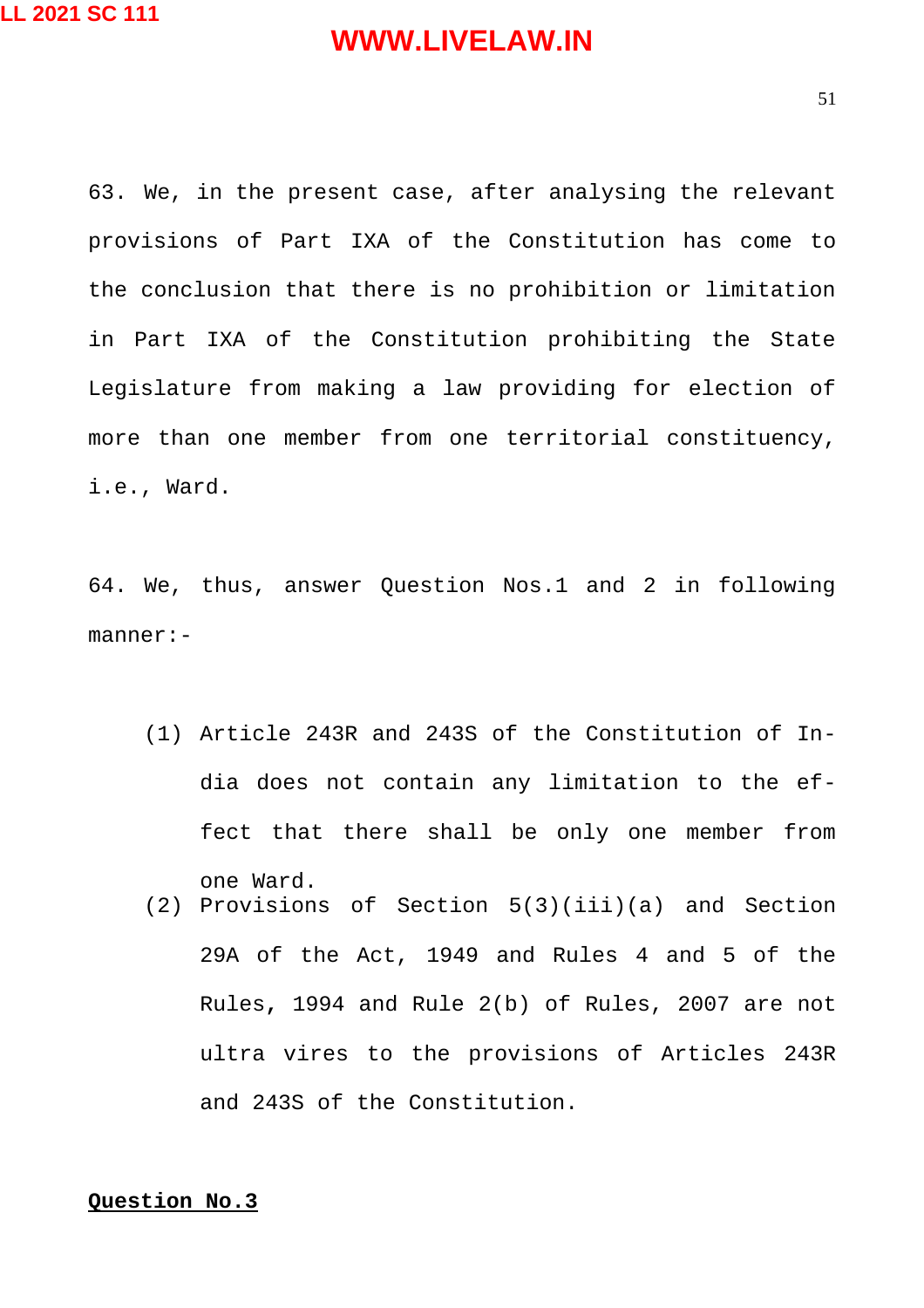52

65. The submission of Shri Sibal is that having more than one representative from a Ward negates the very concept of empowerment of weaker sections, i.e., women, Scheduled Castes and Scheduled Tribes. He submits that when there is only one member from a Ward and if the Ward is reserved for women, Scheduled Castes and Scheduled Tribes, it is empowerment of women, Scheduled Caste and Scheduled Tribes and if there are 4 members in a Ward, women, Scheduled Castes and Scheduled Tribes shall not be able to effectively espouse the cause of weaker sections. The Statement of Objects and Reasons of the Bill No.159 of 1991 which was introduced in the Lok Sabha for inserting Part IX in the Constitution, in paragraph 2 stated:

"2. Having regard to these inadequacies, it is considered necessary that provisions relating to Urban Local Bodies are incorporated in the Constitution particularly for-

(i) putting on a former footing the relationship between the State Government and the Urban Local Bodies with respect to-

(a) the functions and taxation powers; and

(b) arrangements for revenue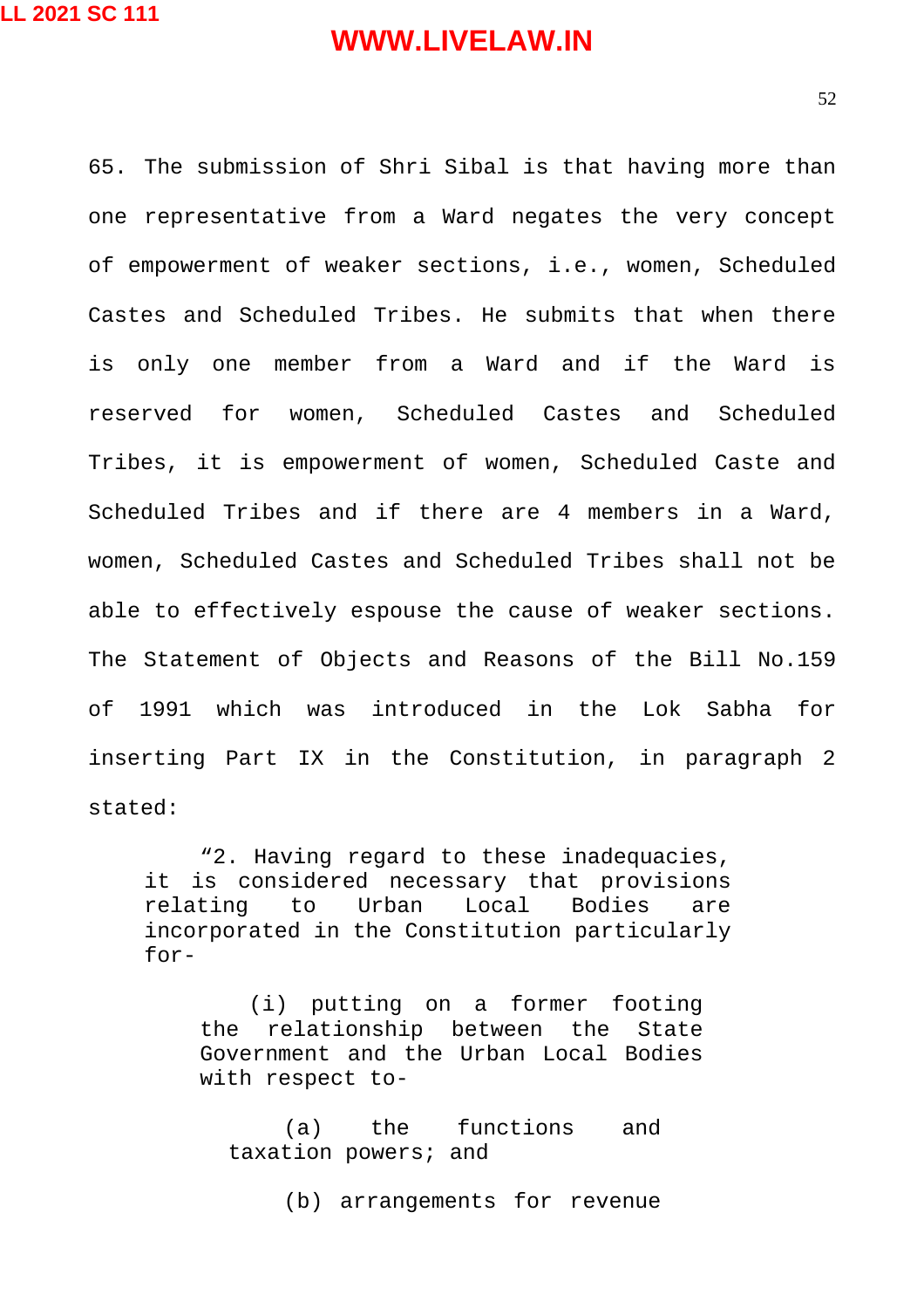sharing;

(ii) ensuring regular conduct of elections;

(iii) ensuring timely elections in the case of supersession; and

(iv) providing adequate representations for the weaker sections like Scheduled Castes, Scheduled Tribes and women."

66. Article 243T of the Constitution of India included in Part IXA, provides for reservation of seats. The provision in the Constitution for providing reservation of seats is a provision for empowering the women, Scheduled Castes and Scheduled Tribes. The Gujarat Delimitation of Wards and Allocation of Reserved Seats in Municipal Borough Rules, 1994 has been amended by Amendment Rules, 2015. Clauses 2 and 3 of which provide

as follows:

- "2. In the Delimitation of Wards and allocation of Reserved Seats in Municipal Borough Rules, 1994 (hereinafter referred to the "the said rules"), in rule 4, for the word "three", the word "four" shall be substituted.
- 3. In the said rules, for rule 5, the following rule shall be substituted, namely:-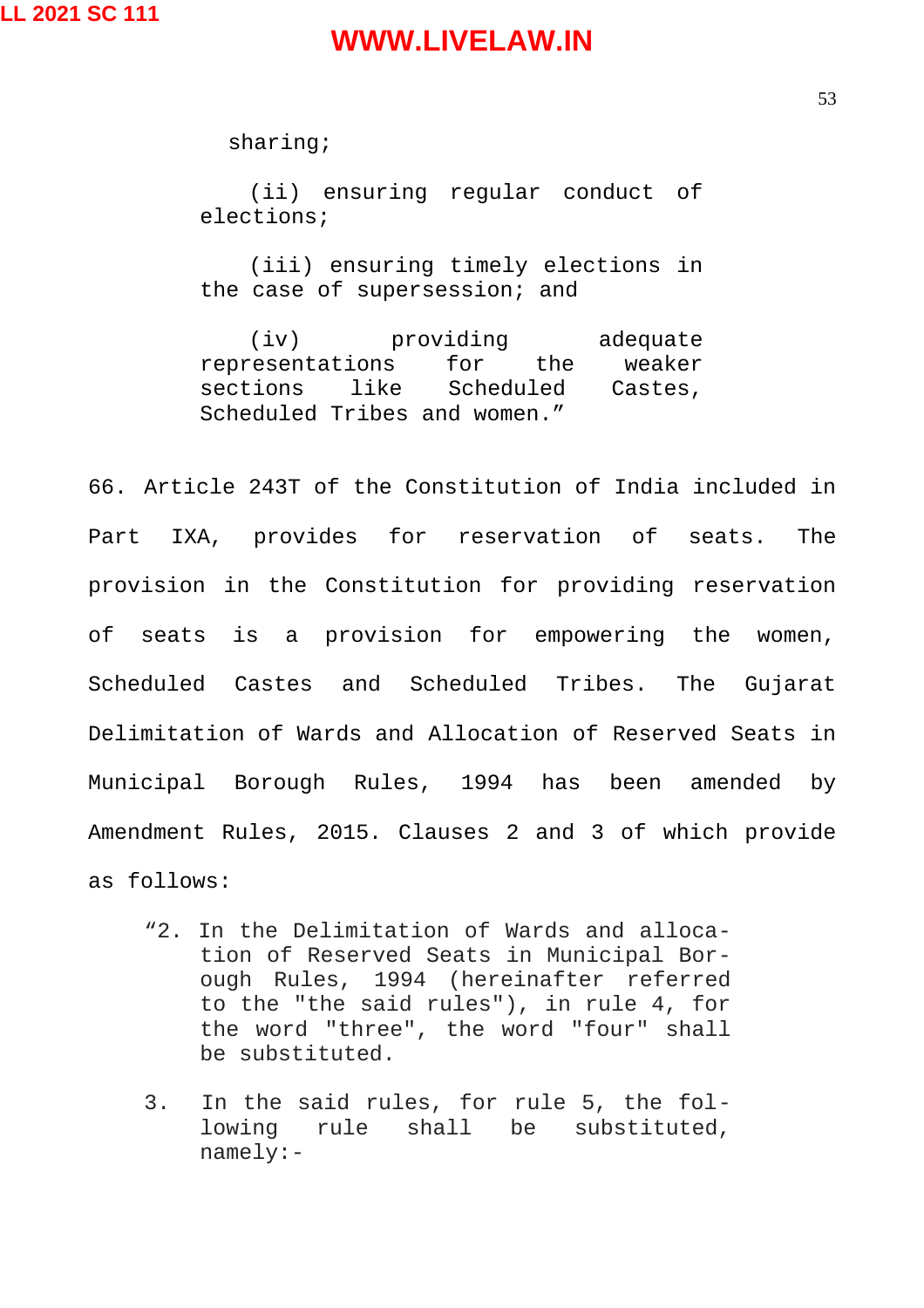"5. (1) In each Ward two seats shall be reserved for women (including seats to be reserved for women belonging to the Scheduled Castes, Scheduled Tribes and Backward Classes) and the remaining seats shall be allocated taking into consideration the requirement of reservation as provided under Section 6 of the said Act.

(2) While determining the number of seats to be reserved for the different reserved categories as provided in sub-rule  $(1)$ :-

> (a) if it is not feasible to exactly divide the number of seats evenly, then, after such division the remaining one seat, or

> (b) if in case only one seat is required to be reserved for any of the reserved categories, then, such seat,

Shall first be allocated to a male candidate and then a women by rotation in the general elections to be held after coming into force of the Delimitation of Wards and Allocation of Reserved Seats in Municipal Borough (Amendment) Rules, 2015"."

67. As per above provision now it is 4 member Ward, 2 seats are to be reserved for women including seats reserved for women belonging to Scheduled Castes, Scheduled Tribes and Back Ward Classes.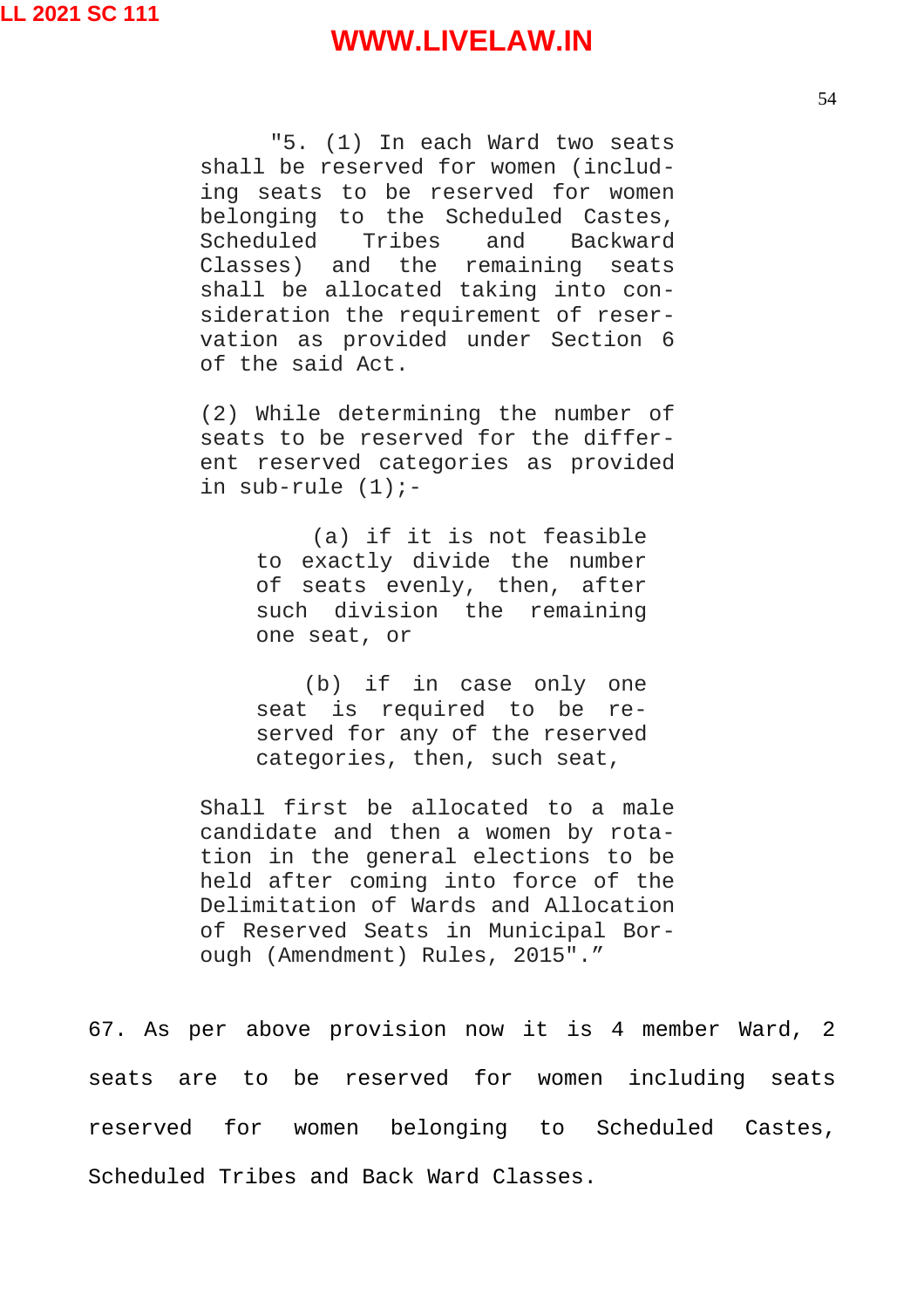68. This Court in **Kasambhai F. Ghanchi vs. Chandubhai D. Rajput and others, (1998) 1 SCC 285,** had held that the idea of providing reservation for the benefit of weaker sections of the society is not only to ensure their participation but it is an effort to improve their lot. Following observations were made in paragraph 13:

"13. The idea of providing reservation for the benefit of weaker sections of the society is not only to ensure their participation in the conduct of the affairs of the municipality but it is an effort to improve their lot. The reservation ensures that the specified minimum number of persons belonging to that category become members of the municipality. If because of their popularity a larger number of Scheduled Castes, Scheduled Tribes, Backward Classes or women get elected to the municipality than the number of reserved seats that would be welcome. ……………"

69. The entire purpose and object of reserving seats for weaker sections is to empower the weaker sections, i.e., women, Scheduled Castes and Scheduled Tribes, when there are more numbers are reserved for weaker sections their participation in municipality is bound to increase giving strength to their voice and effective participation which is nothing but empowerment of weaker sections. We are not able to subscribe to the submission of Shri Sibal that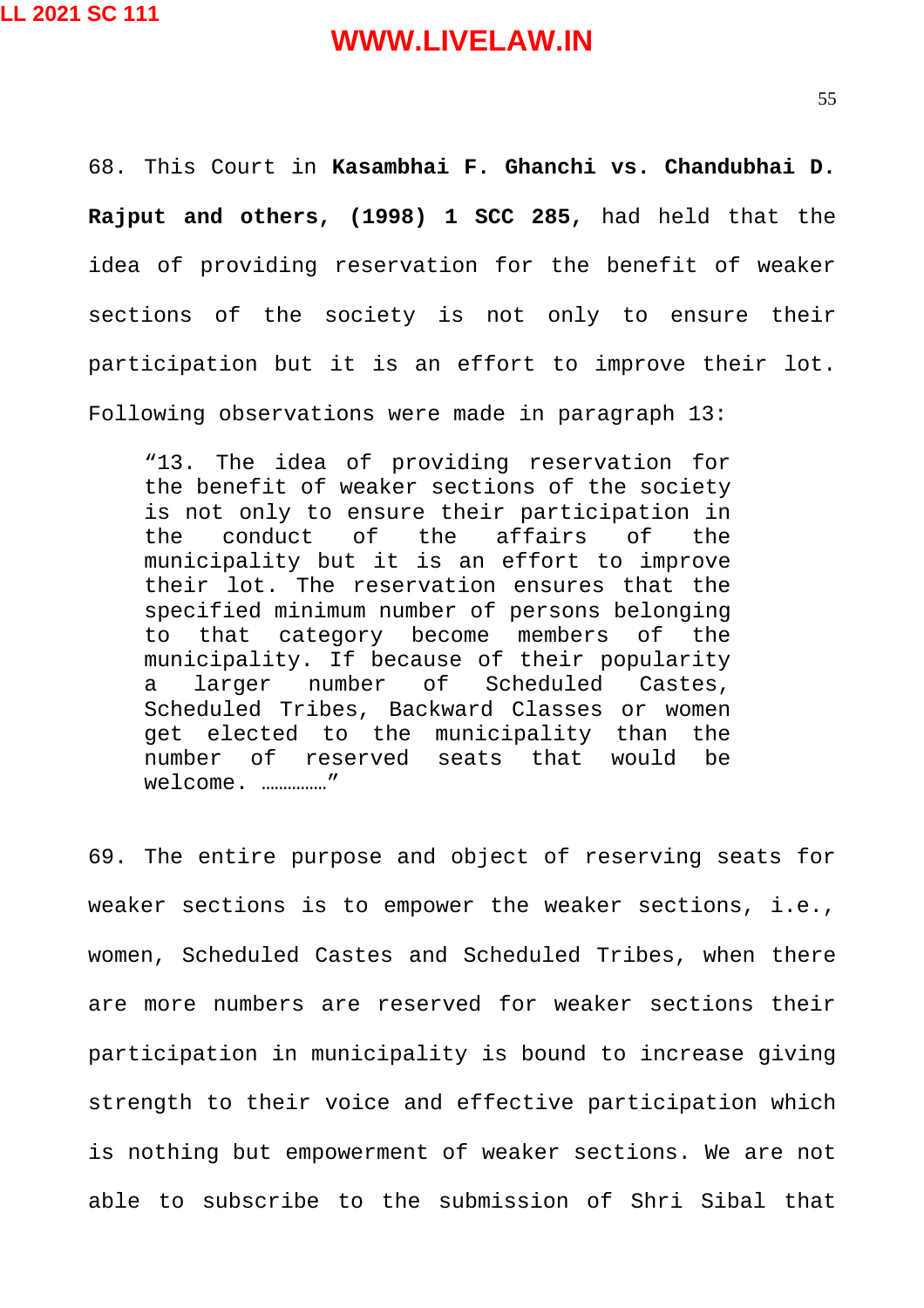when there are only one representation from one Ward only then empowerment of weaker sections can be made. By the Rules, 1994 as amended in 2015 now the voice of weaker sections can be felt from every Ward which clearly enhances of presence and participation of weaker sections and does not, in any manner, negate the empowerment of weaker sections. We, thus, do not find any substance in the above submission of Shri Sibal.

70. We answer Question No.3 in the following manner:

Having more than one representation from a Ward in no manner negates the empowerment of weaker sections rather it increases the empowerment of weaker sections.

#### **Question No.4**

71. The submission of Shri Sibal is that before expiry of 30 days from the date of publication of notification dated 27.11.2014, the notification has been issued on 04.12.2014 itself which is illegal. He submits that notification dated 04.12.2014 has been issued without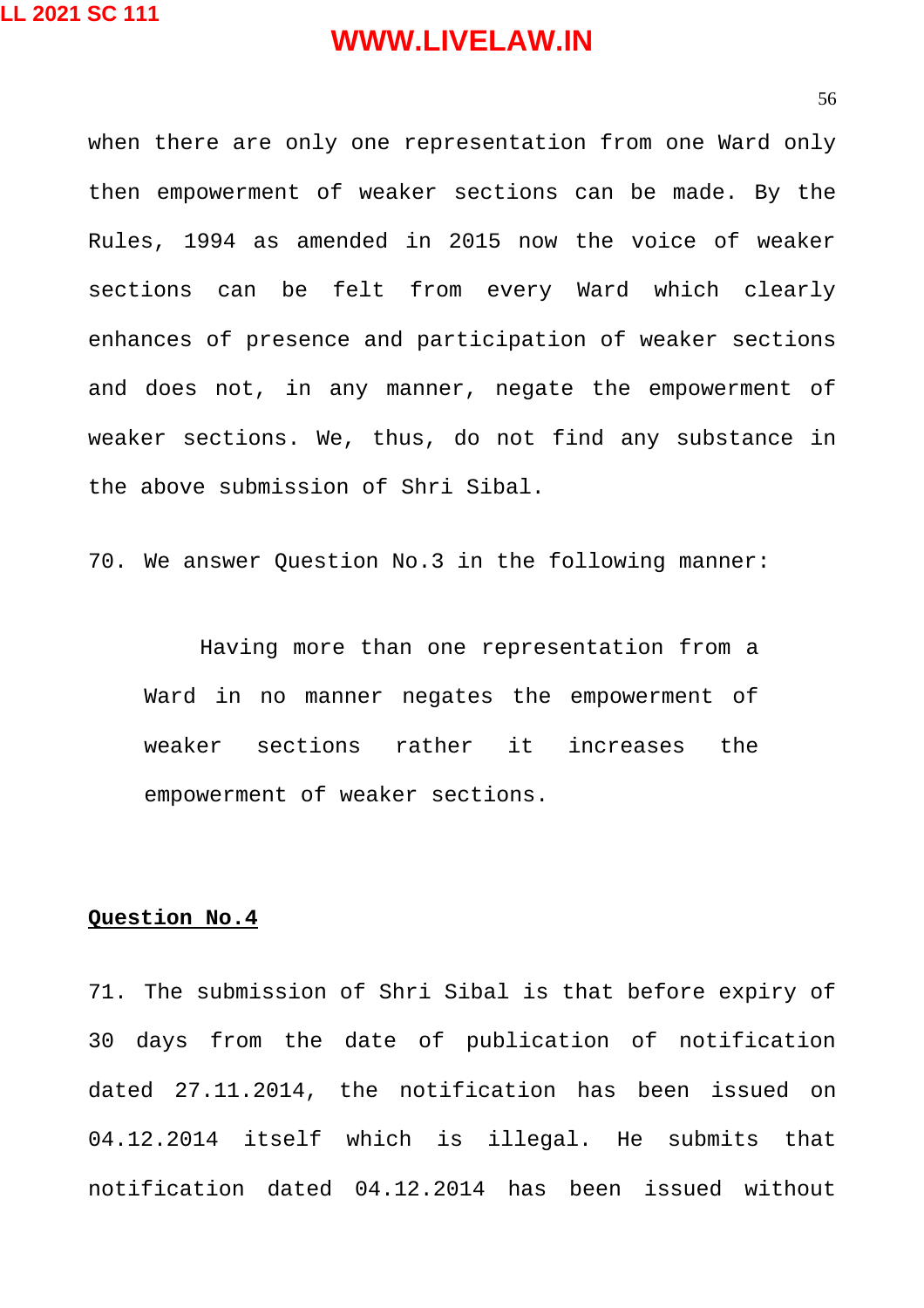57

considering the objection which was contemplated to be filed within 30 days. The notification dated 27.11.2014 as well as notification dated 04.12.2014 has been brought on record as Annexure P-1 and Annexure P-2 to the paper book. It is useful to notice the notification dated 27.11.2014 along with draft notification which is to the following effect:

#### "NOTIFICATION Urban Development and Urban Housing Department, Sachivalaya, Gandhinagar

#### Dated: 27.11.2014

No.KV/184 of 2014/MISC/102014/5640/P:- The following draft of rules which is proposed to be issued under sub-section (1) of section 456, read with section 5 of the Gujarat Provincial Municipal Corporations Act, 1949 (Born.LIX of 1949) is hereby published as required by subsection (2) of the said section 456 of the said Act, for informatioria all persons likely to be affected thereby and notice is hereby given that the said draft rules will be taken into consideration by the Government of Gujarat on or after the expiry of thirty days from the date of publication of this notification in the *Official Gazette.*

2 Any objection or suggestion which may be received by the Additional Chief Secretary to the Government of Gujarat, Urban Development and Urban Housing Department, Sachivalaya, Gandhinagar, from any person with respect to the said draft notification before the expiry of the aforesaid period will be considered by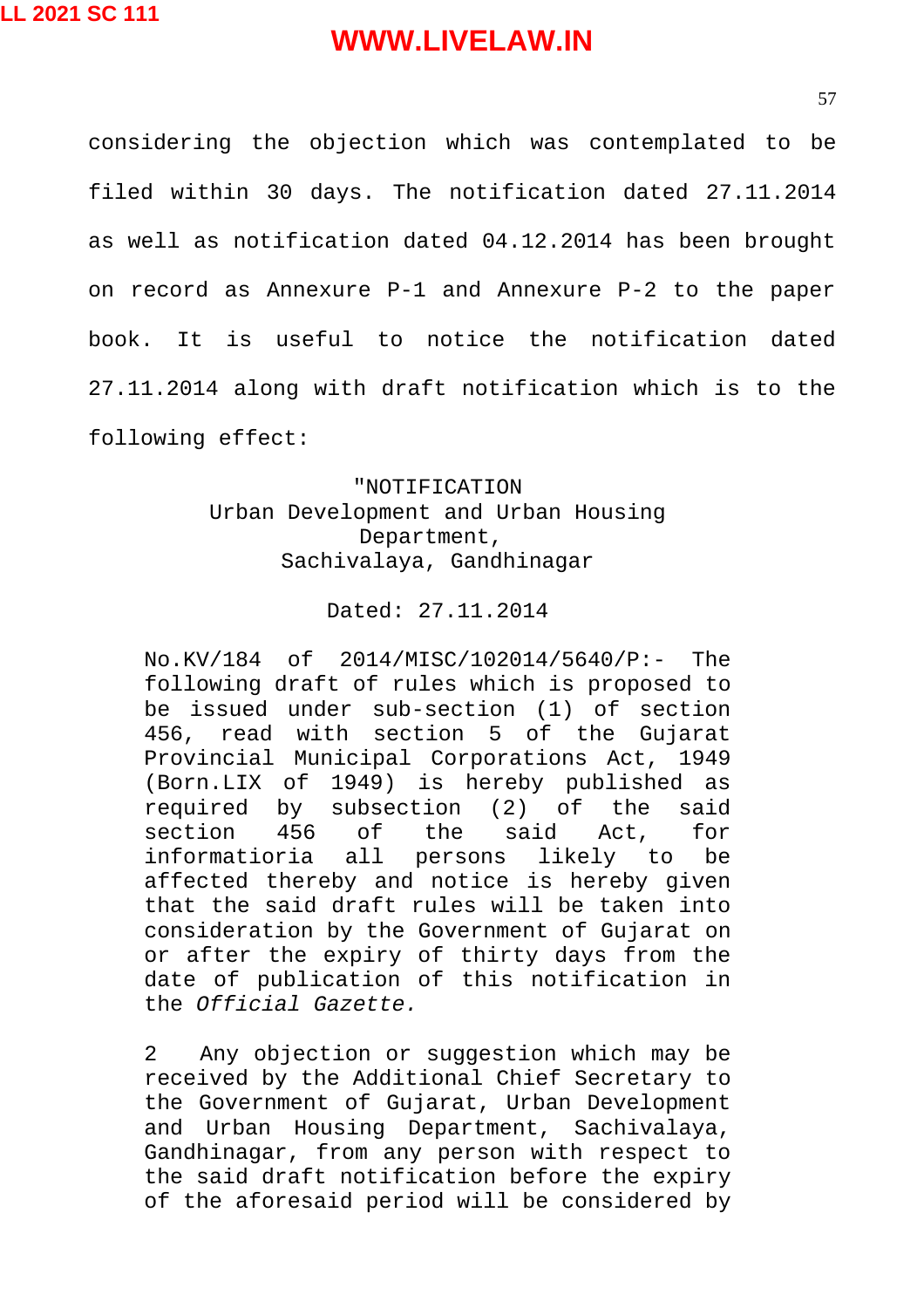the Government.

#### DRAFT NOTIFICATION

No. KV/184 of 2014/MISC/102014/5640/P:- In exercise of the powers conferred by subsection (1) of section 456 read with section 5 of the Gujarat Provincial Municipal Corporations Act, 1949 (Born. LIX of 1949), the Government of Gujarat hereby makes the following rules further to amend the Delimitation of Wards and Allocation of Reserved Seats Rules, 1994, namely:-

1. These rules may be called the Delimitation of Wards and Allocation of Reserved Seats (Amendment) Rules, 2014.

2. In the Delimitation of Wards and Allocation of Reserved Seats Rules, 1994 (hereinafter referred to as "the said rules"), in rule 4, for the word "three", the word "four" shall be substituted.

3. In the said rules, for rule 5, the following rule shall be substituted, namely:-

> "5.(1) In each ward two seats shall be reserved for women (including seats to be reserved for women belonging to the Scheduled Castes, Scheduled Tribes and Backward Classes) and the remaining seats shall be allocated taking into consideration the requirement of reservation as provided under section 5 of the said Act.

(2) While determining the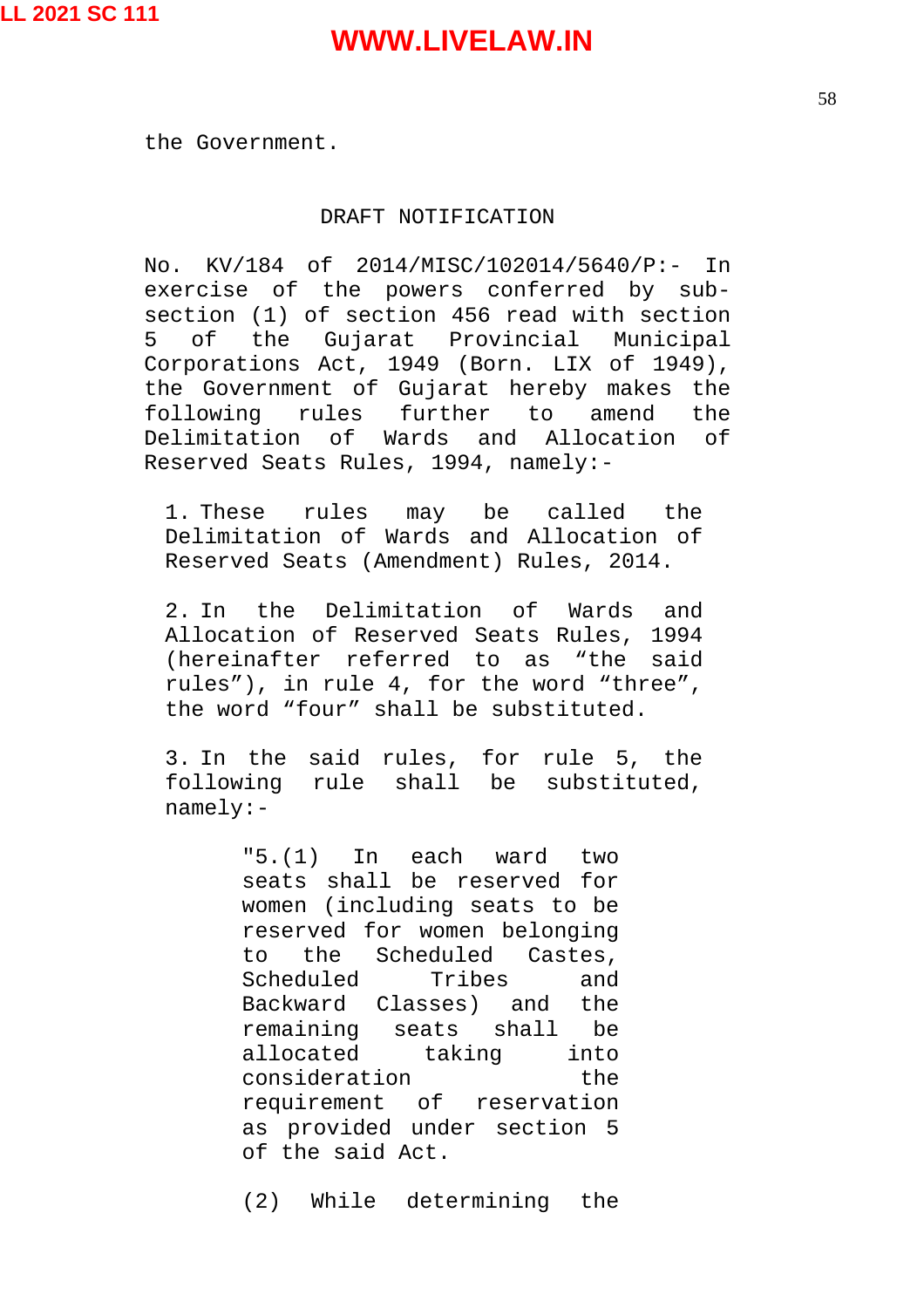number of seats to be reserved for the different reserved categories as provided in sub-rule (1),-

(a)if it is not feasible to exactly divide the number of seats evenly then after such division the remaining one seat, or

(b)if in case only one seat is required to be reserved for any of the reserved categories, then, such seat-

shall first be allocated to a male candidate and then a woman by rotation in the general elections to be held after coming into force of the Delimitation of Wards and Allocation of Reserved Seats (Amendment) Rules, 2014."

4. In the said rules, in rule 8, for the words, brackets and figures "recognized for the purposes of Representation of Peoples Act, 1951 (43 of 1951)", the words "registered with the State Election Commission" shall be substituted.

By order and in the name of the Governor of Gujarat,

> (Ashoksinh Parmar) Deputy Secretary to Government."

72. A perusal of the above notification indicates that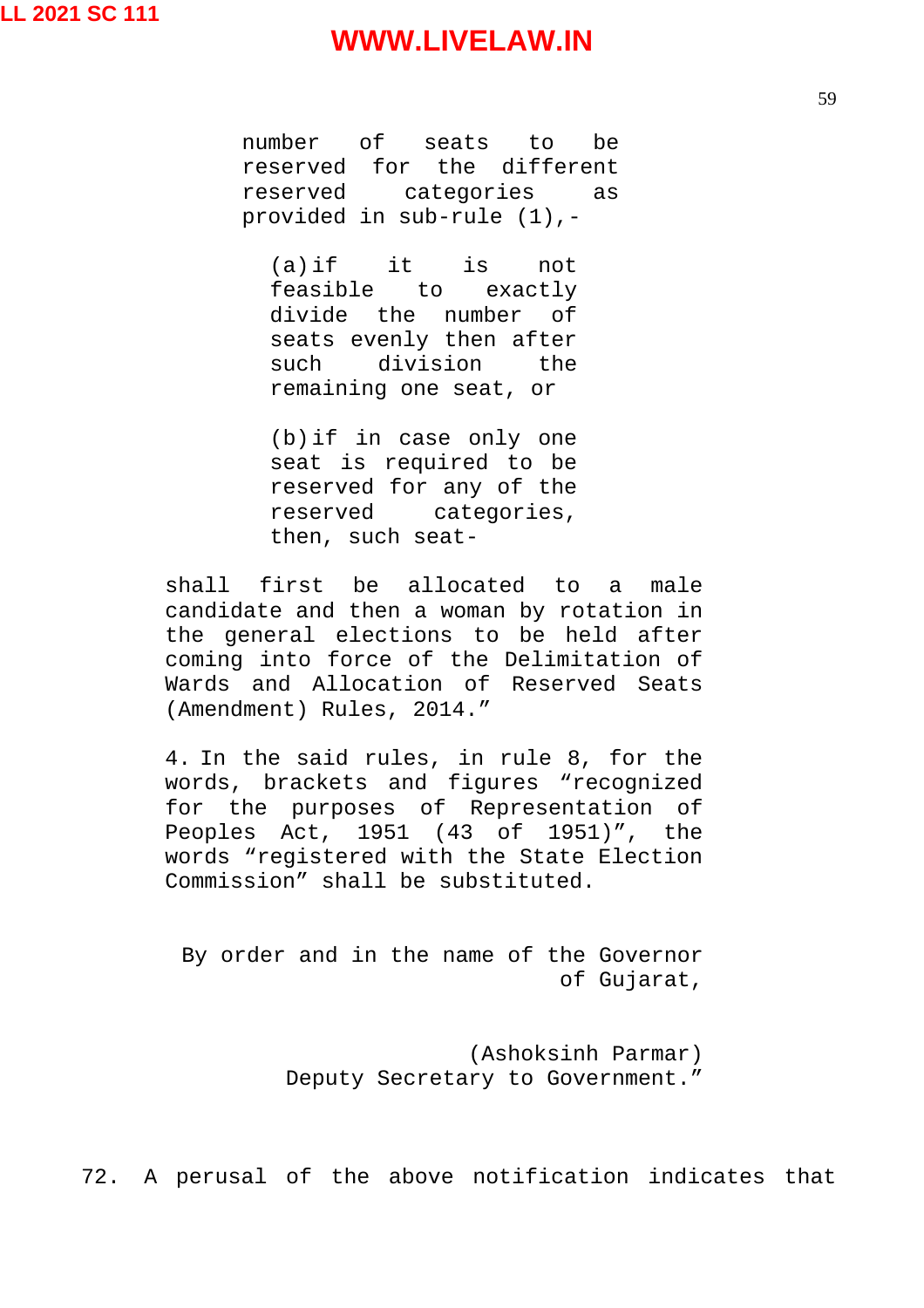60

the said notification was a draft notification to amend the Delimitation of Wards and Allocation of Reserved Seats (Amendment) Rules, 2014 wherein Rule 4, for the word "three", the word "four" was sought to be substituted.

73. The notification dated 04.12.2014 has been issued in exercise of powers conferred by sub-clause (a) of clause (iii) of sub-section (3) of Section 5 of Act, 1949. The notification dated 04.12.2014 reads:

#### "NOTIFICATION **Urban Development and Urban Housing Department Sachivalaya. Gandhinagar.**

Dated the 4<sup>th</sup> December, 2014

No.KV-194 of 2014 -ELE – 102014 – 1701 – P: WHEREAS the Government of Gujarat in exercise of powers conferred by sub-clause (a) of clause (iii) of sub-section (3) of section 5 read with sub-sections (4), (5), (6) and (7) of the said section 5 of the Gujarat Provincial Municipal Corporations Act, 1949(Born. LIX of 1949) (hereinafter referred to as "the said Act") under the Government Notification, Urban Development and Urban Housing Department No.KV-47 of 2010-ELE102009-526-P, dated the 23rd March, 2010 has determined the numbers of Wards and Councillors, numbers of Seats reserved for Scheduled Tribes, Backward Classes and Women for the Ahmedabad Municipal Corporation.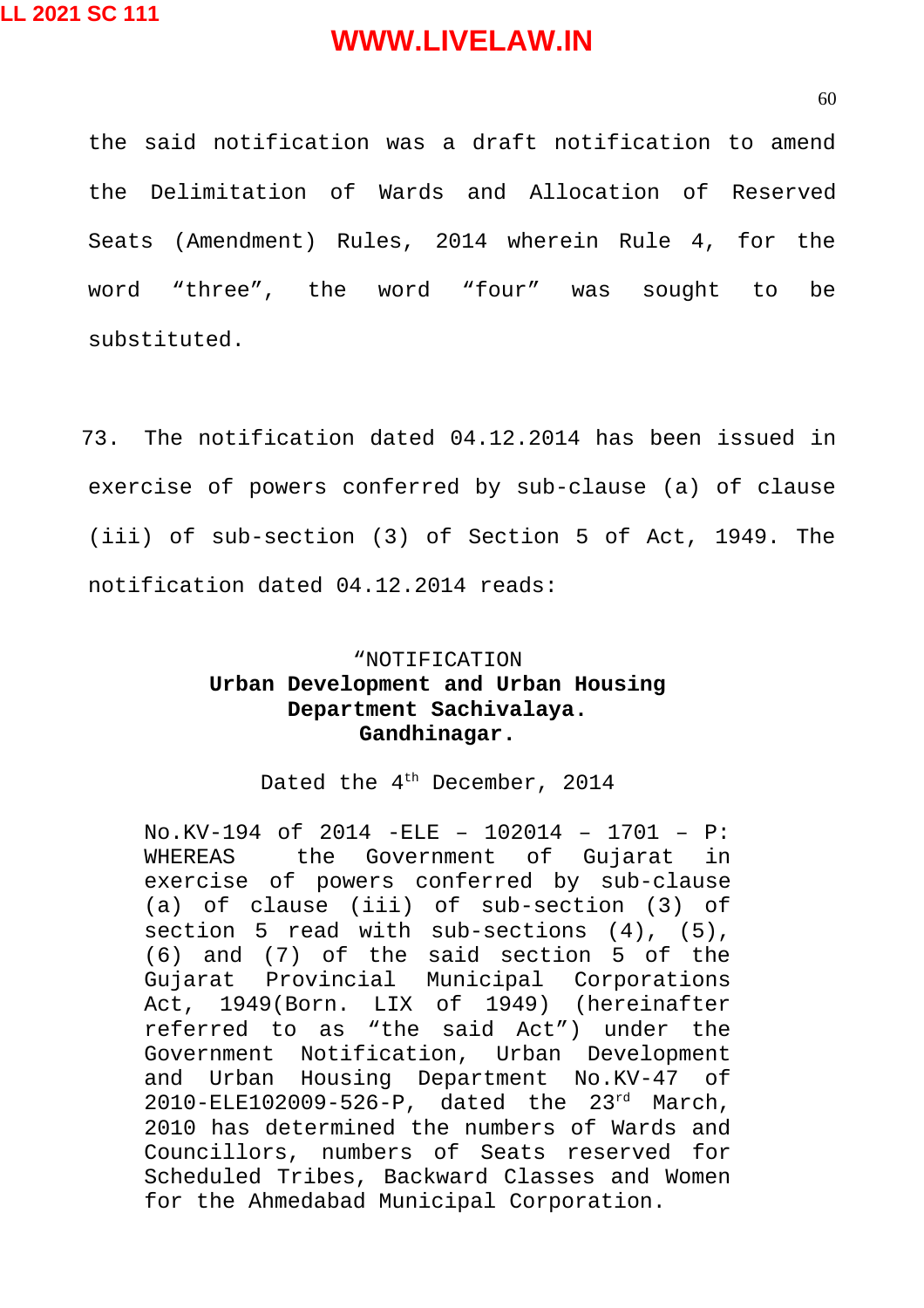AND WHEREAS, the number of Wards and Councillors, number of seats to be reserved for Scheduled Castes, Scheduled Tribes, Backward Classes and Women is required to be ascertained in accordance with the figures of the population as declared on the basis of Census-2011 as also in view of the provisions of section 5 of the said Act;

AND WHEREAS, the General Election of the Municipal Corporation of the City of the Ahmedabad is to be held;

NOW, THEREFORE, in exercise of the powers conferred by sub-clause (a) of clause (iii) of sub-section (3) of section 5 read with sub-sectoins  $(4)$ ,  $(5)$ ,  $(6)$  and of the said section 5 of the said Act, so far as the City of Ahmedabad is concerned, the Government of Gujarat hereby determines the numbers of Wards and Seats as follows:-

1. The areas of the City of Ahmedabad shall be divided into Forty-eight (48) Wards and the Municipal Corporation of the City of Ahmedabad shall consist of One Hundred and Ninety – two (192) Councillors;

2. Out of One Hundred and Ninety-two (192) Seats-

- (i) Twenty (20) Seats shall be reserved for persons belonging to the Scheduled Castes out of which Ten(10) Seats shall be reserved for women belonging to the Scheduled Castes;
- (ii) Two(2) Seats shall be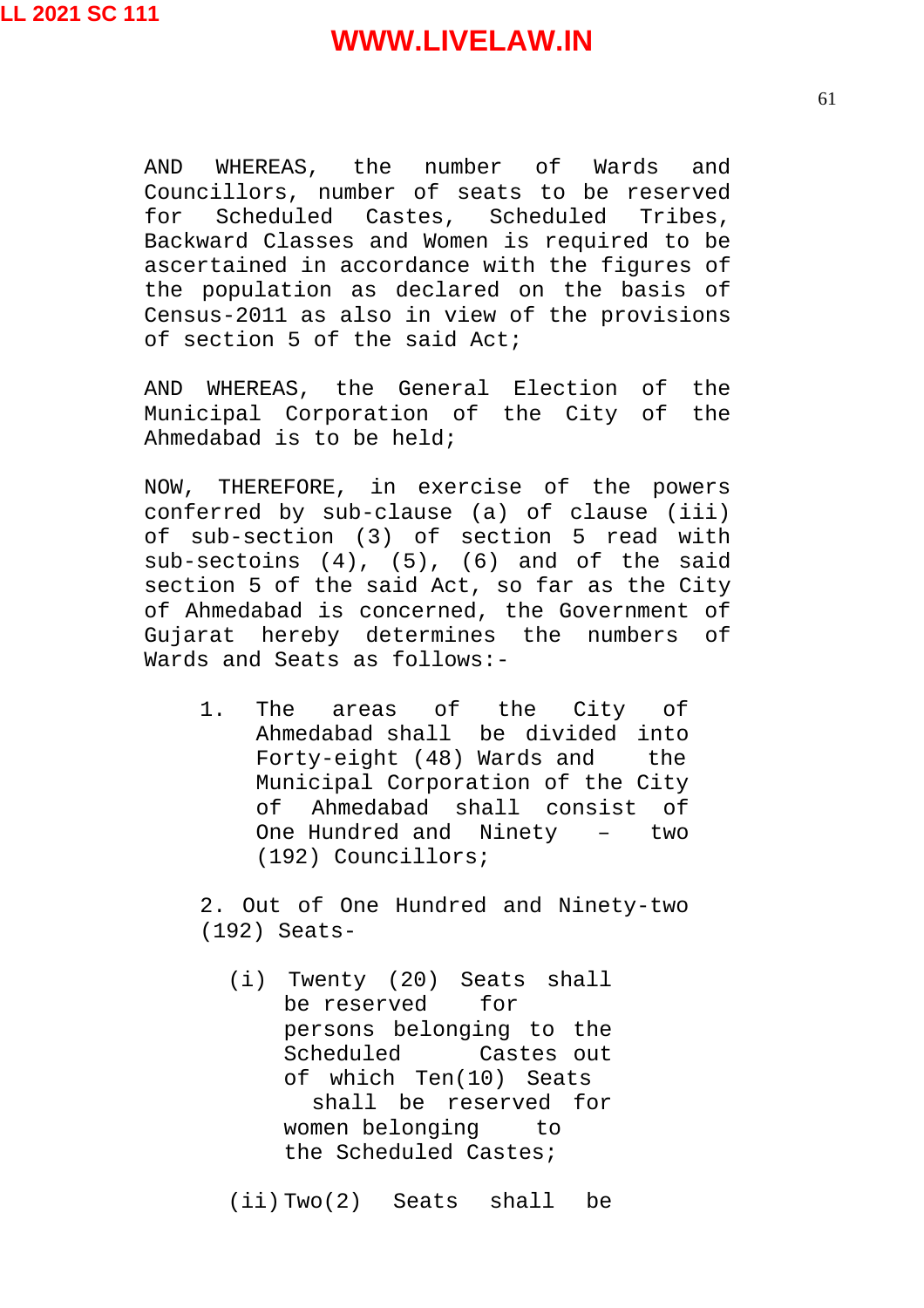reserved for the persons belonging to the Scheduled Tribes out of which One(1) seat shall be reserved for women belonging to the Scheduled Tribes;

(iii)Nineteen (19) Seats shall be reserved for the persons belonging to the Backward Classes out of which Nine(9) Seats shall be reserved for women belonging to Backward Classes;

(iv) Ninety-six (96) Seats shall be reserved for the women (including the number of seats reserved for the women belonging to Scheduled Castes, Scheduled Tribes and the Backward Classes referred to as above).

**By order and in name of the Governor of Gujarat.**

#### **(Ashoksinh Parmar) Deputy Secretary to Government."**

74. A bare perusal of the notification dated 04.12.2014 indicates that the said notification is not in reference to the notification dated 27.11.2014 rather the said notification was issued regarding determination of number of Wards and Councillors' seats reserved for Scheduled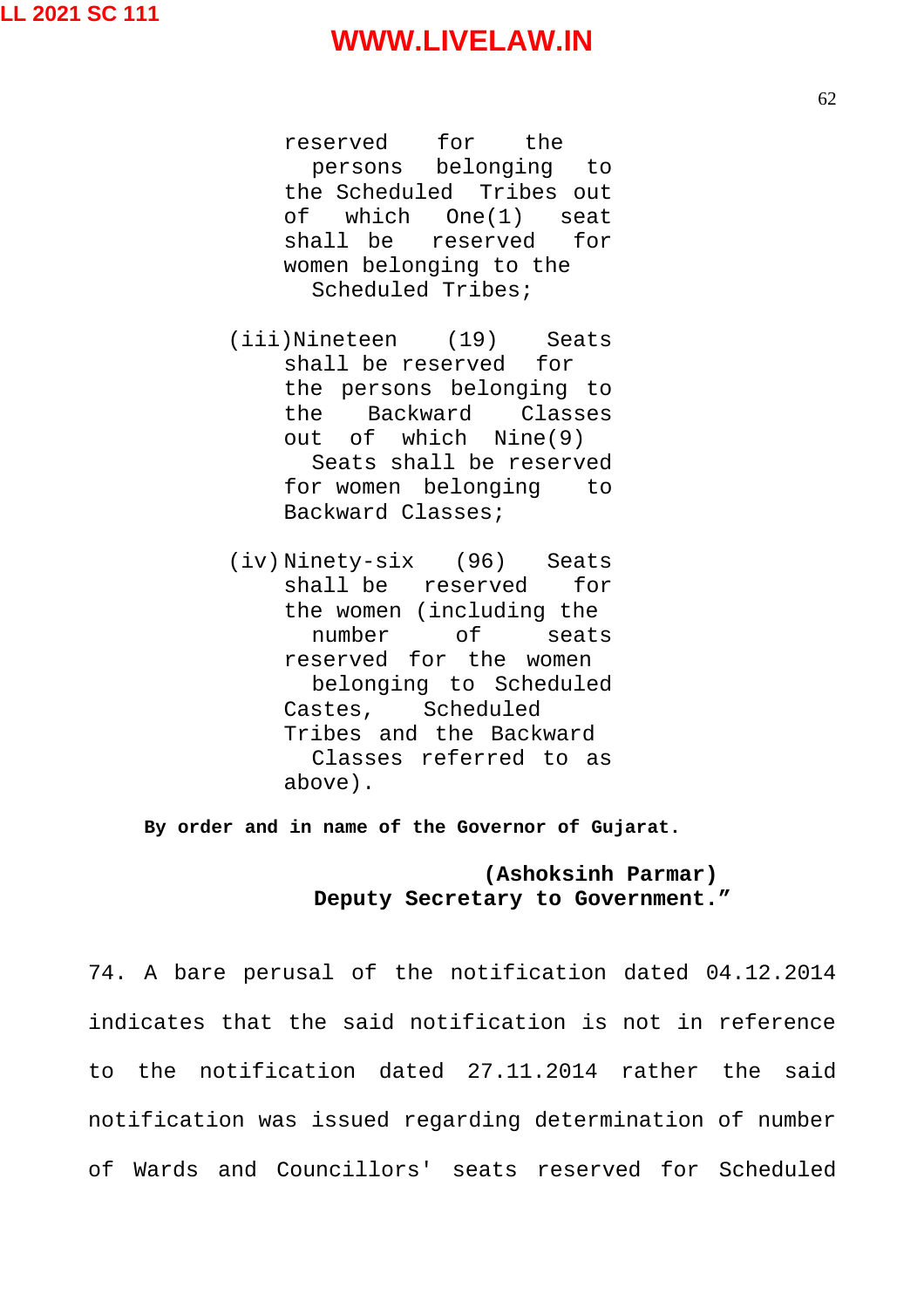63

Castes and Scheduled Tribes and women. Thus, the argument that notification dated 04.12.2014 issued before expiry of 30 days is wholly misconceived. The appellants themselves have brought on record a notification dated 15.01.2015 as Annexure P-9 to the paper book which is the notification issued in reference to the notification dated 27.11.2014. Notification dated 15.01.2015 reads:

> "NOTIFICATION Government of Gujarat Urban Development and Urban Housing Department Sachivalaya, Gandhinagar Dated 15th January, 2015

NO.KV-38 of 2015 – MISC – 102014 – 564- - P: WHEREAS, the certain draft rules were published as required by sub-section (2) of section 456 of the Gujarat Provincial Municipal Corporations Act, 1949 (Bom. LIX of 1949), at pages 76-1 and 76-2, Part I-A, in the Central Section of the Gujarat Government Gazette, Extra Ordinary, dated the 27<sup>th</sup> November, 2014 under the Government Notification, Urban Development and Urban Housing Department No.KV/184 of 2014, inviting objections or suggestions from all persons likely to be affected thereby, within a period of thirty days from the date of publication of the said notification in the Official Gazette.

#### Xxx xxx xxx xxxx"

75. Thus, in reference to notification dated 27.11.2014, the notification was issued on 15.01.2015,Rules, namely,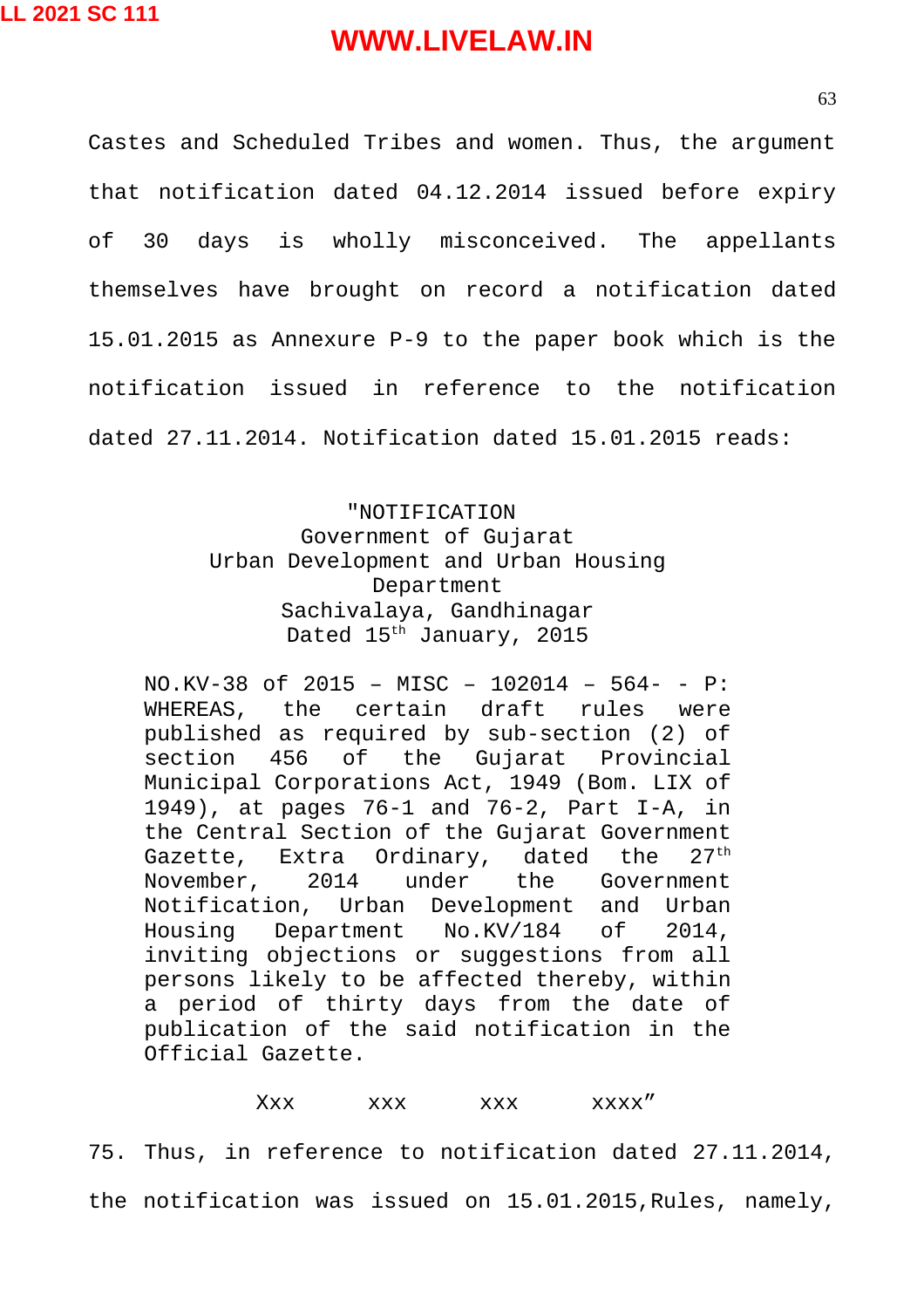Bombay Provincial Municipal Corporation (Delimitation of Wards in the City and Allocation of Reserved Seats) (Amendment) Rules, 2015 were issued which specifically mentioned that objections and suggestions in pursuance of draft have been considered by the Government. We, thus, do not find any infirmity in the above notification. 76. In view of the above discussion, we answer Question No.3 in the following manner:

Notification dated 04.12.0214 being not in reference to notification dated 27.11.2014 which notification was on entirely different subject, there is no illegality in issuing notification dated 04.12.2014.

77. We having found that the provisions of Section 5(3) (iii)(a) and Section 29A of Act, 1949 and Rule 4 and 5 of Rules, 1994 and Rule 2(b) of Rules, 2007 are not ultra vires to Part IXA of the Constitution, the Division Bench of the High Court did not commit any error in dismissing the writ petition filed by the appellants. We, thus, do not find any merit in the Civil Appeal arising out of SLP(C)No.24950 of 2015 and the Writ Petition (C)No.786 of 2020. Hence, the civil appeal and writ petition are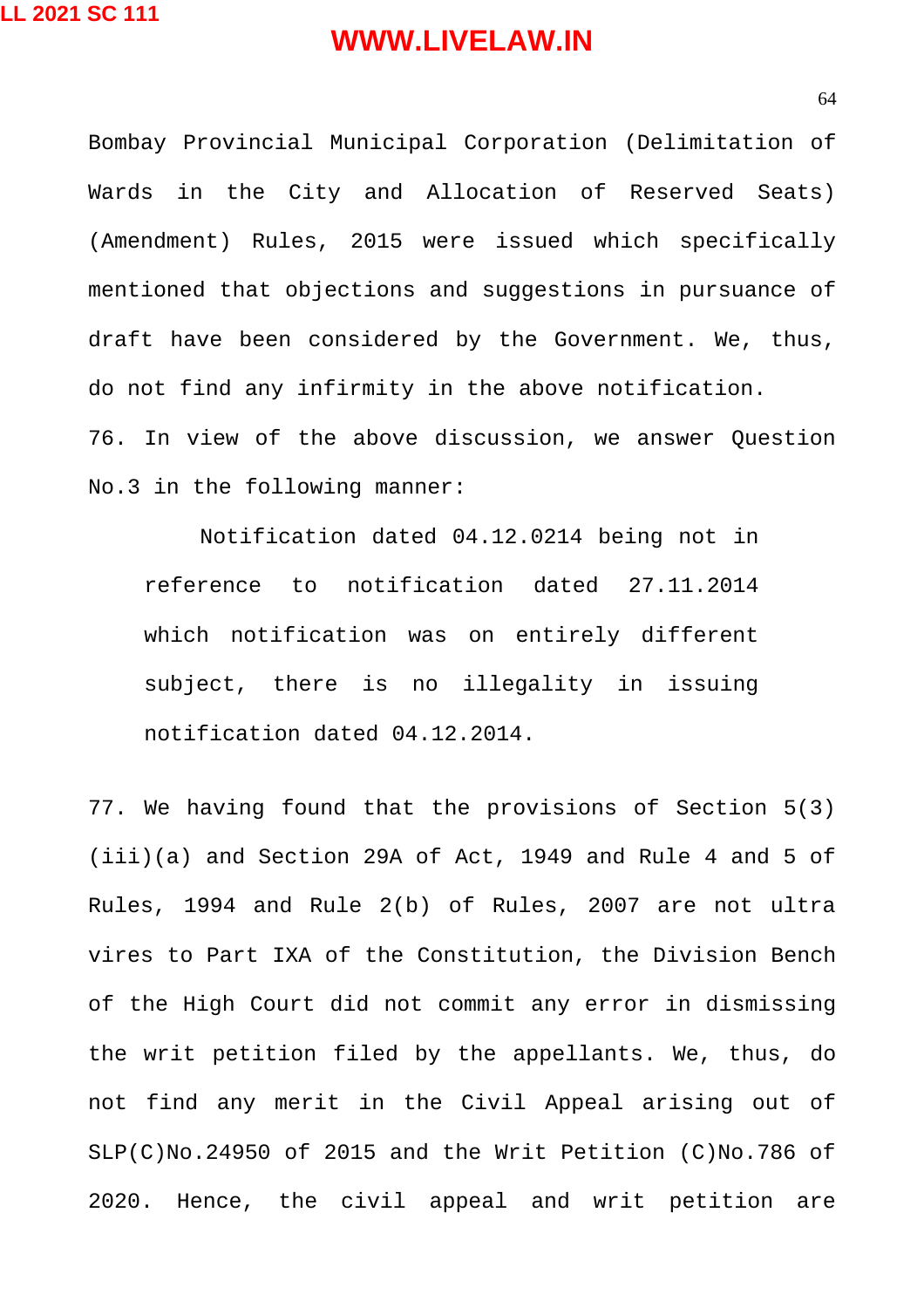dismissed.

#### **Civil Appeal (arising out of SLP(C)No.30635 of 2015-State Election Commission vs. Virendrasinh Mafaji Vaghela & Ors.)**

78. The appeal has been filed against the Division Bench judgment of the Gujarat High Court dated 21.10.2015 by which writ petition filed by the respondents was allowed. The High Court in paragraph 72 has issued directions which we have noted above. The High Court found the Ordinance No.3 of 2015 as unconstitutional and void. The action of the State Election Commission for postponement of the election of all local bodies in the State was held to be illegal and set aside. The State Election Commission was directed to initiate process of holding the election of the local bodies forthwith. In pursuance of the Division Bench judgment of the High Court dated 21.10.2015 Elections for the local bodies were held in November/December, 2015. The direction of the Division Bench dated 21.10.2015 having been carried out nothing remains to be decided in this appeal. The tenure of the Local Body constituted in pursuance of the impugned direction of the High Court dated 21.10.2015 having come to end, we see no necessity to enter into issue raised in